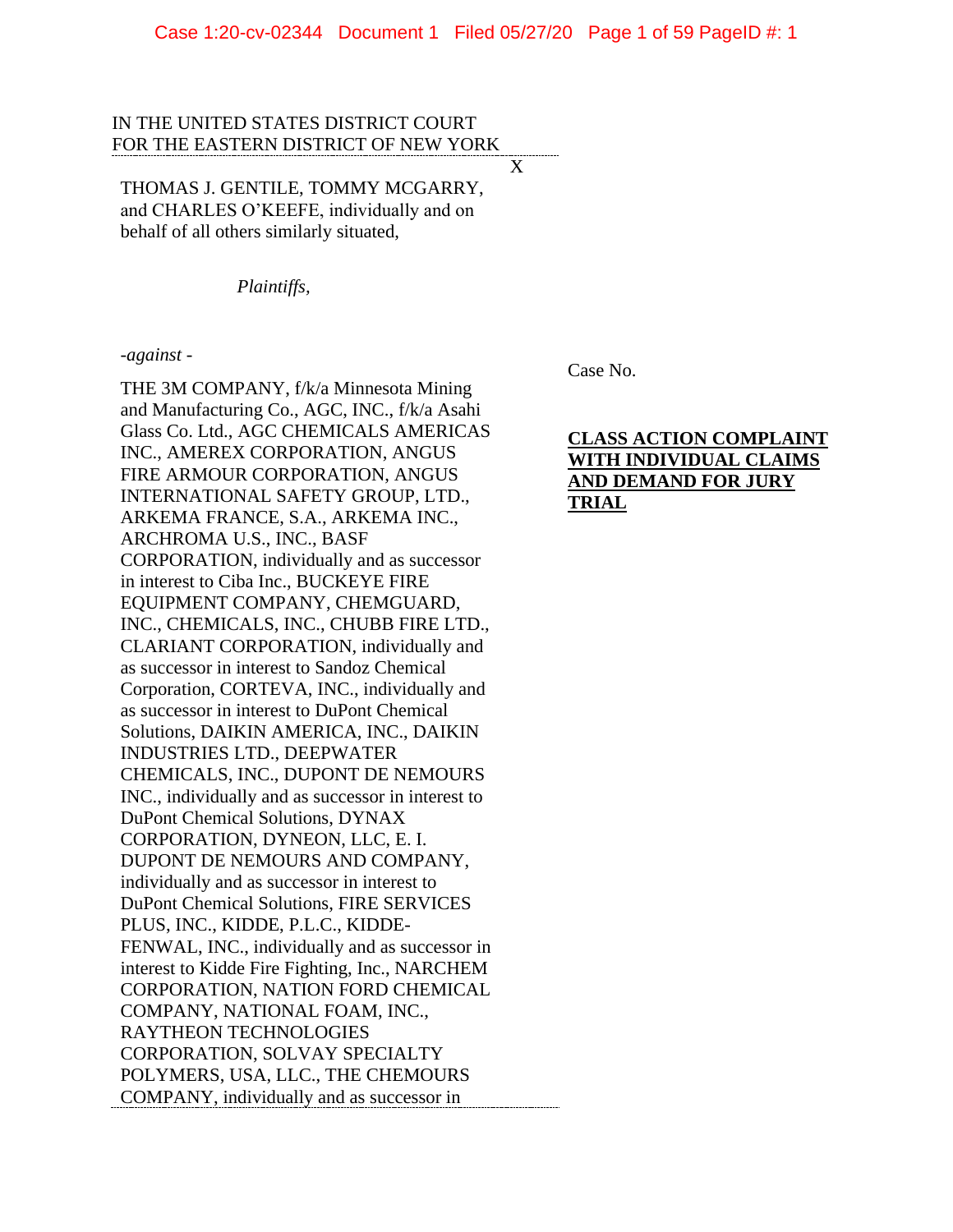interest to DuPont Chemical Solutions, THE CHEMOURS COMPANY FC, LLC, individually and as successor in interest to DuPont Chemical Solutions, THE ELE CORPORATION, and UTC FIRE & SECURITY AMERICAS CORPORATION, INC.,

*Defendants.* X

## **COMPLAINT**

Plaintiffs, THOMAS J. GENTILE, TOMMY MCGARRY, and CHARLES O'KEEFE (collectively "Plaintiffs"), by and through their undersigned counsel, hereby file this Class Action Complaint, individually, and on behalf of all others similarly situated, against Defendants THE 3M COMPANY, f/k/a Minnesota Mining and Manufacturing Co., AGC, INC., f/k/a Asahi Glass Co. Ltd., AGC CHEMICALS AMERICAS INC., AMEREX CORPORATION, ANGUS FIRE ARMOUR CORPORATION, ANGUS INTERNATIONAL SAFETY GROUP, LTD., ARKEMA FRANCE, S.A., ARKEMA INC., ARCHROMA U.S., INC., BASF CORPORATION, individually and as successor in interest to Ciba Inc., BUCKEYE FIRE EQUIPMENT COMPANY, CHEMGUARD, INC., CHEMICALS, INC., CHUBB FIRE LTD., CLARIANT CORPORATION, individually and as successor in interest to Sandoz Chemical Corporation, CORTEVA, INC., individually and as successor in interest to DuPont Chemical Solutions, DAIKIN AMERICA, INC., DAIKIN INDUSTRIES LTD., DEEPWATER CHEMICALS, INC., DUPONT DE NEMOURS INC., individually and as successor in interest to DuPont Chemical Solutions, DYNAX CORPORATION, DYNEON, LLC, E. I. DUPONT DE NEMOURS AND COMPANY, individually and as successor in interest to DuPont Chemical Solutions, FIRE SERVICES PLUS, INC., KIDDE, P.L.C., KIDDE-FENWAL, INC., individually and as successor in interest to Kidde Fire Fighting, Inc., NARCHEM CORPORATION, NATION FORD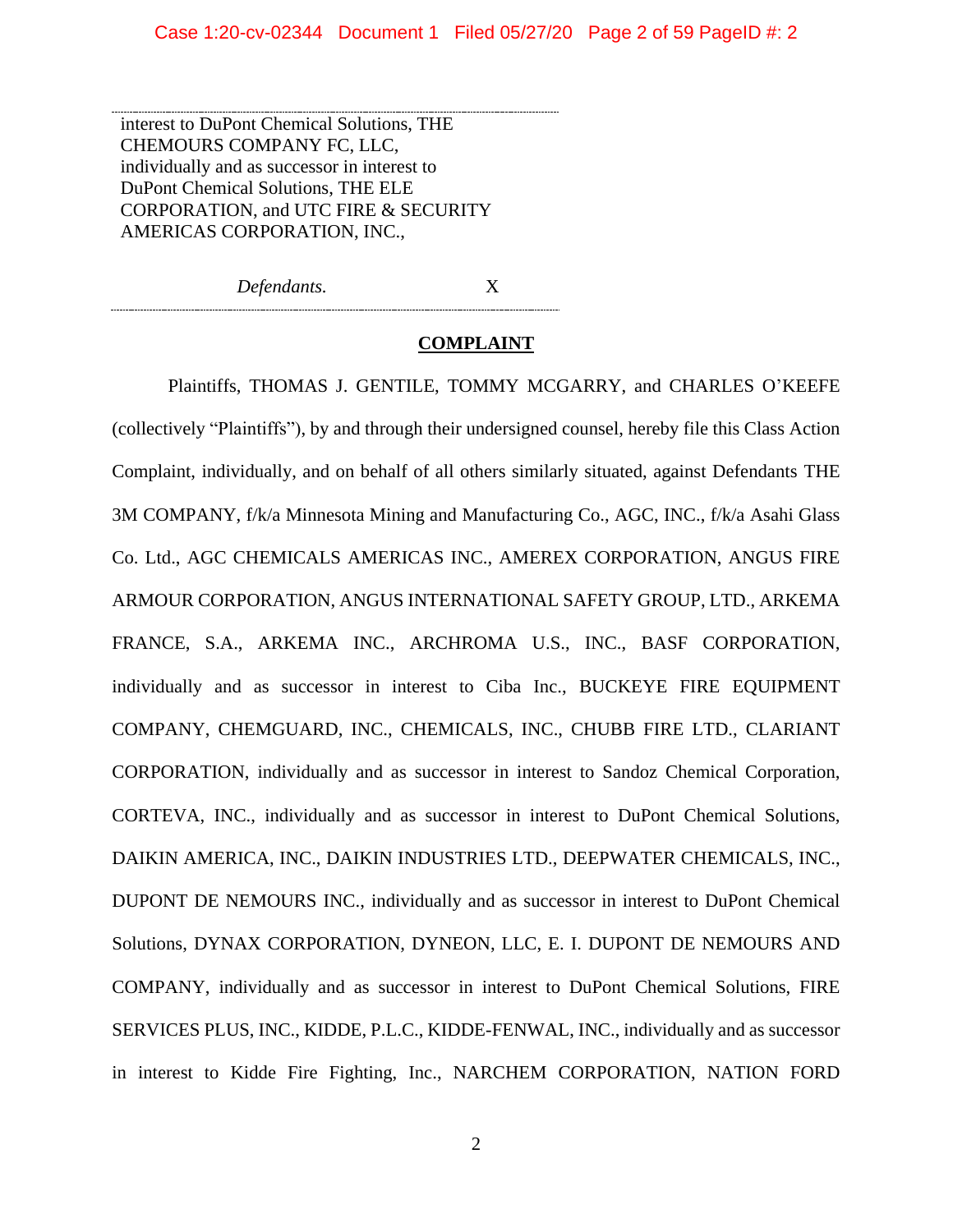#### Case 1:20-cv-02344 Document 1 Filed 05/27/20 Page 3 of 59 PageID #: 3

CHEMICAL COMPANY, NATIONAL FOAM, INC., RAYTHEON TECHNOLOGIES CORPORATION, SOLVAY SPECIALTY POLYMERS, USA, LLC., THE CHEMOURS COMPANY, individually and as successor in interest to DuPont Chemical Solutions, THE CHEMOURS COMPANY FC, LLC, individually and as successor in interest to DuPont Chemical Solutions, THE ELE CORPORATION, and UTC FIRE & SECURITY AMERICAS CORPORATION, INC. (collectively " Defendants"), and allege, upon information and belief, as follows:

## **INTRODUCTION**

1. Plaintiffs, on behalf of themselves and all other similarly-situated individuals, bring this action for damages sustained to their person and for medical monitoring resulting from exposure to aqueous film-forming foam ("AFFF") containing the toxic chemicals perfluorooctane sulfonate ("PFOS"), perfluorooctanoic acid ("PFOA"), and/or their chemical precursors, and from exposure to groundwater, surface water, and affected areas contaminated with per- and polyfluoroalkyl substances ("PFAS").

2. PFOS and PFOA are fluorosurfactants that repel oil, grease, and water. PFOS and PFOA, and/or their chemical precursors, are or were components of AFFF products, which are firefighting suppressant agents used in training and firefighting activities for fighting Class B fires. Class B fires include fires involving hydrocarbon fuels such as petroleum or other flammable liquids.

3. PFOS and PFOA are mobile, persist indefinitely in the environment, bioaccumulate in individual organisms and humans, and biomagnify up the food chain. PFOS and PFOA are also associated with serious health conditions in humans, including but not limited to kidney cancer, testicular cancer, ulcerative colitis, thyroid disease, liver dysfunction, pregnancy induced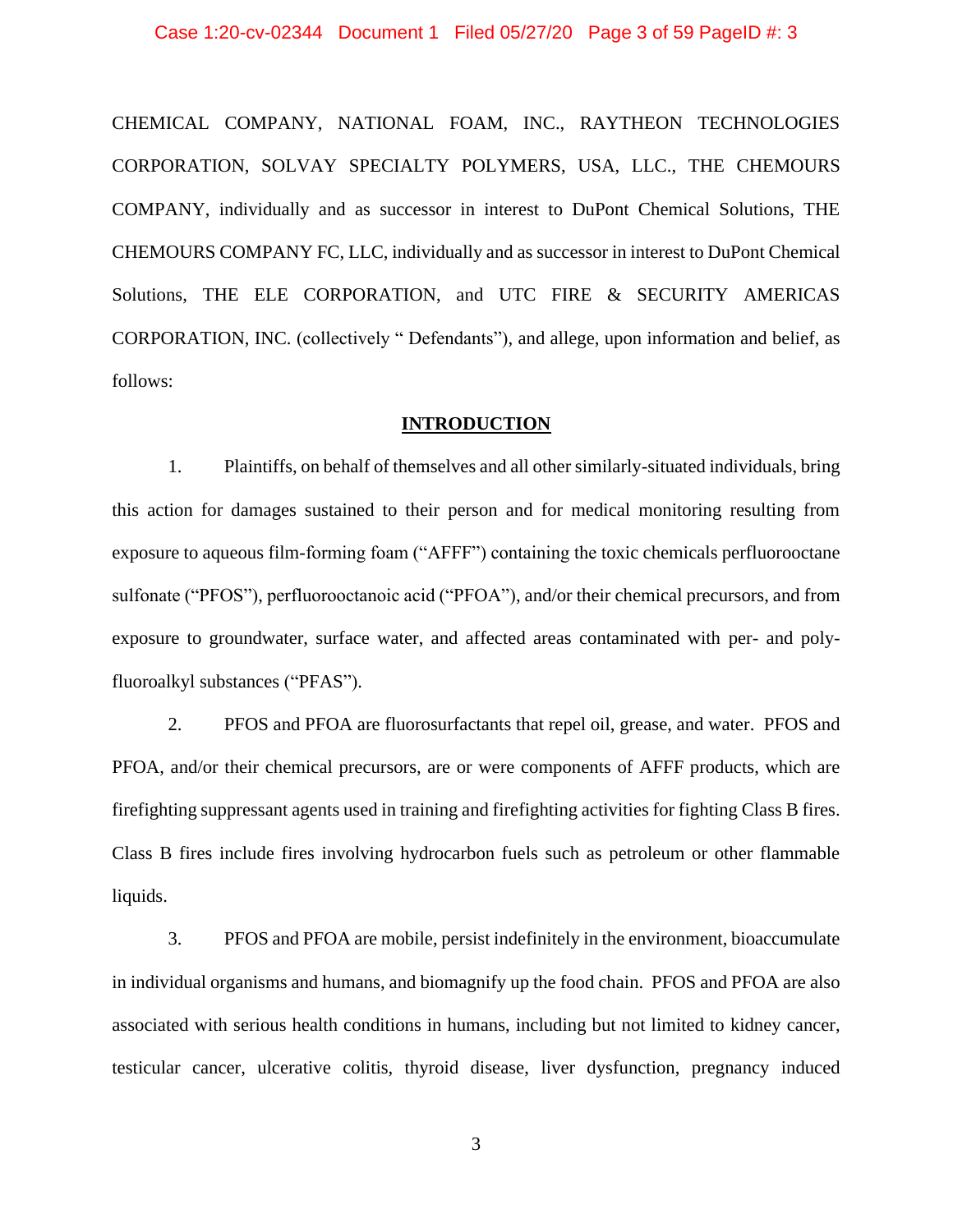## Case 1:20-cv-02344 Document 1 Filed 05/27/20 Page 4 of 59 PageID #: 4

hypertension (including preeclampsia), hypercholesterolemia, and autoimmune diseases such as sarcoidosis.

4. At various times from the 1960s through today, Defendants designed, manufactured, marketed, distributed, and/or sold AFFF products containing PFOS, PFOA, and/or their chemical precursors, and/or designed, manufactured, marketed, distributed, and/or sold the fluorosurfactants and/or perfluorinated chemicals ("PFCs") contained in AFFF (collectively, "AFFF/Component Products").

5. Defendants designed, manufactured, marketed, distributed, and/or sold AFFF/Component Products with the knowledge that these toxic compounds would be released into the environment during fire protection, training, and response activities, even when used as directed and intended by Defendants.

6. Since its creation in the 1960s, AFFF was designed, manufactured, marketed, distributed, and/or sold by Defendants, and/or that contained fluorosurfactants and/or PFCs designed, manufactured, marketed, distributed, and/or sold by Defendants, used as directed and intended by Defendants, and subsequently released into the environment during fire protection, training, and response activities, resulting in widespread PFAS contamination.

7. Plaintiffs and the putative class members are firefighters who worked and/or trained at fire departments throughout the State of New York that have sustained injuries and damages as a result of direct, secondary, and/or take-home exposure to Defendants' AFFF/Component Products containing PFOS, PFOA, and/or their chemical precursors.

8. Over the course of the past several decades, Plaintiffs and the putative class members were routinely exposed to PFAS at the fire departments or fire training centers where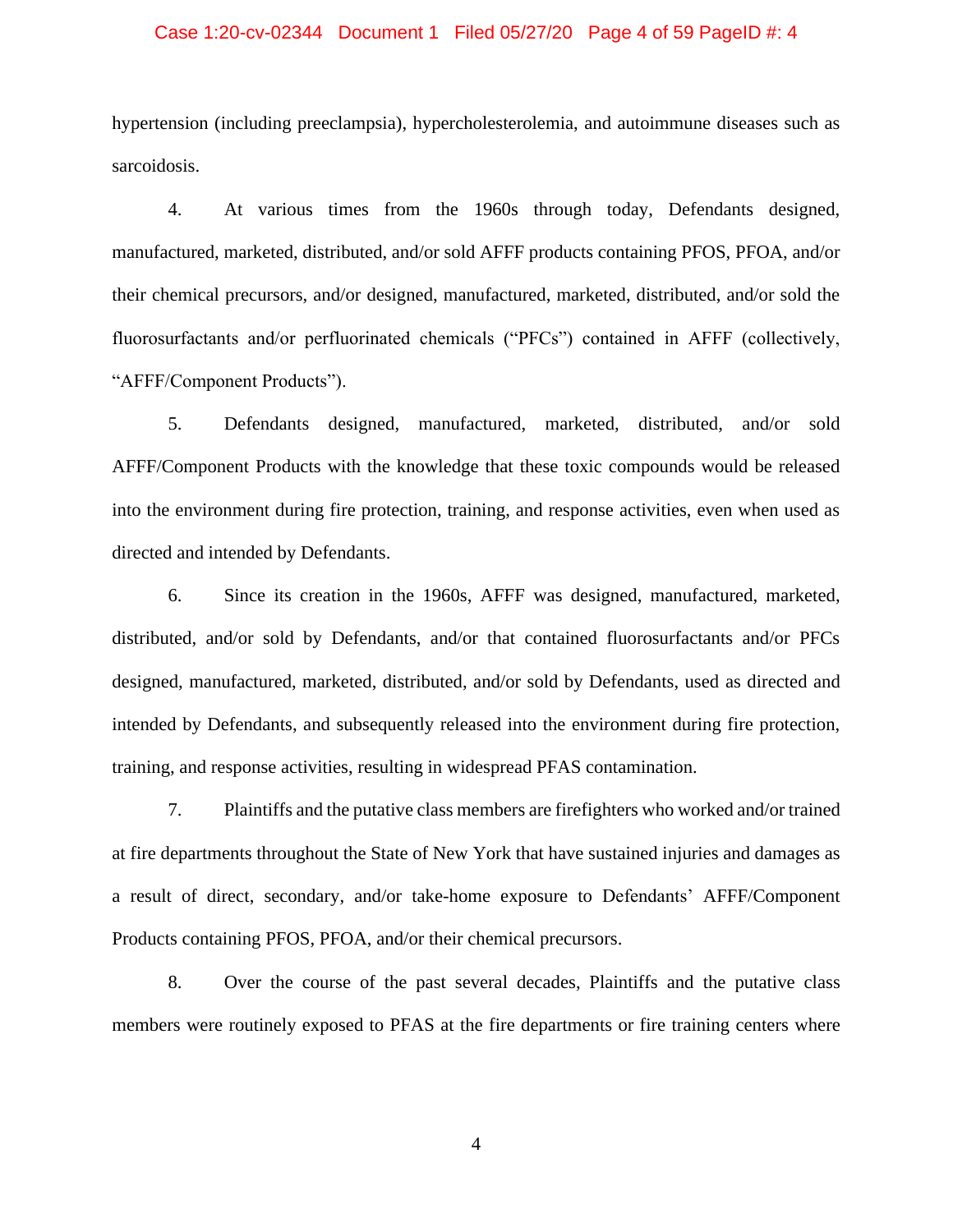## Case 1:20-cv-02344 Document 1 Filed 05/27/20 Page 5 of 59 PageID #: 5

AFFF products containing PFOS, PFOA, and/or their chemical precursors were used, handled, and stored, resulting in significant personal injuries and a need for medical monitoring.

9. Plaintiffs and the putative class members used these AFFF products in their intended manner and without significant change in the products' condition. Unaware of the dangerous properties of Defendants' AFFF/Component Products, Plaintiffs relied on inadequate warnings and instructions provided by Defendants regarding the proper methods for handling and storing the products. Plaintiffs' and the putative class members' use, consumption, inhalation, ingestion, and/or dermal absorption of PFAS from Defendants' AFFF/Component Products has caused them to develop numerous serious medical conditions, including but not limited to kidney cancer, testicular cancer, ulcerative colitis, thyroid disease, liver dysfunction, pregnancy induced hypertension (including preeclampsia), hypercholesterolemia, and autoimmune diseases such as sarcoidosis.

10. As if the danger inherent in being a firefighter was not enough, Defendants further increased the occupational risk to Plaintiffs' and the putative class members' health by designing, manufacturing, marketing, and/or distributing AFFF/Component Products sold across the State of New York, knowing full well that those products were dangerous because they contained PFOS, PFOA, and/or their chemical precursors.

11. Plaintiffs, individually and on behalf of other similarly situated current and former firefighters in the State of New York, seek to hold Defendants accountable for this callous and tortious conduct; conduct that unfolded over the course of several decades and has endangered the health and safety of some of New York's bravest citizens.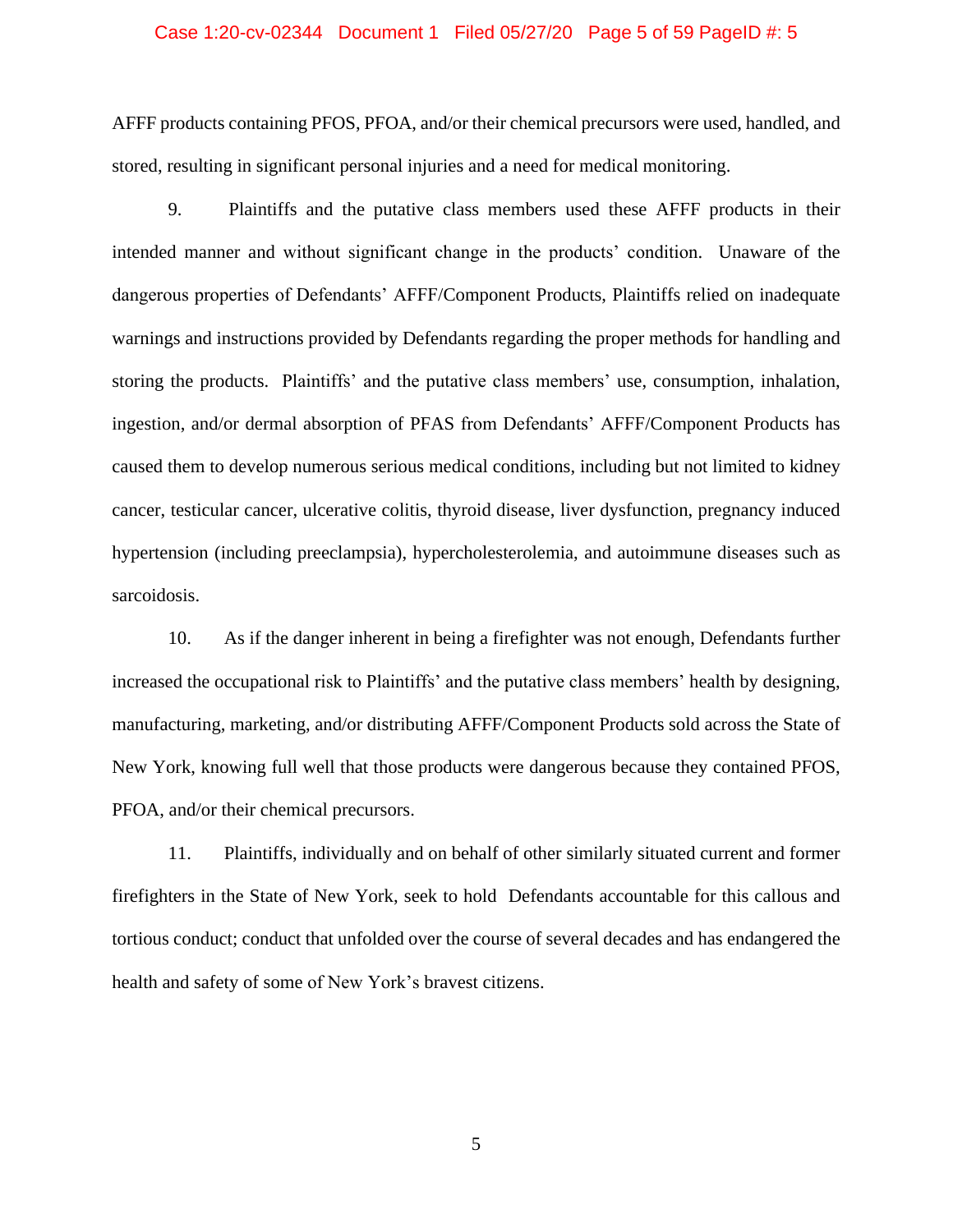#### **JURISDICTION AND VENUE**

12. This Court has subject matter jurisdiction under the Class Action Fairness Act of 2005 ("CAFA"), 28 U.S.C. § 1332(d). Plaintiffs are current residents of the State of New York and are diverse from at least one of Defendants named in this Complaint. Further, the putative class has more than 100 members and the amount in controversy exceeds five million dollars (\$5,000,000.00), exclusive of interest and costs.

13. Venue is proper in this Court pursuant to 28 U.S.C. §1391(b)(2) because the events or omissions by Defendants giving rise to the claims asserted herein occurred in New York and caused harm to Plaintiffs and the Class Members, whom resided or reside in this District.

14. This Court has personal jurisdiction over Defendants by virtue of each Defendants' regular and systematic contacts with the State of New York, including, among other things, purposefully marketing, selling and/or distributing their AFFF/Component Products to and within New York, and because they have the requisite minimum contacts with New York necessary to constitutionally permit the Court to exercise jurisdiction over them consistent with traditional notions of fair play and substantial justice.

#### **PARTIES**

#### **A. Plaintiffs**

15. **Plaintiff Thomas J. Gentile** ("Plaintiff Gentile") currently resides at 532 North 6th Street, New Hyde Park, New York 11040.

16. Plaintiff Gentile has worked as a firefighter from 1998 to present time at the Brooklyn Fire Department. During Plaintiff Gentile's employment as a firefighter, he was exposed to significantly elevated levels of PFAS as a result of regular contact with and use of Defendants' AFFF/Component Products.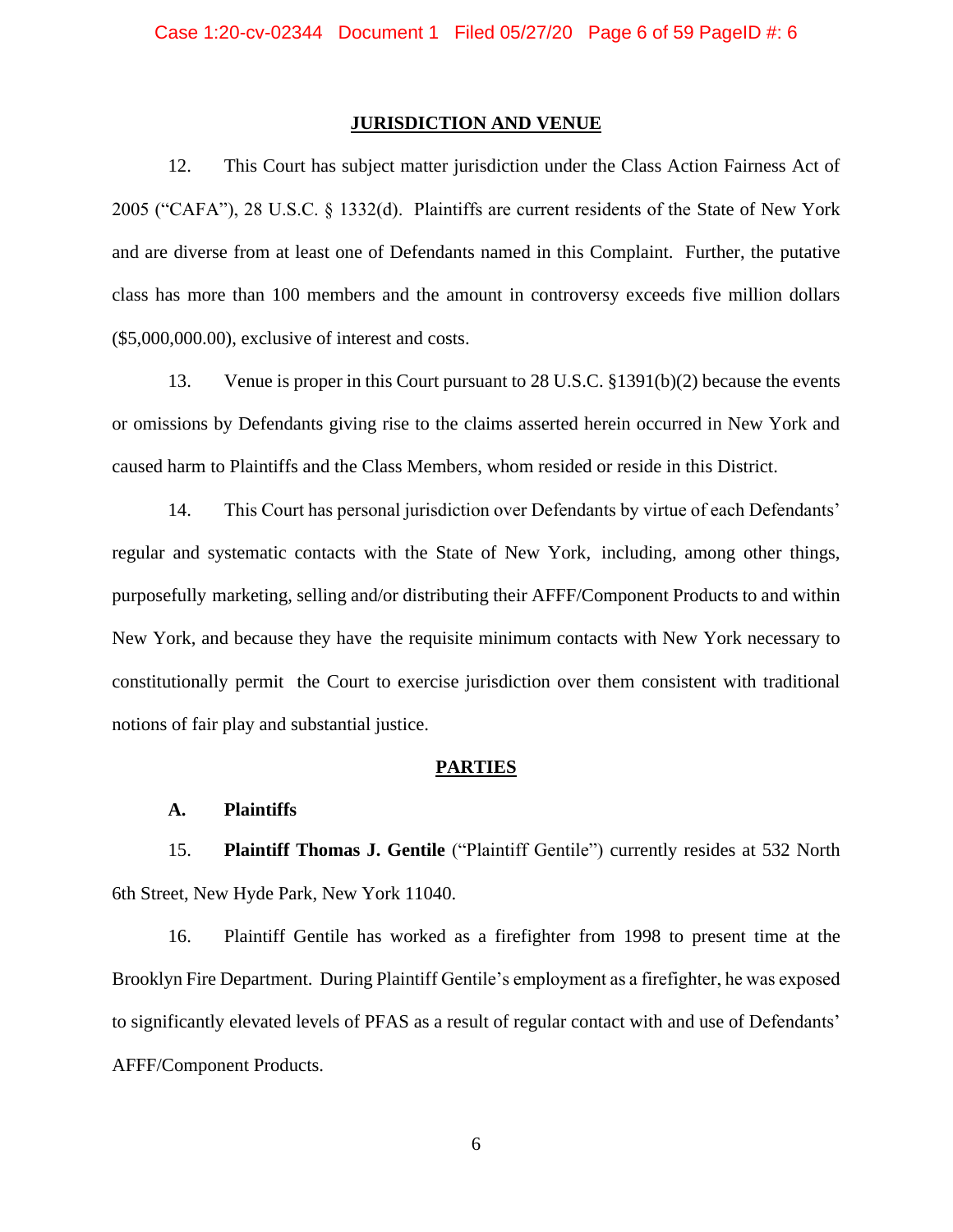## Case 1:20-cv-02344 Document 1 Filed 05/27/20 Page 7 of 59 PageID #: 7

17. Plaintiff Gentile used AFFF containing PFAS, used equipment/gear coated with materials containing and/or contaminated with PFAS, and was otherwise exposed to elevated levels of PFAS as a direct and proximate result of his use, consumption, inhalation, ingestion, and/or dermal absorption of Defendants' AFFF/Component Products.

18. Plaintiff Gentile has been diagnosed with testicular cancer as a direct and proximate result of his exposure to PFAS and is at an increased risk of developing several other serious health conditions, including but not limited to kidney cancer, ulcerative colitis, thyroid disease, liver dysfunction, hypercholesterolemia, and autoimmune diseases such as sarcoidosis.

19. Plaintiff Gentile has a legitimate fear of developing these debilitating injuries as a result of the exposure to PFAS caused by his regular contact with and use of Defendants' AFFF/Component Products.

20. **Plaintiff Tommy McGarry** ("Plaintiff McGarry") currently resides at 4755 Ashley Lake Circle, Vero Beach, Florida 32967.

21. Plaintiff McGarry worked as a firefighter in the State of New York from 1991 to 2012. At all relevant times, Plaintiff McGarry resided at S Perimeter Road, Westhampton, NY 11978. During Plaintiff McGarry's employment as a firefighter, he was exposed to significantly elevated levels of PFAS as a result of regular contact with and use of Defendants' AFFF/Component Products.

22. Plaintiff McGarry used AFFF containing PFAS, used equipment/gear coated with materials containing and/or contaminated with PFAS, and was otherwise exposed to elevated levels of PFAS as a direct and proximate result of his use, consumption, inhalation, ingestion, and/or dermal absorption of Defendants' AFFF/Component Products.

23. Plaintiff McGarry has suffered from chronic fatigue, heart disease, and high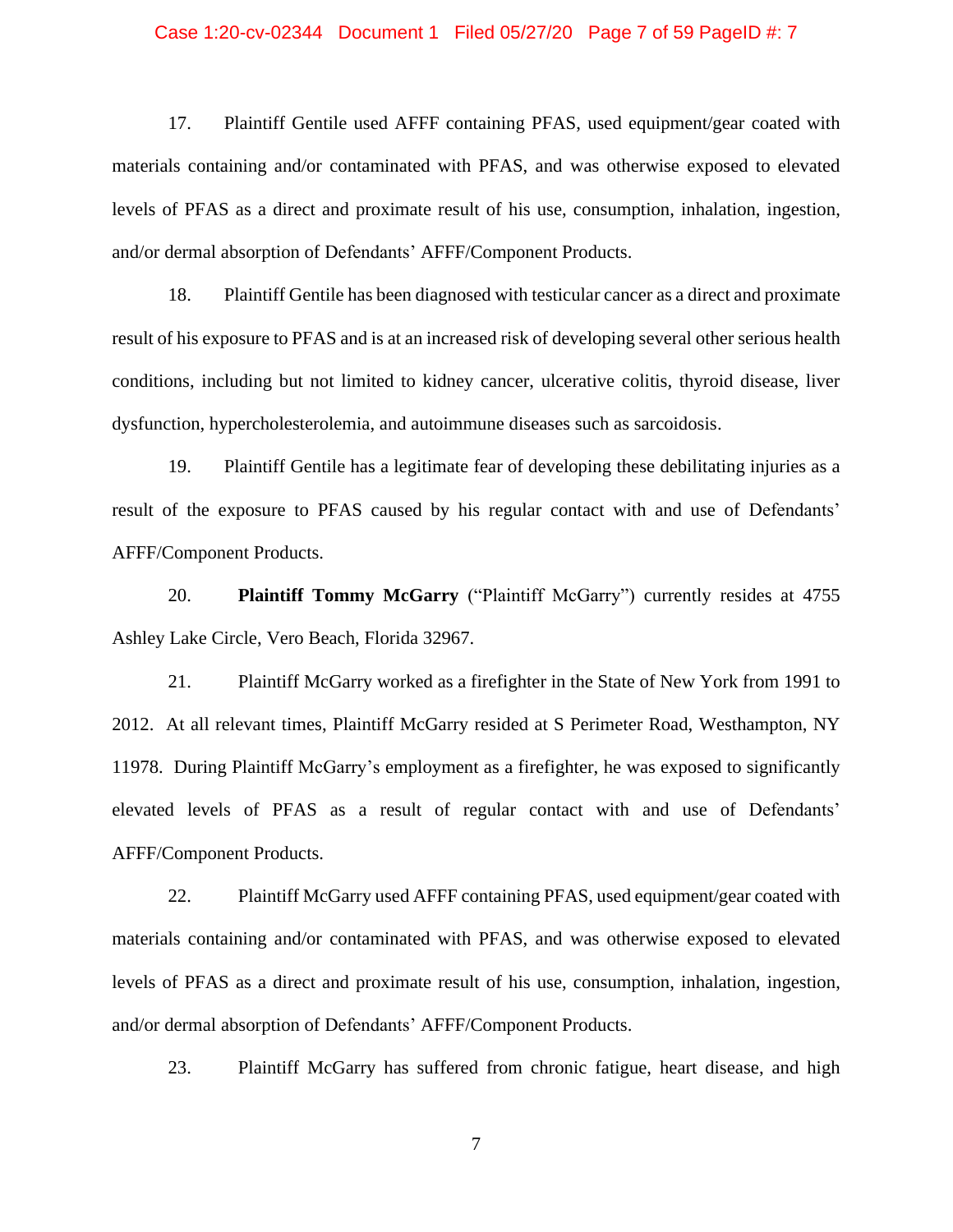## Case 1:20-cv-02344 Document 1 Filed 05/27/20 Page 8 of 59 PageID #: 8

cholesterol as a direct and proximate result of his exposure to PFAS and is at an increased risk of developing several other serious health conditions, including but not limited to kidney cancer, testicular cancer, ulcerative colitis, thyroid disease, liver dysfunction, and autoimmune diseases such as sarcoidosis.

24. Plaintiff McGarry has a legitimate fear of developing these debilitating injuries as a result of the exposure to PFAS caused by his regular contact with and use of Defendants' AFFF/Component Products.

25. **Plaintiff Charles O'Keefe** ("Plaintiff O'Keefe") currently resides at 212 Crofts Road, Hurley, New York 12433.

26. Plaintiff O'Keefe has worked as a firefighter at the Stewart Air National Guard Base Fire Department since 2009. During Plaintiff O'Keefe's time as a firefighter, he was exposed to significantly elevated levels of PFAS as a result of regular contact with and use of Defendants' AFFF/Component Products.

27. Plaintiff O'Keefe used AFFF containing PFAS, used equipment/gear coated with materials containing and/or contaminated with PFAS, and was otherwise exposed to elevated levels of PFAS as a direct and proximate result of his use, consumption, inhalation, ingestion, and/or dermal absorption of Defendants' AFFF/Component Products.

28. Plaintiff O'Keefe has been exposed to elevated levels of PFAS and is at an increased risk of developing several serious health conditions, including but not limited to kidney cancer, testicular cancer, ulcerative colitis, thyroid disease, liver dysfunction, hypercholesterolemia, and autoimmune diseases such as sarcoidosis.

29. Plaintiff O'Keefe has a legitimate fear of developing these debilitating injuries as a result of the exposure to PFAS caused by his regular contact with and use of Defendants'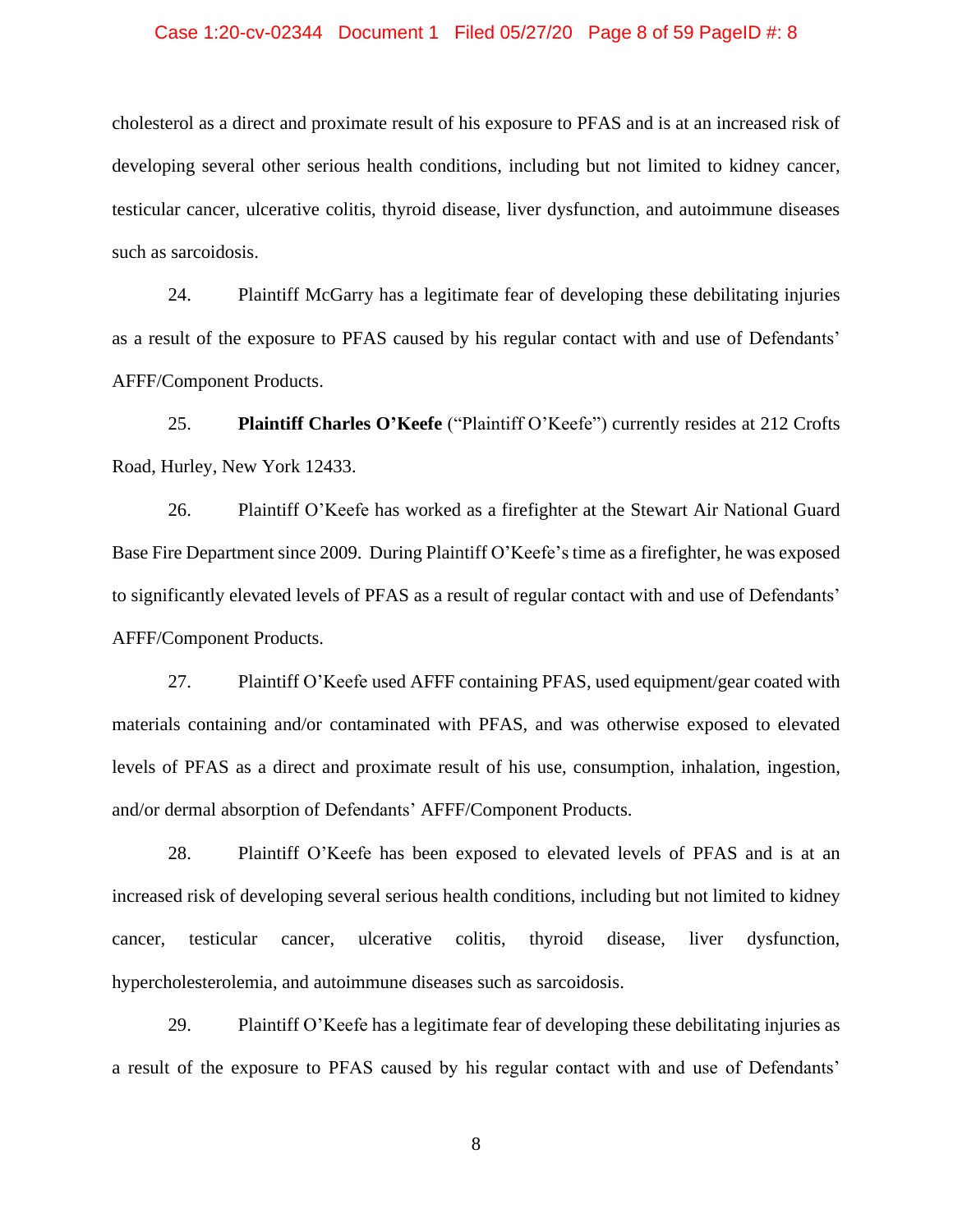AFFF/Component Products.

## **B. Defendants**

i. The AFFF Defendants

30. The term **"AFFF Defendants"** refers collectively to Defendants 3M Company, Buckeye Fire Equipment Company, Chemguard Inc., Tyco Fire Products L.P., National Foam, Inc., Angus International Safety Group, Ltd., Angus Fire Armour Corporation, Amerex Corporation, Kidde-Fenwal, Inc., Kidde P.L.C., Inc., UTC Fire & Security Americas Corporation, Inc., United Technologies Corporation, Chubb Fire Ltd., and Fire Service Plus, Inc.

31. **Defendant 3M Company f/k/a Minnesota Mining and Manufacturing Co. ("3M")** is a corporation organized and existing under the laws of the State of Delaware, with its principal place of business located at 3M Center, St. Paul, Minnesota 55144-1000.

32. Beginning before 1970 and until at least 2002, 3M designed, manufactured, marketed, distributed, and sold AFFF containing PFAS, including but not limited to PFOA and PFOS.

33. **Defendant Amerex Corporation ("Amerex")** is a corporation organized and existing under the laws of the State of Alabama, with its principal place of business located at 7595 Gadsden Highway, Trussville, AL 35173.

34. Amerex is a manufacturer of firefighting products. Beginning in 1971, it was a manufacturer of hand portable and wheeled extinguishers for commercial and industrial applications.

35. In 2011, Amerex acquired Solberg Scandinavian AS, one of the largest manufacturers of AFFF products in Europe.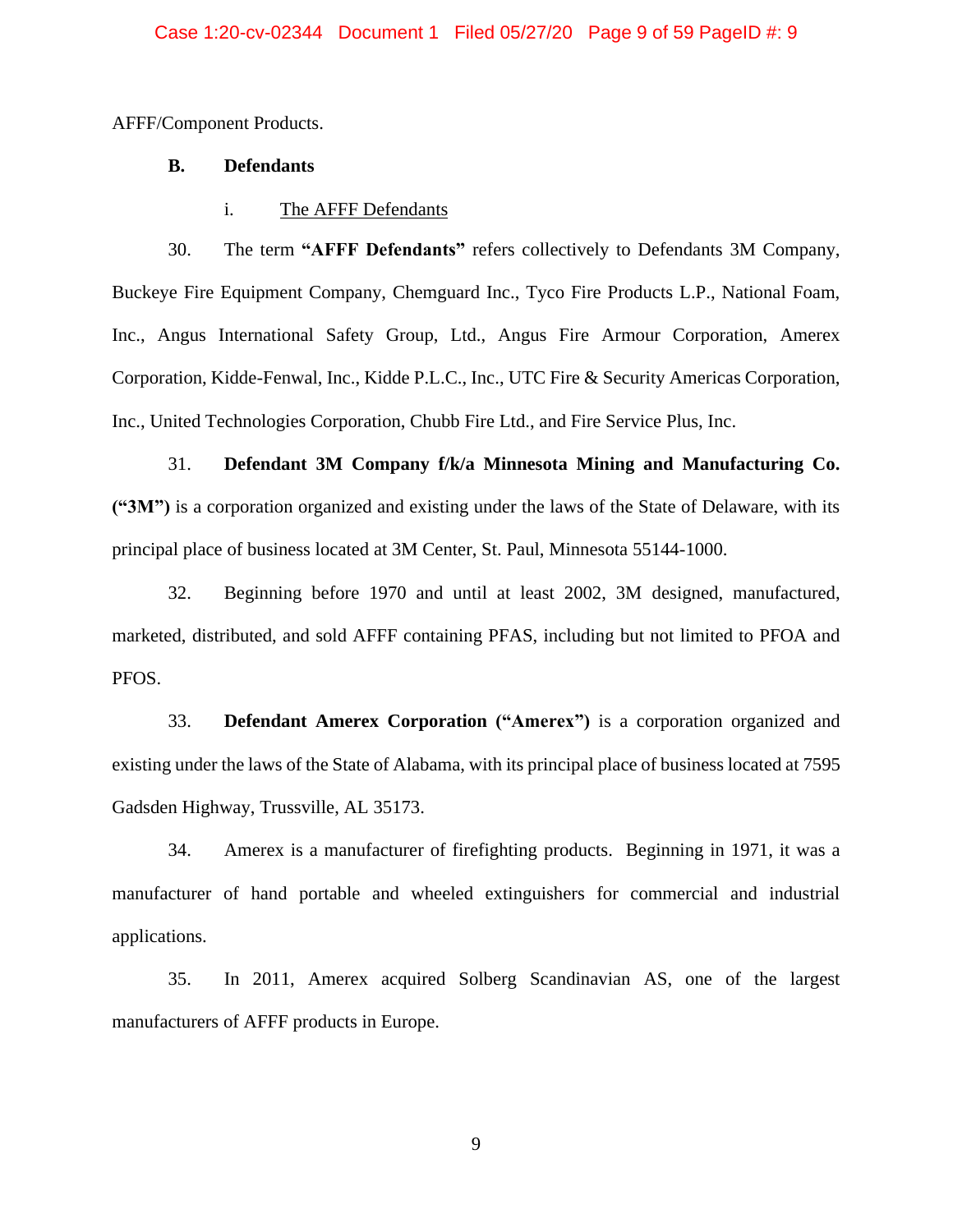#### Case 1:20-cv-02344 Document 1 Filed 05/27/20 Page 10 of 59 PageID #: 10

36. On information and belief, beginning in 2011, Amerex designed, manufactured, marketed distributed, and sold AFFF containing PFAS, including but not limited to PFOA and PFOS.

37. **Defendant Tyco Fire Products LP ("Tyco")** is a limited partnership organized under the laws of the State of Delaware, with its principal place of business located at One Stanton Street, Marinette, Wisconsin 54143-2542.

38. On information and belief, Tyco is a subsidiary of Johnson Controls International PLC, an Irish public limited company listed on the New York Stock Exchange.

39. Tyco is the successor in interest of The Ansul Company ("Ansul"), having acquired Ansul in 1990.

40. Beginning in or around 1975, Ansul designed, manufactured, marketed, distributed, and sold AFFF containing PFAS, including but not limited to PFOA and PFOS.

41. After Tyco acquired Ansul in 1990, Tyco/Ansul continued to design, manufacture, market, distribute, and sell AFFF products containing PFAS, including but not limited to PFOA and PFOS.

42. **Defendant Chemguard, Inc. ("Chemguard")** is a corporation organized under the laws of the State of Texas, with its principal place of business located at One Stanton Street, Marinette, Wisconsin 54143.

43. On information and belief, Chemguard is a subsidiary of Johnson Controls International PLC, an Irish public limited company listed on the New York Stock Exchange.

44. On information and belief, Chemguard designed, manufactured, marketed, distributed, and sold AFFF products containing PFAS, including but not limited to PFOA and PFOS.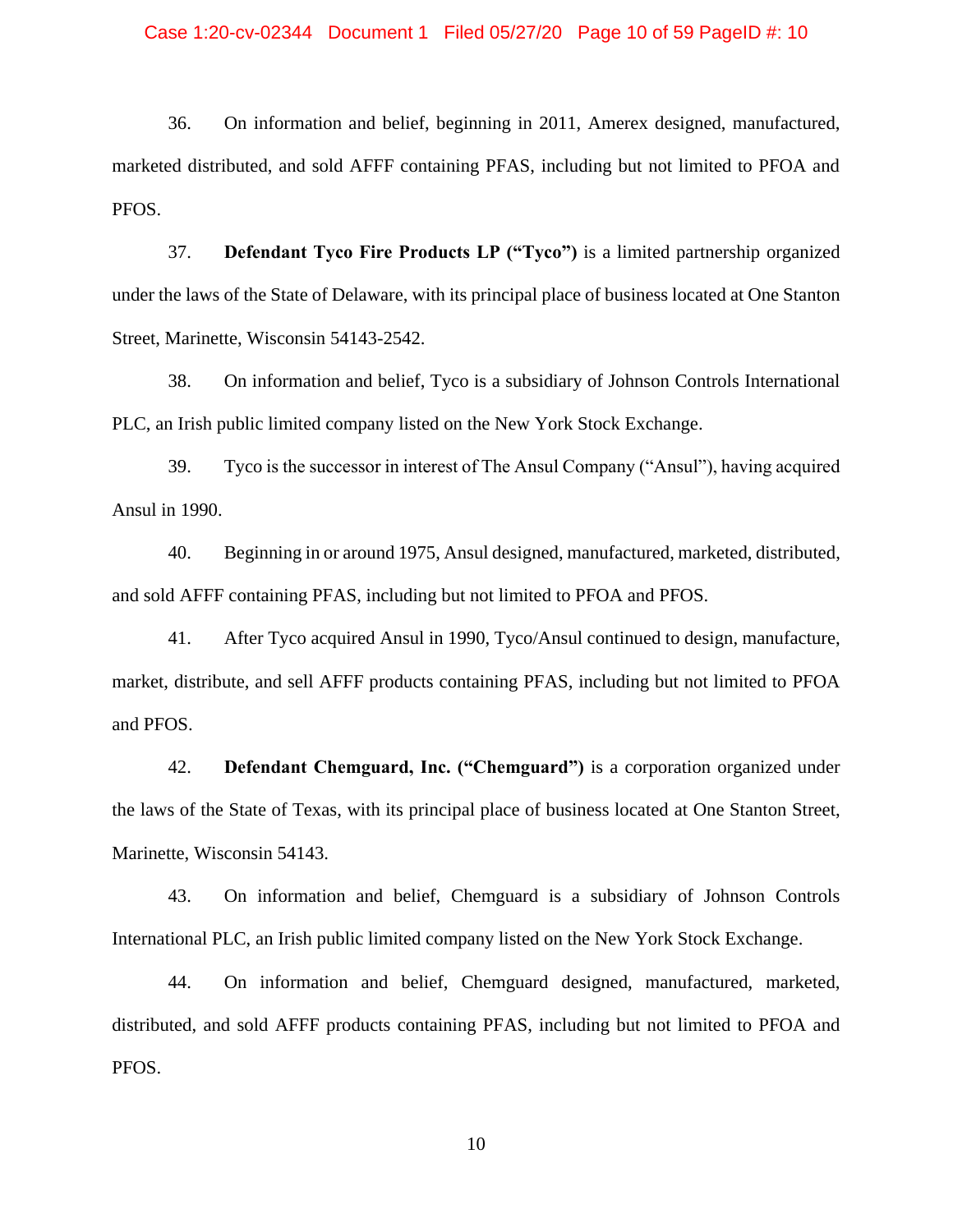#### Case 1:20-cv-02344 Document 1 Filed 05/27/20 Page 11 of 59 PageID #: 11

45. **Defendant Buckeye Fire Equipment Company ("Buckeye")** is a corporation organized under the laws of the State of Ohio, with its principal place of business located at 110 Kings Road, Kings Mountain, North Carolina 28086.

46. On information and belief, Buckeye designed, manufactured, marketed, distributed, and sold AFFF products containing PFAS, including but not limited to PFOA and PFOS.

47. **Defendant National Foam, Inc. ("National Foam")** is a corporation organized under the laws of the State of Delaware, with its principal place of business located at 141 Junny Road, Angier, North Carolina 27501.

48. Beginning in or around 1973, National Foam designed, manufactured, marketed, distributed, and sold AFFF containing PFAS, including but not limited to PFOA and PFOS.

49. On information and belief, National Foam currently manufactures the Angus brand of AFFF products and is a subsidiary of Angus International Safety Group.

50. **Chubb Fire, Ltd. ("Chubb")** is a foreign private limited company, with offices at Littleton Road, Ashford, Middlesex, United Kingdom TW15 1TZ. On information and belief, Chubb is registered in the United Kingdom with a registered number of 134210.

51. On information and belief, Chubb merged with National Foam to form Chubb National Foam, Inc. in or around 1988.

52. On information and belief, Chubb is or has been composed of different subsidiaries and/or divisions, including but not limited to, Chubb Fire & Security Ltd., Chubb Security, PLC, Red Hawk Fire & Security, LLC, and/or Chubb National Foam, Inc.

53. On information and belief, Chubb was acquired by Williams Holdings in 1997.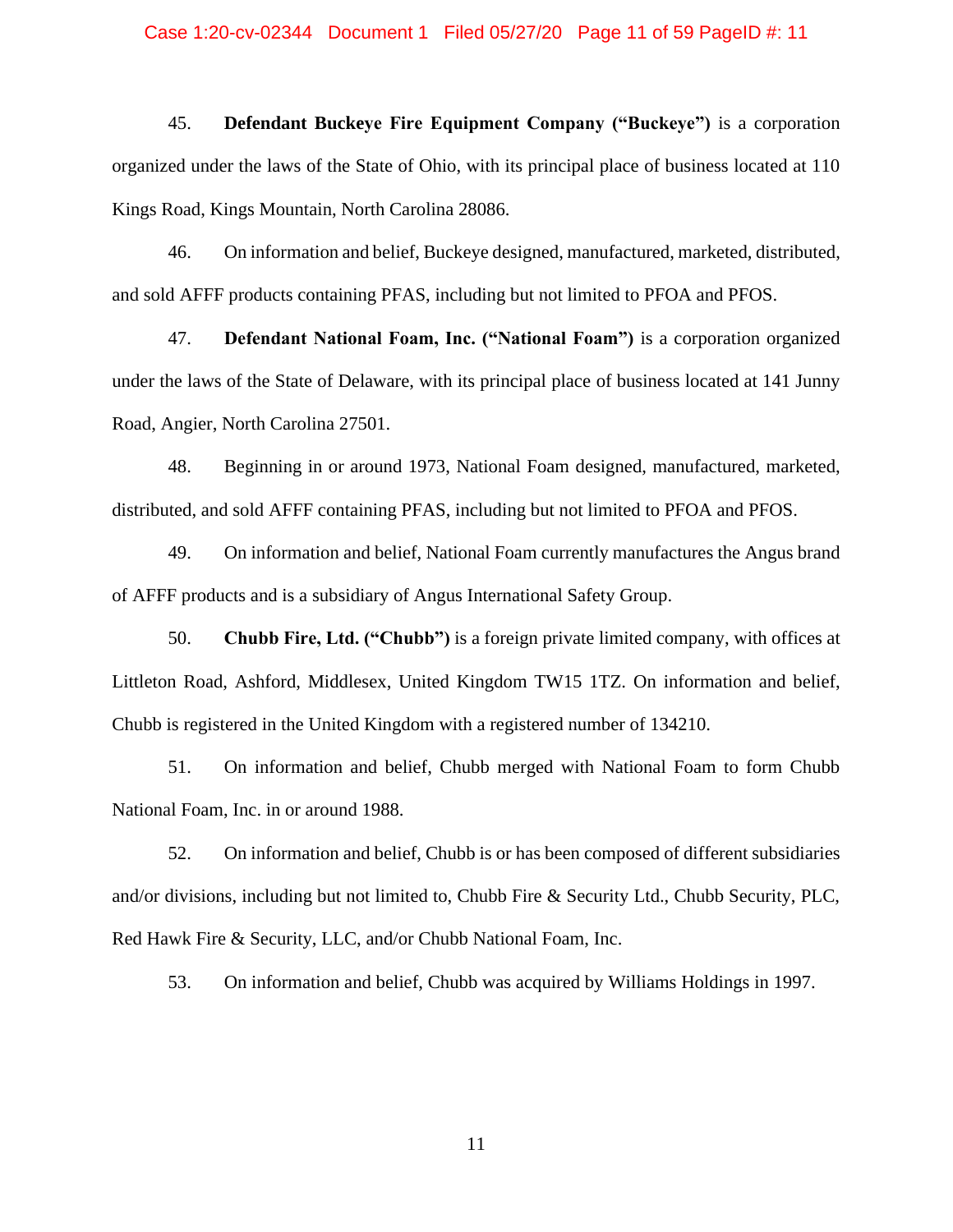54. **Defendant Angus Fire Armour Corporation ("Angus Fire")** is a corporation organized and existing under the laws of Delaware, with its principal place of business at 141 Junny Road, Angier, North Carolina 27501.

55. On information and belief, Angus Fire was acquired by Williams Holdings in 1994.

56. On information and belief, Angus Fire is currently a subsidiary of Angus International Safety Group, Ltd.

57. **Defendant Kidde P.L.C., Inc. ("Kidde P.L.C.")** is a foreign corporation organized and existing under the laws of Delaware, with its principal place of business at One Carrier Place, Farmington, Connecticut 06034.

58. On information and belief, Williams Holdings was demerged into Chubb and Kidde P.L.C. in or around 2000.

59. **Defendant Kidde-Fenwal, Inc. ("Kidde-Fenwal")** is a corporation organized under the laws of the State of Delaware, with its principal place of business at One Financial Plaza, Hartford, Connecticut 06101.

60. On information and belief, Kidde-Fenwal is the successor-in-interest to Kidde Fire Fighting, Inc. (f/k/a Chubb National Foam, Inc. f/k/a National Foam System, Inc.) (collectively, "Kidde/Kidde Fire").

61. **Defendant Raytheon Technologies Corporation ("Raytheon Technologies")** is a foreign corporation organized and existing under the laws of Delaware, with its principal place of business at 10 Farm Springs Road, Farmington, Connecticut 06032.

62. On information and belief, Kidde P.L.C. was acquired by United Technologies Corporation in or around 2005.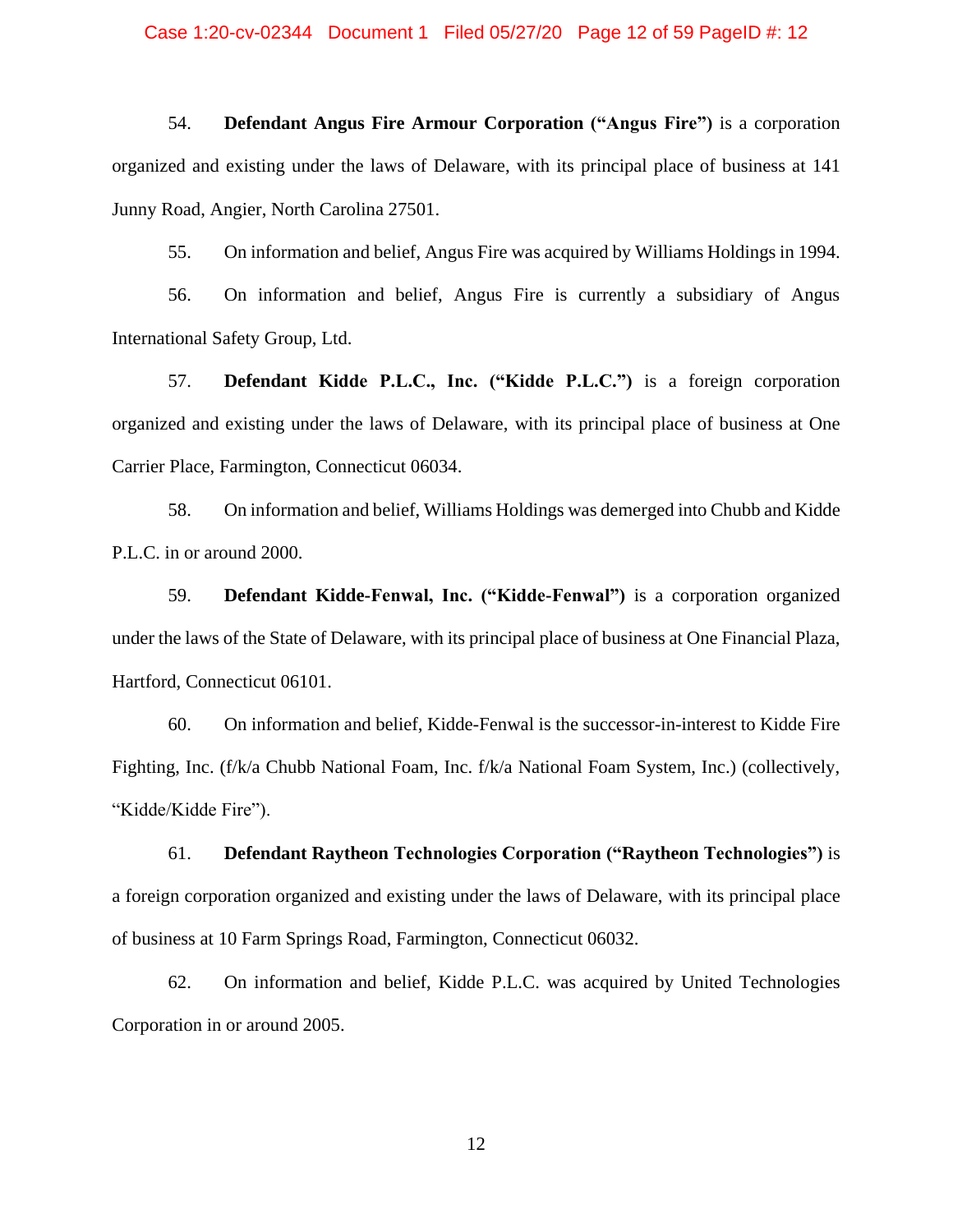#### Case 1:20-cv-02344 Document 1 Filed 05/27/20 Page 13 of 59 PageID #: 13

63. On information and belief, Kidde-Fenwal, Inc. became part of the UTC Control  $\&$ Security unit of United Technologies Corporation.

64. On information and belief, United Technologies Corporation merged with Raytheon Company to form Raytheon Technologies in or around April 2020.

65. **Defendant UTC Fire & Security Americas Corporation, Inc. ("UTC Fire")** is a corporation organized and existing under the laws of North Carolina, with its principal place of business at 3211 Progress Drive, Lincolnton, North Carolina 28092.

66. On information and belief, UTC Fire was created when United Technologies Corporation acquired Kidde P.L.C. and combined it with Chubb in or around 2005.

67. On information and belief, UTC Fire became a subsidiary of Raytheon Technologies when United Technologies Corporation merged with Raytheon Company in April 2020.

68. **Defendant Angus International Safety Group, Ltd.** is a foreign private limited company, with offices at Station Road, High Bentham, Near Lancanster, United Kingdom LA2 7NA. On information and belief, Angus International is registered in the United Kingdom with a registered number of 8441763.

69. On information and belief, Angus International Safety Group was formed when Angus Fire and National Foam separated from United Technologies in or around 2013.

70. **Defendant Fire Service Plus, Inc. ("Fire Service Plus")** is a corporation organized under the laws of the State of Georgia, with its principal place of business located at 180 Etowah Trace, Fayetteville, GA 30214.

71. On information and belief, Fire Service Plus designed, manufactured, marketed, distributed, and sold AFFF containing PFAS, including but not limited to PFOA and PFOS.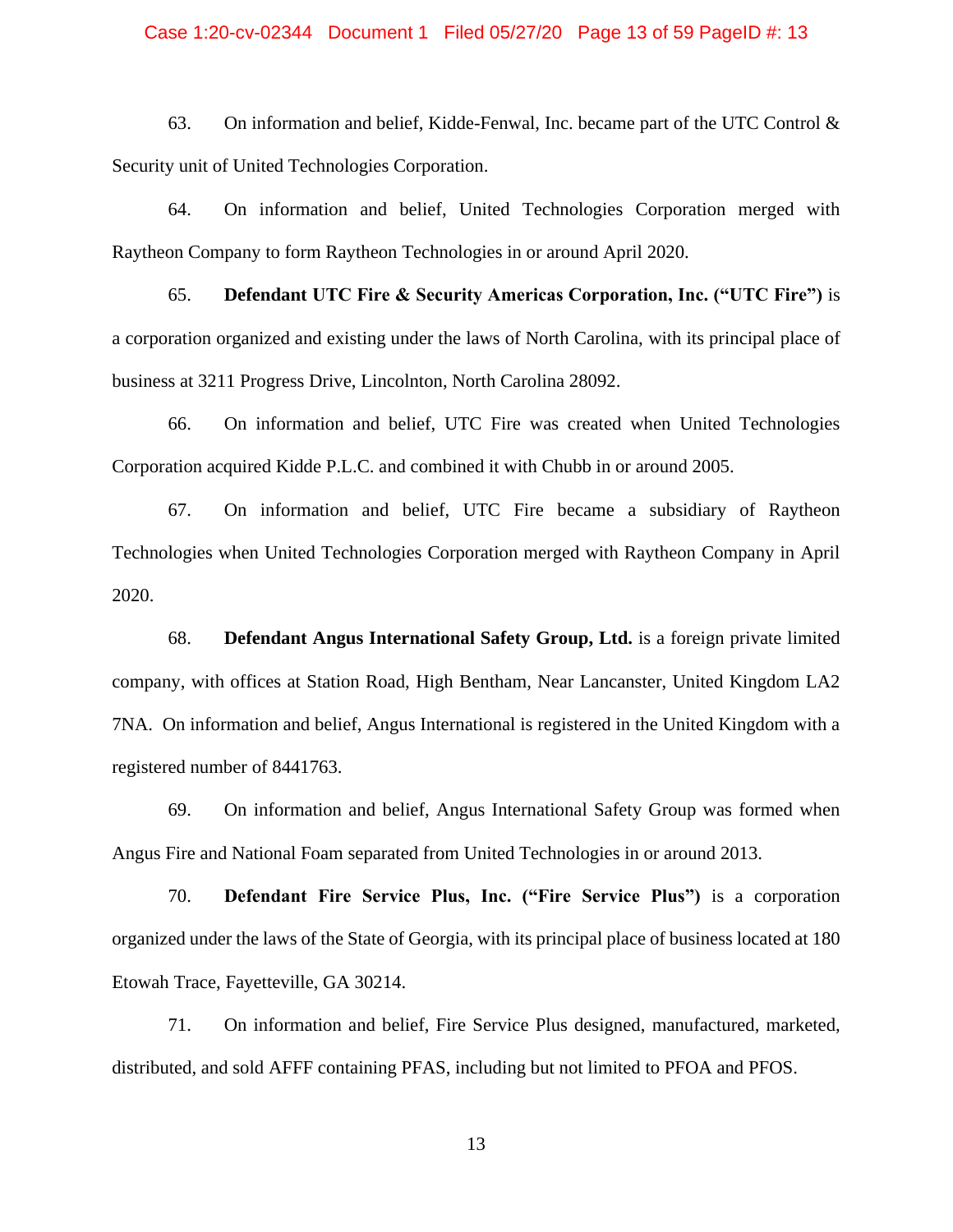#### Case 1:20-cv-02344 Document 1 Filed 05/27/20 Page 14 of 59 PageID #: 14

72. On information and belief, the AFFF Defendants designed, manufactured, marketed, distributed, and sold AFFF products containing PFOS, PFOA, and/or their chemical precursors that were stored, handled, used, trained with, tested equipment with, otherwise discharged, and/or disposed by Plaintiffs and the putative class members.

ii. The Fluorosurfactant Defendants

73. The term **"Fluorosurfactant Defendants"** refers collectively to Defendants Arkema France, S.A., Arkema Inc., BASF Corporation, ChemDesign Products Incorporated, Chemguard Inc., Deepwater Chemicals, Inc., E.I. DuPont de Nemours and Company, The Chemours Company, The Chemours Company FC, LLC, DuPont de Nemours Inc., Dynax Corporation, and Dyneon LLC.

74. **Arkema Inc.** is a corporation organized and existing under the laws of Pennsylvania, with its principal place of business at 900 First Avenue, King of Prussia, PA 19406.

75. Arkema Inc. develops specialty chemicals and polymers.

76. Arkema, Inc. is an operating subsidiary of Defendant Arkema France, S.A.

77. **Arkema France S.A. ("Arkema France")** is a publicly-traded foreign corporation with its principal place of business in Colombes, France. Arkema France S.A. is the parent corporation of Arkema Inc.

78. Arkema France and Arkema Inc. are collectively referred to as "Arkema."

79. On information and belief, Arkema designed, manufactured, marketed, distributed, and sold fluorosurfactants containing PFOS, PFOA, and/or their chemical precursors for use in AFFF products.

80. **Defendant BASF Corporation ("BASF")** is a corporation organized under the laws of the State of Delaware, with its principal place of business located at 100 Park Avenue, Florham Park, New Jersey 07932.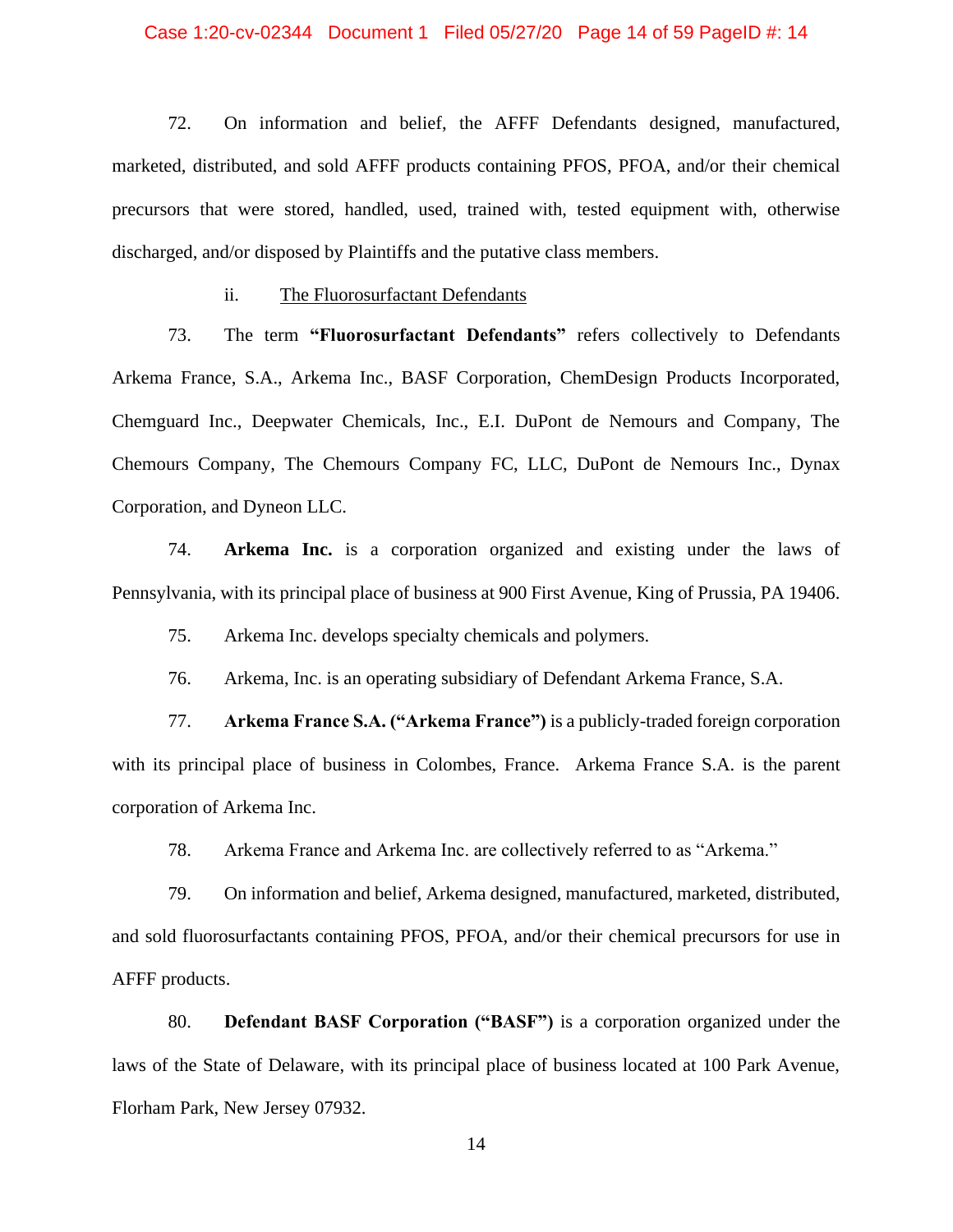#### Case 1:20-cv-02344 Document 1 Filed 05/27/20 Page 15 of 59 PageID #: 15

81. On information and belief, BASF is the successor-in-interest to Ciba. Inc. (f/k/a Ciba Specialty Chemicals Corporation).

82. On information and belief, Ciba Inc. designed, manufactured, marketed, distributed, and sold fluorosurfactants containing PFOS, PFOA, and/or their chemical precursors for use in AFFF products.

83. **Defendant ChemDesign Products Inc. ("ChemDesign")** is a corporation organized under the laws of Delaware, with its principal place of business located at 2 Stanton Street, Marinette, WI, 54143.

84. On information and belief, ChemDesign designed, manufactured, marketed, distributed, and sold fluorosurfactants containing PFOS, PFOA, and/or their chemical precursors for use in AFFF products

85. **Defendant Deepwater Chemicals, Inc. ("Deepwater")** is a corporation organized under the laws of Delaware, with its principal place of business located at 196122 E County Road 40, Woodward, OK, 73801.

86. On information and belief, Deepwater Chemicals designed, manufactured, marketed, distributed, and sold fluorosurfactants containing PFOS, PFOA, and/or their chemical precursors for use in AFFF products

87. **Defendant Dynax Corporation ("Dynax")** is a corporation organized under the laws of the State of Delaware, with its principal place of business located at 103 Fairview Park Drive, Elmsford, New York 10523.

88. On information and belief, Dynax entered into the AFFF market on or about 1991 and quickly became a leading global producer of fluorosurfactants and fluorochemical stabilizers containing PFOS, PFOA, and/or their chemical precursors.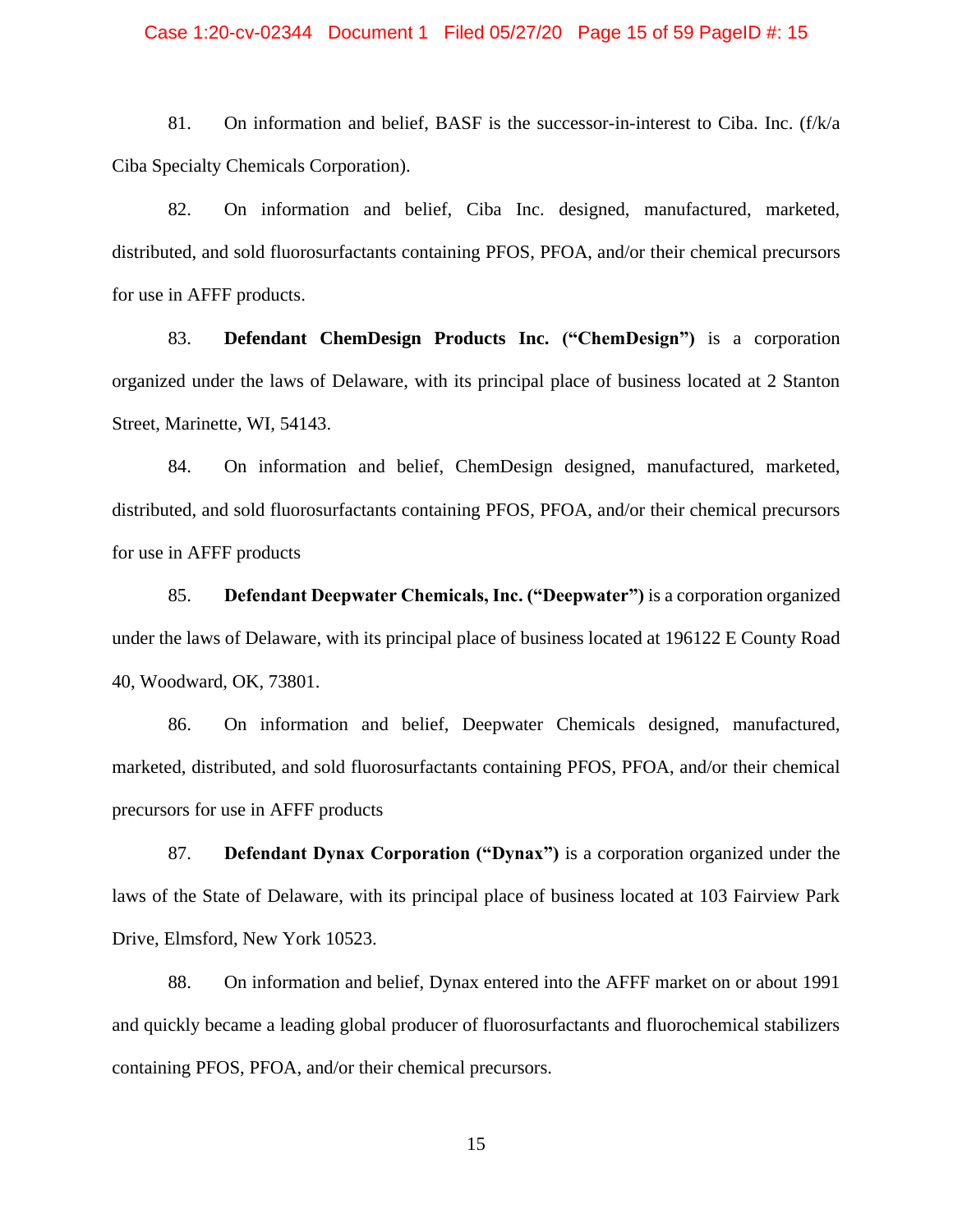#### Case 1:20-cv-02344 Document 1 Filed 05/27/20 Page 16 of 59 PageID #: 16

89. On information and belief, Dynax designed, manufactured, marketed, distributed, and sold fluorosurfactants and fluorochemical stabilizers containing PFOS, PFOA, and/or their chemical precursors for use in AFFF products.

90. **Defendant Dyneon, LLC ("Dyneon")** is a corporation organized and existing under the laws of the State of Pennsylvania, with its principal place of business at 6744 33rd Street N, Oakdale, Minnesota 55128.

91. On information and belief, Dyneon was created in 1996 by 3M and Hoechst AG as a joint venture fluoropolymer business.

92. On information and belief, Dyneon became a wholly-owned subsidiary of 3M after the latter agreed to buy out Hoechst AG's minority stake in 1999.

93. On information and belief, Dyneon designed, manufactured, marketed, distributed, and sold fluorosurfactants containing PFOS, PFOA, and/or their chemical precursors for use in AFFF products.

94. **Defendant E.I. du Pont de Nemours & Company ("DuPont")** is a corporation organized under the laws of the State of Delaware, with its principal place of business located at 974 Centre Road, Wilmington, Delaware 19805.

95. **Defendant The Chemours Company ("Chemours Co.")** is a limited liability company organized under the laws of the State of Delaware, with its principal place of business located at 1007 Market Street, P.O. Box 2047, Wilmington, Delaware, 19899.

96. In 2015, DuPont spun off its performance chemicals business to Chemours Co., along with vast environmental liabilities which Chemours Co. assumed, including those related to PFOS and PFOA and fluorosurfactants. On information and belief, Chemours Co. has supplied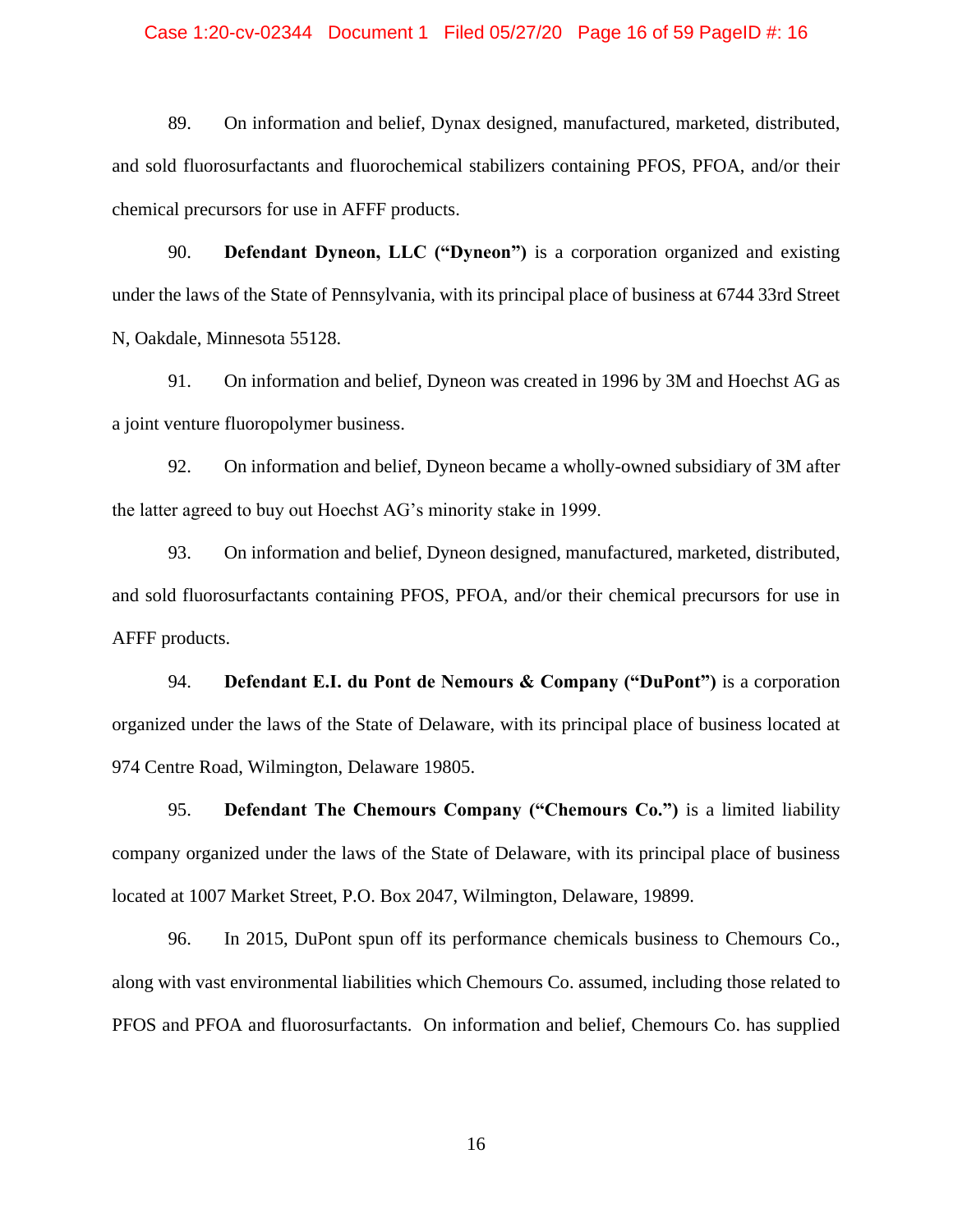#### Case 1:20-cv-02344 Document 1 Filed 05/27/20 Page 17 of 59 PageID #: 17

fluorosurfactants containing PFOS and PFOA, and/or their chemical precursors to manufacturers of AFFF products.

97. On information and belief, Chemours Co. was incorporated as a subsidiary of DuPont as of April 30, 2015. From that time until July 2015, Chemours Co. was a wholly-owned subsidiary of DuPont.

98. In July 2015, DuPont spun off Chemours Co. and transferred to Chemours Co. its "performance chemicals" business line, which includes its fluoroproducts business, distributing shares of Chemours Co. stock to DuPont stockholders, and Chemours Co. has since been an independent, publicly-traded company.

99. **Defendant The Chemours Company FC, LLC ("Chemours FC")** is a limited liability company organized under the laws of the State of Delaware, with its principal place of business located at 1007 Market Street, Wilmington, Delaware, 19899.

100. **Defendant Corteva, Inc. ("Corteva")** is a corporation organized and existing under the laws of Delaware, with its principal place of business at 974 Centre Rd., Wilmington, Delaware 19805.

101. **Defendant Dupont de Nemours Inc**. **f/k/a DowDuPont, Inc. ("Dupont de Nemours Inc.")** is a corporation organized and existing under the laws of Delaware, with its principal place of business at 974 Centre Road, Wilmington, Delaware 19805 and 2211 H.H. Dow Way, Midland, Michigan 48674.

102. On June 1, 2019, DowDuPont separated its agriculture business through the spinoff of Corteva.

103. Corteva was initially formed in February 2018. From that time until June 1, 2019, Corteva was a wholly-owned subsidiary of DowDuPont.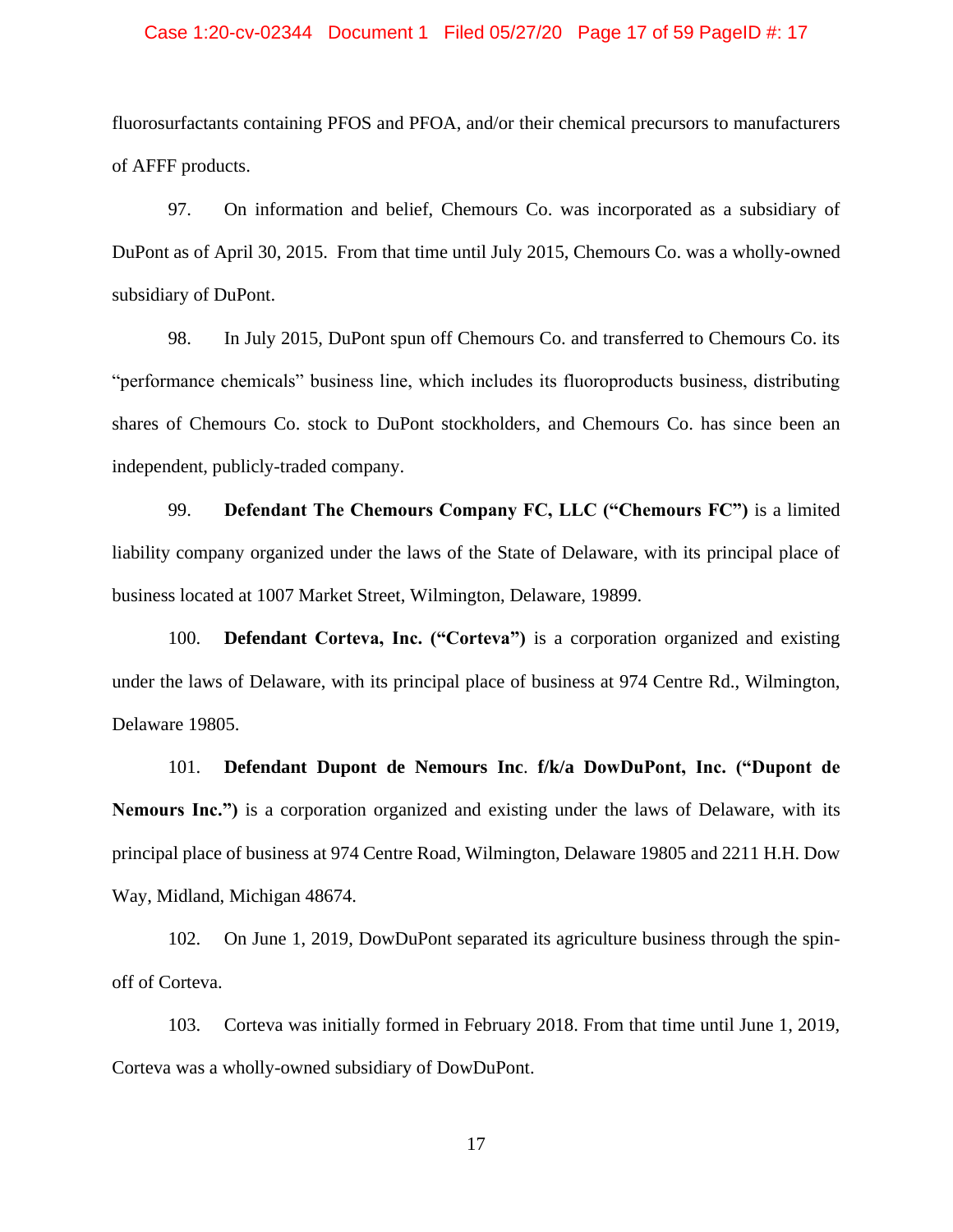#### Case 1:20-cv-02344 Document 1 Filed 05/27/20 Page 18 of 59 PageID #: 18

104. On June 1, 2019, DowDuPont distributed to DowDuPont stockholders all issued and outstanding shares of Corteva common stock by way of a pro-rata dividend. Following that distribution, Corteva became the direct parent of E. I. Du Pont de Nemours & Co.

105. Corteva holds certain DowDuPont assets and liabilities, including DowDuPont's agriculture and nutritional businesses.

106. On June 1, 2019, DowDuPont, the surviving entity after the spin-off of Corteva and of another entity known as Dow, Inc., changed its name to DuPont de Nemours, Inc., to be known as DuPont ("New DuPont"). New DuPont retained assets in the specialty products business lines following the above-described spin-offs, as well as the balance of the financial assets and liabilities of E.I DuPont not assumed by Corteva.

107. Defendants E. I. Du Pont de Nemours and Company; The Chemours Company; The Chemours Company FC, LLC; Corteva, Inc.; and DuPont de Nemours, Inc. are collectively referred to as "DuPont" throughout this Complaint.

108. On information and belief, DuPont designed, manufactured, marketed, distributed, and sold fluorosurfactants containing PFOS, PFOA, and/or their chemical precursors for use in AFFF products.

109. On information and belief, Chemguard also designed, manufactured, marketed, distributed, and sold fluorosurfactants containing PFOS, PFOA, and/or their chemical precursors for use in AFFF products.

110. On information and belief, the Fluorosurfactant Defendants designed, manufactured, marketed, distributed, and sold fluorosurfactants containing PFOS, PFOA, and/or their chemical precursors for use in AFFF products that were stored, handled, used, trained with,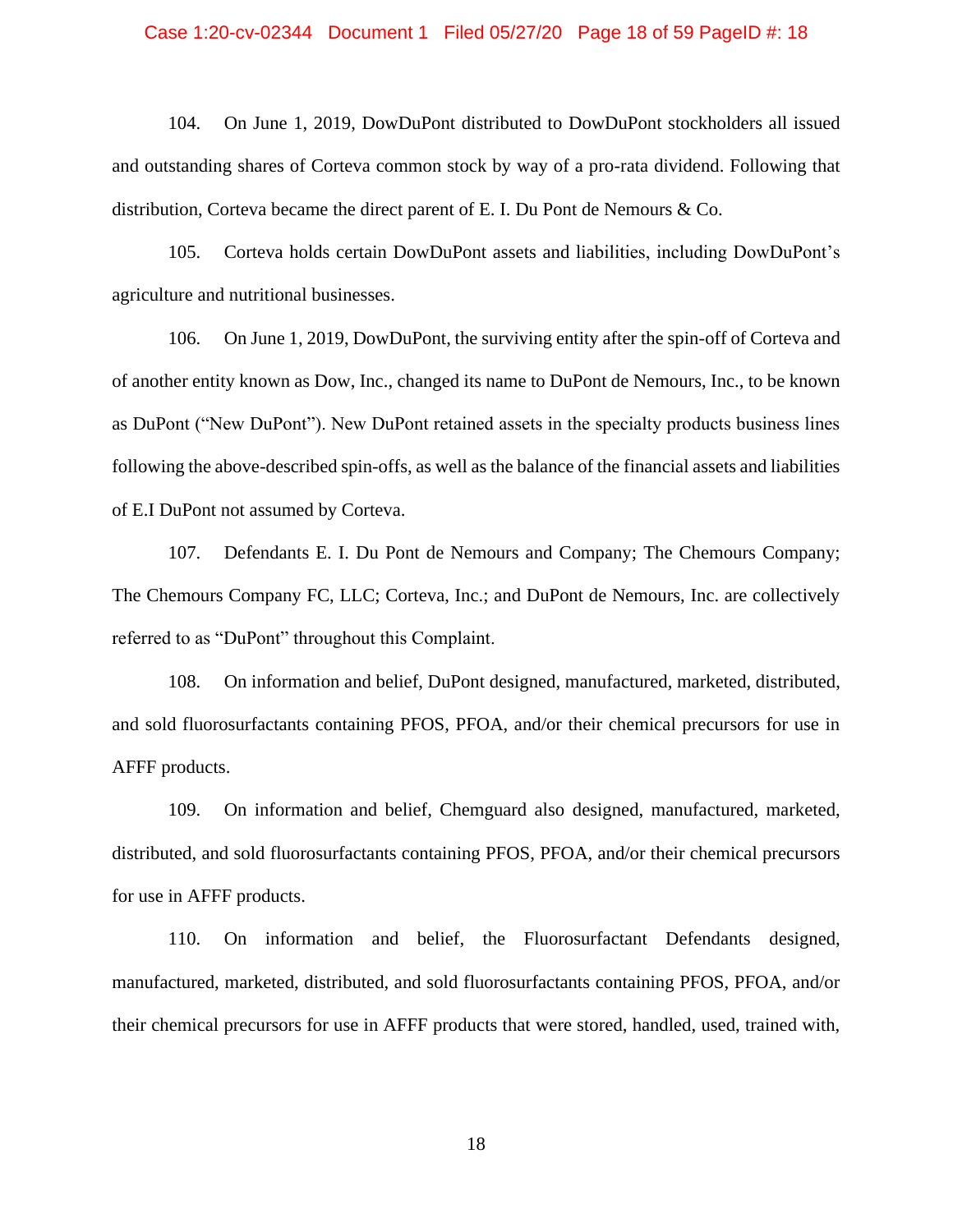### Case 1:20-cv-02344 Document 1 Filed 05/27/20 Page 19 of 59 PageID #: 19

tested equipment with, otherwise discharged, and/or disposed by Plaintiffs and the putative class members.

### iii. The PFC Defendants

111. The term **"PFC Defendants"** refers collectively to 3M, AGC, Inc., AGC Chemicals Americas Inc., Archroma U.S., Inc., ChemDesign Products Inc., Chemicals, Inc., Clariant Corporation, Daikin America, Inc., Daikin Industries Ltd., Deepwater Chemicals, Inc., E.I. DuPont de Nemours and Company, The Chemours Company, The Chemours Company FC, LLC, Corteva, Inc., DuPont de Nemours Inc., The Ele Corporation, Narchem Corporation, Nation Ford Chemical Company, and Solvay Special Polymers USA LLC.

112. **Defendant AGC, Inc. f/k/a Asahi Glass Co. Ltd.** is a foreign corporation organized under the laws of Japan, with its a principal place of business in Tokyo, Japan.

113. **Defendant AGC Chemicals Americas, Inc.** is a corporation organized and existing under the laws of Delaware, having its principal place of business at 55 East Uwchlan Avenue, Suite 201, Exton, PA 19341.

114. On information and belief, AGC Chemicals Americas, Inc. was formed in 2004 and is a subsidiary of AGC Inc.

115. AGC, Inc. and AGC Chemicals Americas, Inc. are collectively referred to herein as "AGC."

116. AGC manufactures specialty chemicals. It offers glass, electronic displays, and chemical products, including resins, water and oil repellants, greenhouse films, silica additives, and various fluorointermediates.

117. On information and belief, AGC designed, manufactured, marketed, distributed, and sold PFCs containing PFOS, PFOA, and/or their chemical precursors for use in manufacturing the fluorosurfactants used in AFFF products.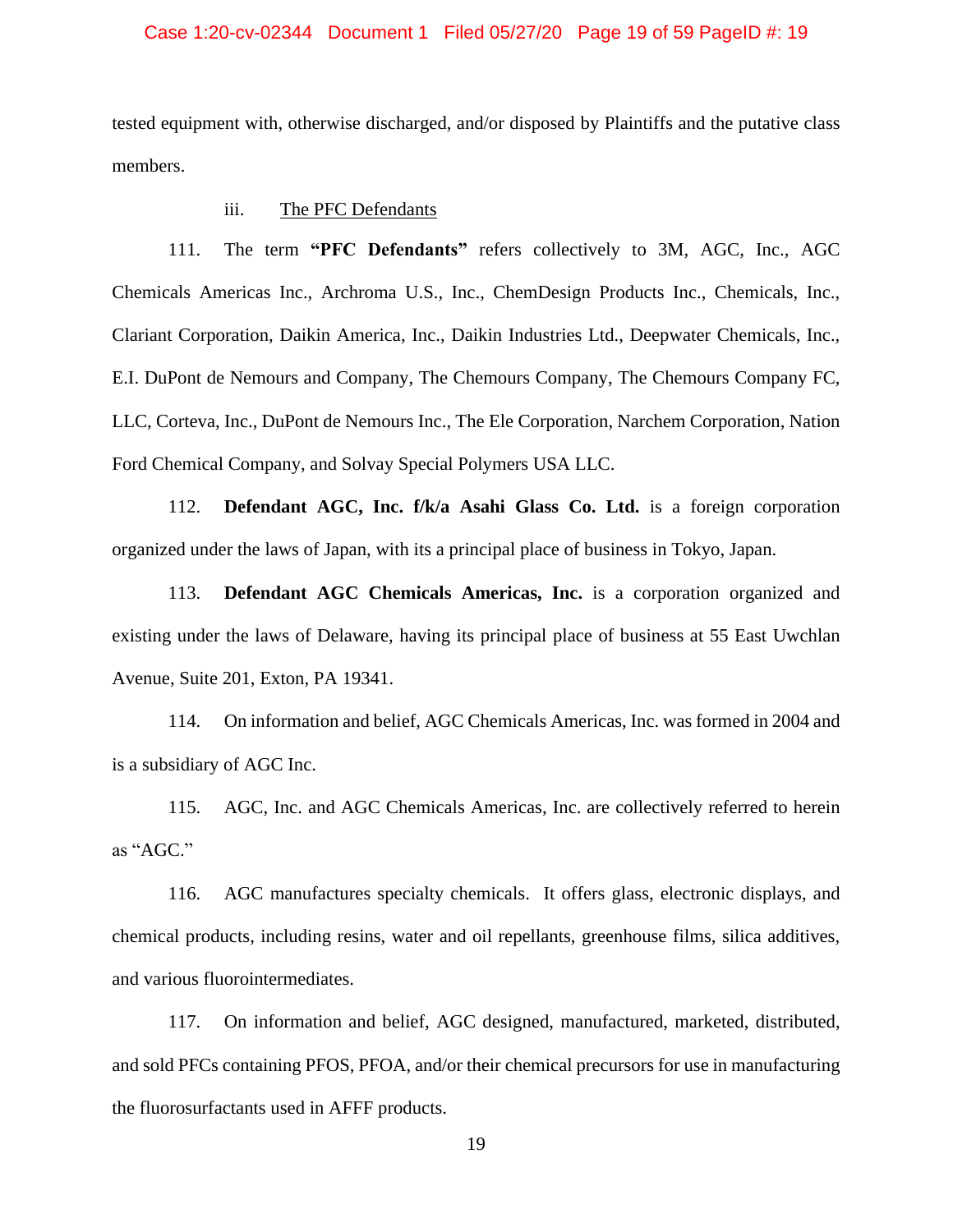#### Case 1:20-cv-02344 Document 1 Filed 05/27/20 Page 20 of 59 PageID #: 20

118. **Defendant Archroma U.S., Inc. ("Archroma")** is a corporation organized and existing under the laws of Delaware, with its a principal place of business at 543577 Center Drive., Ste. 10, Charlotte, NC 28217-0750.

119. On information and belief, Archroma U.S., Inc. is a subsidiary of Archroma Management LLC, a foreign corporation based in Reinach, Switzerland. Archroma U.S., Inc. and Archroma Management LLC are collectively referred to as "Archroma" throughout this Complaint.

120. On information and belief, Archroma was formed in 2013 when Clariant Corporation divested its textile chemicals, paper specialties, and emulsions business to SK Capital Partners.

121. On information and belief, Archroma designed, manufactured, marketed, distributed, and sold PFCs containing PFOS, PFOA, and/or their chemical precursors for use in manufacturing the fluorosurfactants used in AFFF products.

122. **Defendant Chemicals, Inc. ("Chemicals, Inc.")** is a corporation organized and existing under the laws of Texas, with its principal place of business located at 12321 Hatcherville, Baytown, TX 77520.

123. On information and belief, Chemicals, Inc. supplied PFCs containing PFOS, PFOA, and/or their chemical precursors for use in manufacturing the fluorosurfactants used in AFFF products.

124. **Defendant Clariant Corporation ("Clariant")** is a corporation organized and existing under the laws of New York, with its principal place of business at 4000 Monroe Road, Charlotte, North Carolina 28205.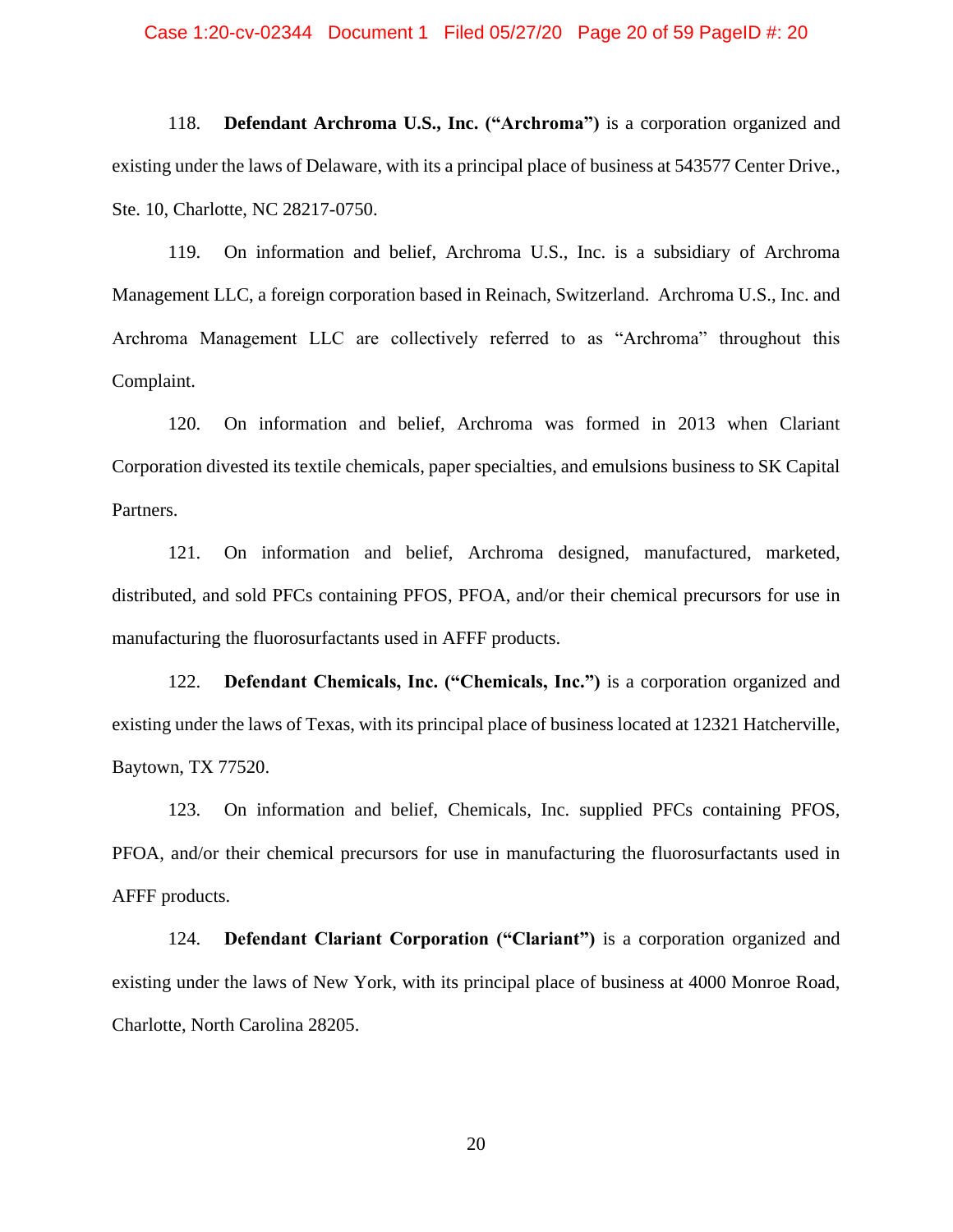#### Case 1:20-cv-02344 Document 1 Filed 05/27/20 Page 21 of 59 PageID #: 21

125. On information and belief, Clariant is the successor in interest to the specialty chemicals business of Sandoz Chemical Corporation ("Sandoz"). On information and belief, Sandoz spun off its specialty chemicals business to form Clariant in 1995.

126. On information and belief, Clariant supplied PFCs containing PFOS, PFOA, and/or their chemical precursors for use in manufacturing the fluorosurfactants used in AFFF products.

127. **Defendant Daikin Industries, Ltd.** is a corporation organized under the laws of Japan, having its principal place of business in Osaka, Japan.

128. **Defendant Daikin America, Inc.** is a corporation organized and existing under the laws of Delaware, having its principal place of business at 20 Olympic Drive, Orangeburg, New York 10962.

129. On information and belief, Daikin America, Inc. was established in 1991 and is a subsidiary of Daikin Industries Ltd.

130. Daikin Industries, Ltd. and Daikin America, Inc. are collectively referred to herein as "Daikin."

131. Daikin is a developer and manufacturer of fluorochemical products, including fluoropolymers, fluoroelastomers, and fluorocarbon gas.

132. On information and belief, Daikin supplied PFCs containing PFOS, PFOA, and/or their chemical precursors for use in manufacturing the fluorosurfactants used in AFFF products.

133. **Defendant Elé Corporation ("Elé Corporation")** is a corporation organized and existing under the laws of Illinois, with its principal place of business located at 7847 West 47th Street, McCook, Illinois 60525.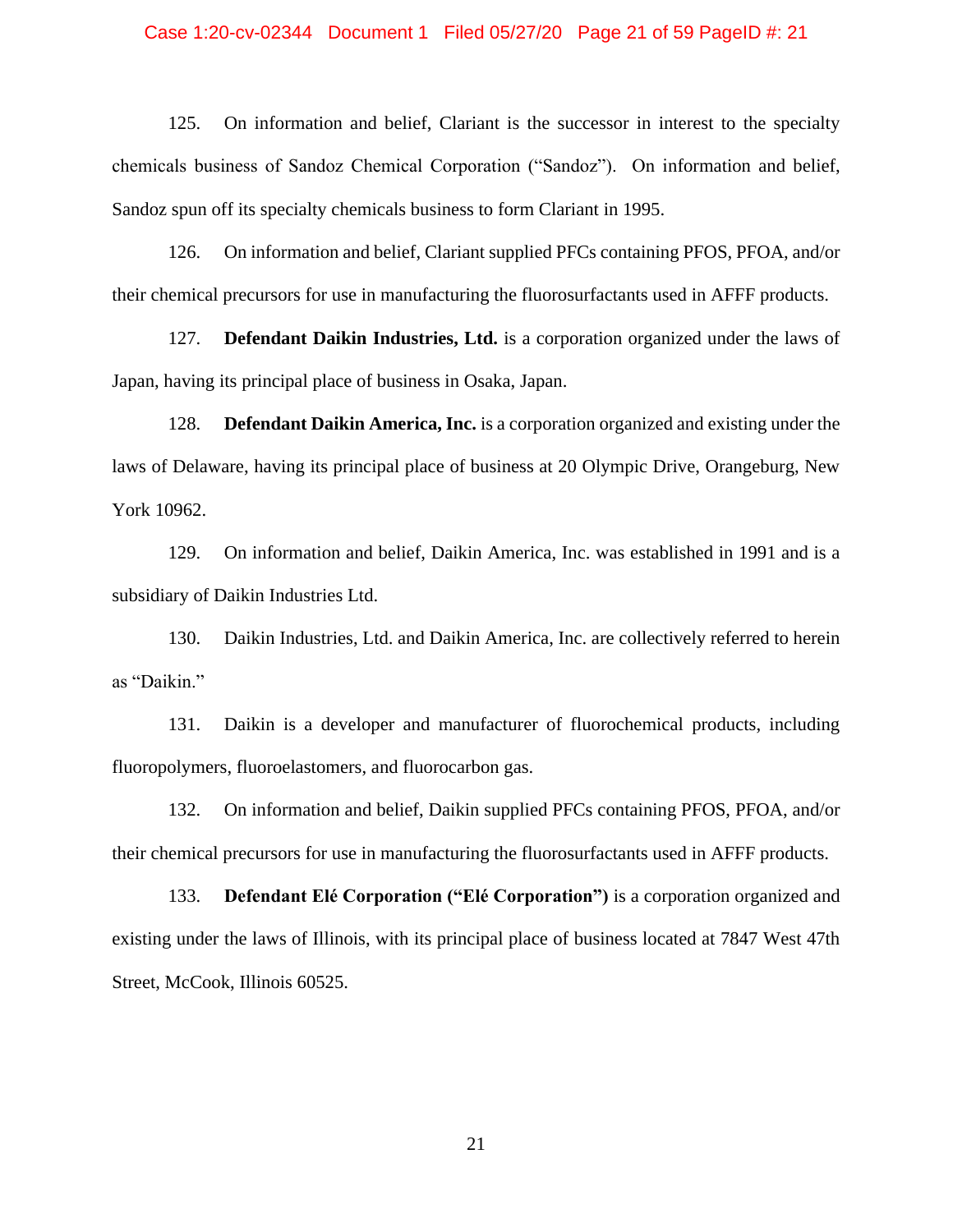#### Case 1:20-cv-02344 Document 1 Filed 05/27/20 Page 22 of 59 PageID #: 22

134. On information and belief, Elé Corporation supplied PFCs containing PFOS, PFOA, and/or their chemical precursors for use in manufacturing the fluorosurfactants used in AFFF products.

135. **Defendant Narchem Corporation ("Narchem")** is a corporation organized and existing under the laws of Illinois, with its principal place of business located at 2519 Pan AM Blvd, Elk Grove Village, IL 60007.

136. On information and belief, Narchem supplied PFCs containing PFOS, PFOA, and/or their chemical precursors for use in manufacturing the fluorosurfactants used in AFFF products.

137. **Defendant Nation Ford Chemical Co. ("Nation Ford")** is a corporation organized and existing under the laws of South Carolina, with its principal place of business located at 2300 Banks Street, Fort Mill, SC 29715.

138. On information and belief, Nation Ford supplied PFCs containing PFOS, PFOA, and/or their chemical precursors for use in manufacturing the fluorosurfactants used in AFFF products.

139. **Defendant Solvay Specialty Polymers, USA, LLC ("Solvay")** is a corporation organized and existing under the laws of Delaware, having a principal place of business at 4500 McGinnis Ferry Road, Alpharetta, GA 30005.

140. On information and belief, Solvay supplied PFCs containing PFOS, PFOA, and/or their chemical precursors for use in manufacturing the fluorosurfactants used in AFFF products.

141. On information and belief, 3M, ChemDesign, Deepwater Chemicals, and DuPont also supplied PFCs containing PFOS, PFOA, and/or their chemical precursors for use in manufacturing the fluorosurfactants used in AFFF products.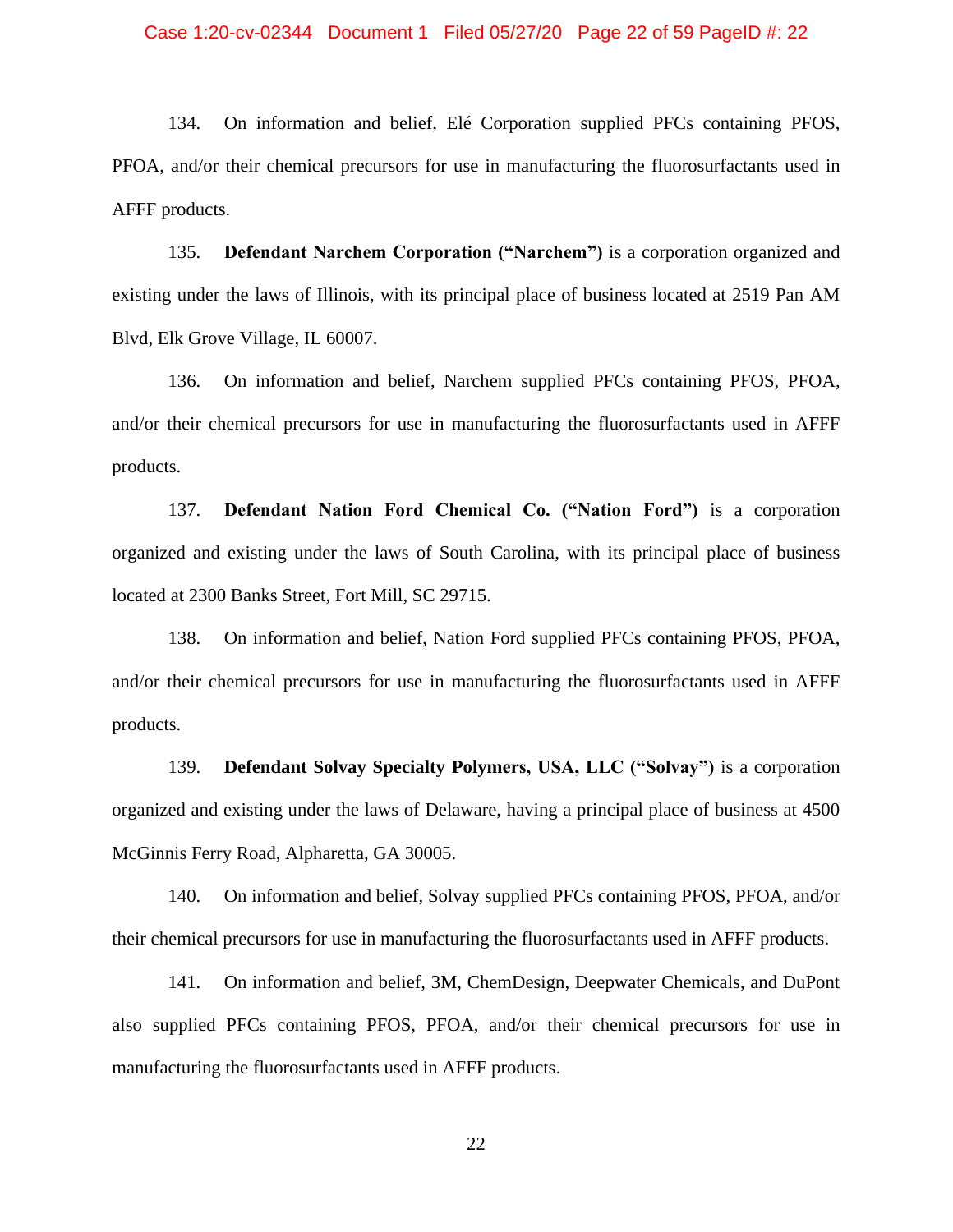142. On information and belief, the Fluorochemical Defendants supplied PFCs containing PFOS, PFOA, and/or their chemical precursors for use in manufacturing the fluorosurfactants used in AFFF products that were stored, handled, used, trained with, tested equipment with, otherwise discharged, and/or disposed by Plaintiffs and the putative class members.

## **FACTUAL ALLEGATIONS AS TO ALL COUNTS**

## **A. PFOA and PFOS and Their Risk to Public Health and the Environment**

143. PFAS are chemical compounds containing fluorine and carbon. These substances have been used for decades in the manufacture of, among other things, household and commercial products that resist heat, stains, oil, and water. These substances are not naturally occurring and must be manufactured.

144. The two most widely studied types of these substances are PFOA and PFOS.

145. PFOA and PFOS have unique properties that cause them to be: (i) mobile and persistent, meaning that they readily spread into the environment where they break down very slowly; (ii) bioaccumulative and biomagnifying, meaning that they tend to accumulate in organisms and up the food chain; and (iii) toxic, meaning that they pose serious health risks to humans and animals.

146. PFOA and PFOS easily dissolve in water, and thus they are mobile and easily spread in the environment. PFOA and PFOS also readily contaminate soils and leach from the soil into groundwater, where they can travel significant distances.

147. PFOA and PFOS are characterized by the presence of multiple carbon-fluorine bonds, which are exceptionally strong and stable. As a result, PFOA and PFOS are thermally, chemically, and biologically stable. They resist degradation due to light, water, and biological processes.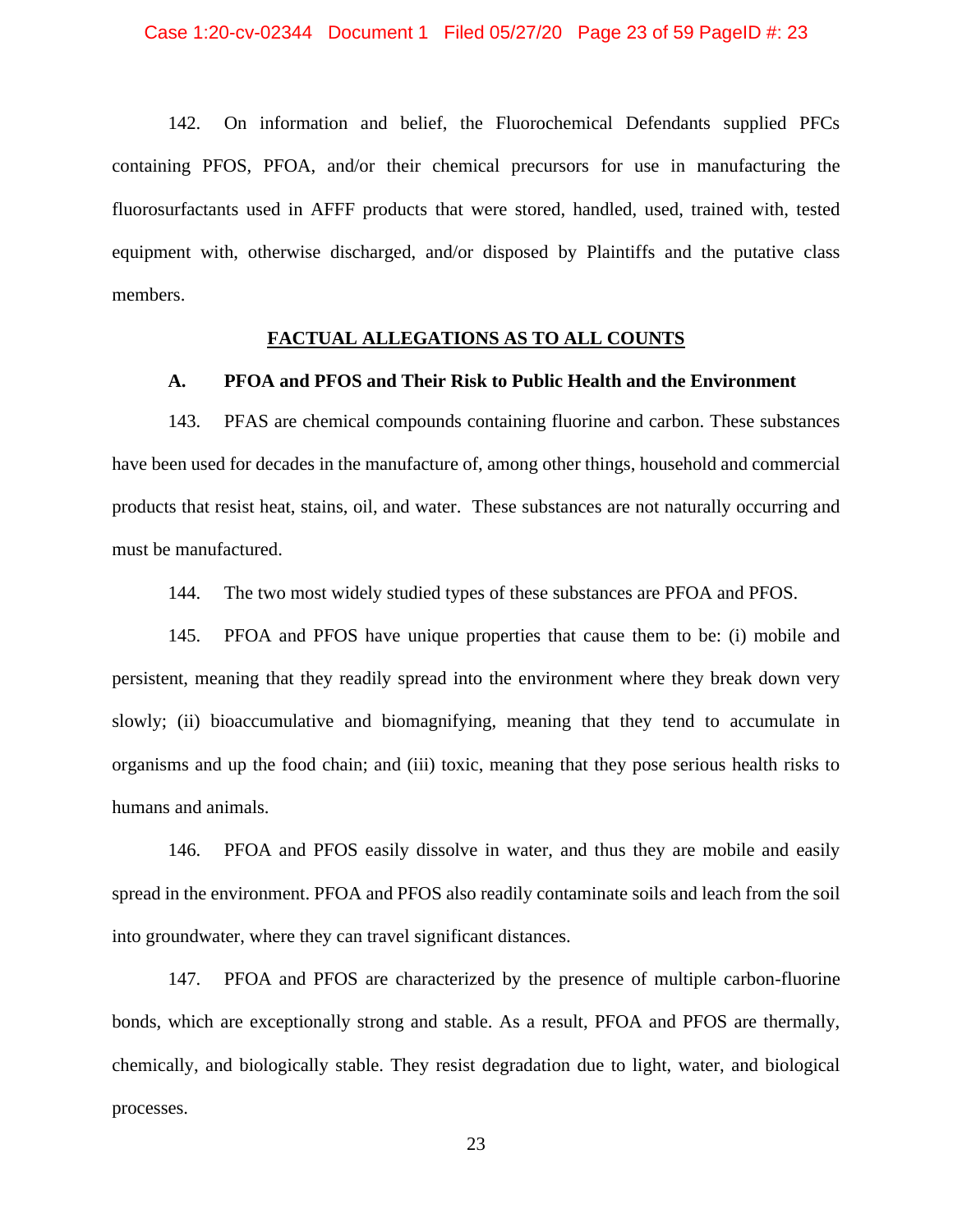#### Case 1:20-cv-02344 Document 1 Filed 05/27/20 Page 24 of 59 PageID #: 24

148. Bioaccumulation occurs when an organism absorbs a substance at a rate faster than the rate at which the substance is lost by metabolism and excretion. Biomagnification occurs when the concentration of a substance in the tissues of organisms increases as the substance travels up the food chain.

149. PFOA and PFOS bioaccumulate/biomagnify in numerous ways. First, they are relatively stable once ingested, so that they bioaccumulate in individual organisms for significant periods of time. Because of this stability, any newly ingested PFOA and PFOS will be added to any PFOA and PFOS already present. In humans, PFOA and PFOS remain in the body for years.

150. PFOA and PFOS biomagnify up the food chain. This occurs, for example, when humans eat fish that have ingested PFOA and/or PFOS.

151. The chemical structure of PFOA and PFOS makes them resistant to breakdown or environmental degradation. As a result, they are persistent when released into the environment.

152. Exposure to PFAS is toxic and poses serious health risks to humans and animals. PFAS are readily absorbed after consumption, inhalation, and ingestion, and accumulate primarily in the blood stream, kidney, and liver.

### **B. Defendants' Manufacture and Sale of PFAS Despite Known Risks**

153. AFFF is a type of water-based foam that was first developed in the 1960s to extinguish hydrocarbon fuel-based fires.

154. AFFF is a Class-B firefighting foam. It is mixed with water and used to extinguish fires that are difficult to fight, particularly those that involve petroleum or other flammable liquids.

155. AFFF is synthetically formed by combining fluorine-free hydrocarbon foaming agents with fluorosurfactants. When mixed with water, the resulting solution produces an aqueous film that spreads across the surface of hydrocarbon fuel. This film provides fire extinguishment and is the source of the designation aqueous film-forming foam.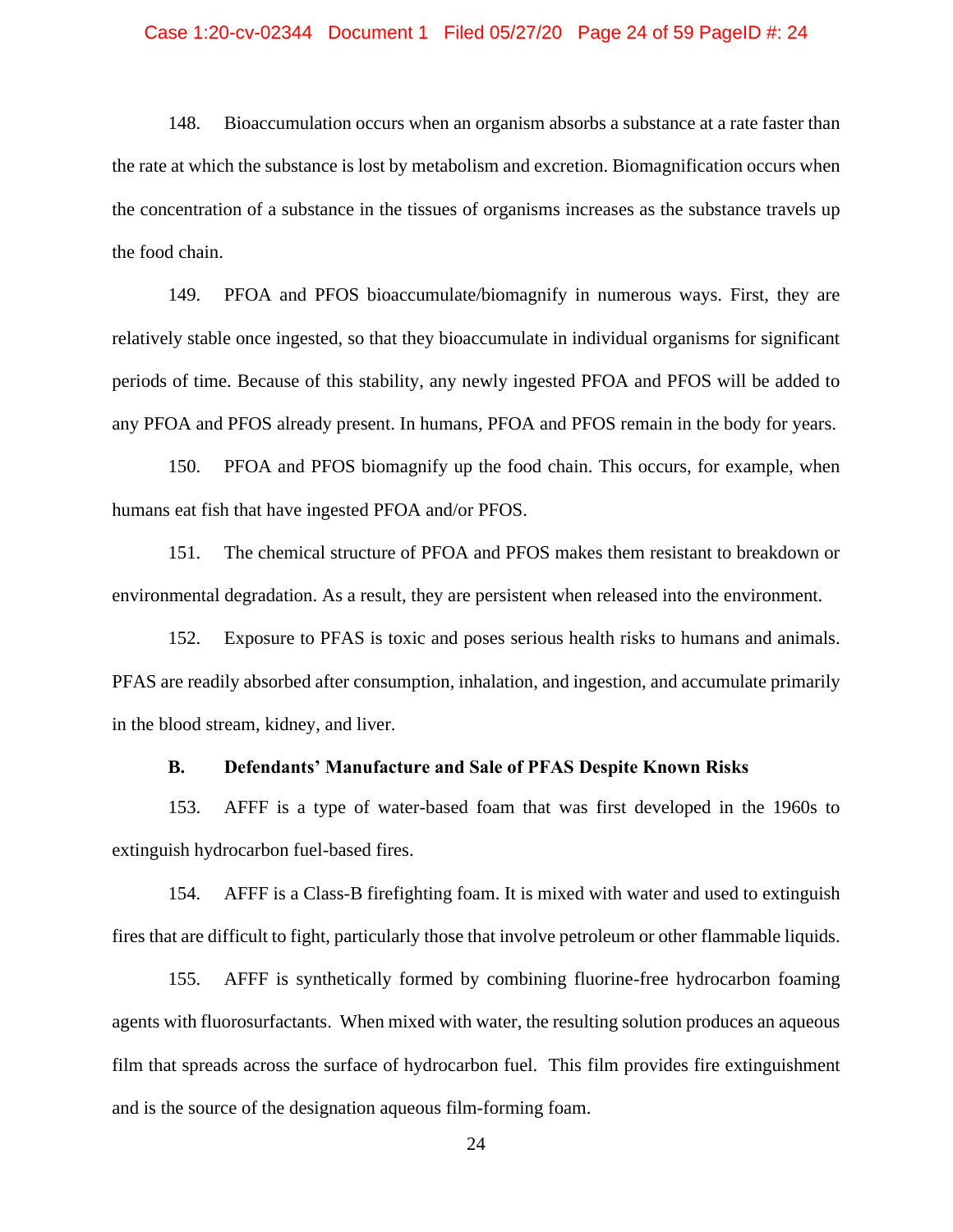#### Case 1:20-cv-02344 Document 1 Filed 05/27/20 Page 25 of 59 PageID #: 25

156. Beginning in the 1960s, the AFFF Defendants designed, manufactured, marketed, distributed, and/or sold AFFF products that used fluorosurfactants containing either PFOS, PFOA, or the chemical precursors that degrade into PFOS and PFOA.

157. AFFF can be made without the fluorosurfactants that contain PFOA, PFOS, and/or their precursor chemicals. Fluorine-free firefighting foams, for instance, do not release PFOA, PFOS, and/or their precursor chemicals into the environment.

158. AFFF that contains fluorosurfactants, however, is better at extinguishing hydrocarbon fuel-based fires due to their surface-tension lowering properties, essentially smothering the fire and starving it of oxygen.

159. The fluorosurfactants used in 3M's AFFF products were manufactured by 3M's patented process of electrochemical fluorination ("ECF").

160. The fluorosurfactants used in other AFFF products sold by the AFFF Defendants were manufactured by the Fluorosurfactant Defendants through the process of telomerization.

161. The PFCs the Fluorosurfactant Defendants needed to manufacture those fluorosurfactants contained PFOS, PFOA, and/or their chemical precursors and were designed, manufactured, marketed, distributed and/or sold by the PFC Defendants.

162. On information and belief, the PFC and Fluorosurfactant Defendants were aware that the PFCs and fluorosurfactants they designed, manufactured, marketed, distributed, and/or sold would be used in the AFFF products designed, manufactured, marketed, distributed, and/or sold by the AFFF Defendants.

163. On information and belief, the PFC and Fluorosurfactant Defendants designed, manufactured, marketed, distributed, and/or sold the PFC and/or fluorosurfactants contained in the AFFF products stored, handled, used, otherwise discharged, and/or disposed by Plaintiffs and the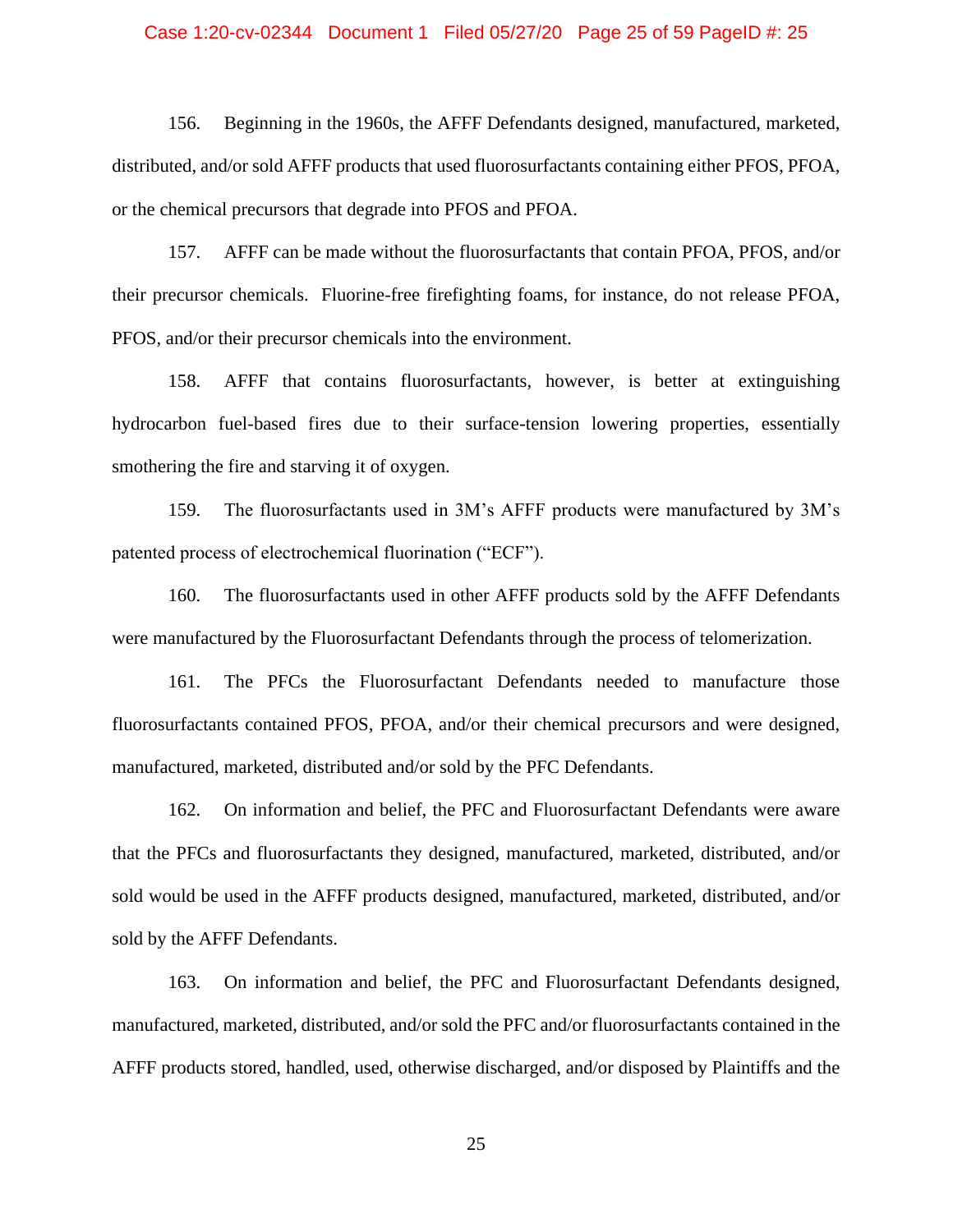#### Case 1:20-cv-02344 Document 1 Filed 05/27/20 Page 26 of 59 PageID #: 26

putative class members during fire protection, training, and response activities, resulting in widespread PFAS contamination.

164. On information and belief, the AFFF Defendants designed, manufactured, marketed, distributed, and/or sold the AFFF products stored, handled, used, otherwise discharged, and/or disposed by Plaintiffs and the putative class members during fire protection, training, and response activities, resulting in widespread PFAS contamination.

## **C. Defendants' Knowledge of the Threats to Public Health and the Environment Posed by PFOS and PFOA**

165. In 1951, 3M began selling its PFAS to other chemical companies, including DuPont.

166. On information and belief, by at least the 1970s 3M and DuPont knew or should have known that PFOA and PFOS are mobile and persistent, bioaccumulative and biomagnifying, and toxic.

167. On information and belief, 3M and DuPont concealed from the public and government agencies its knowledge of the threats to public health and the environment posed by PFOA and PFOS.

168. Some or all of the Defendants understood how stable the fluorinated surfactants used in AFFF are when released into the environment from their first sale to a customer, yet they failed to warn their customers or provide reasonable instruction on how to manage wastes generated from their products.

## i. 1940s and 1950s: Early Warnings About the Persistence of AFFF

169. In 1947, 3M started its fluorochemical program, and within four years, it began selling its PFOA to DuPont. The persistence and contaminating nature of the fluorosurfactants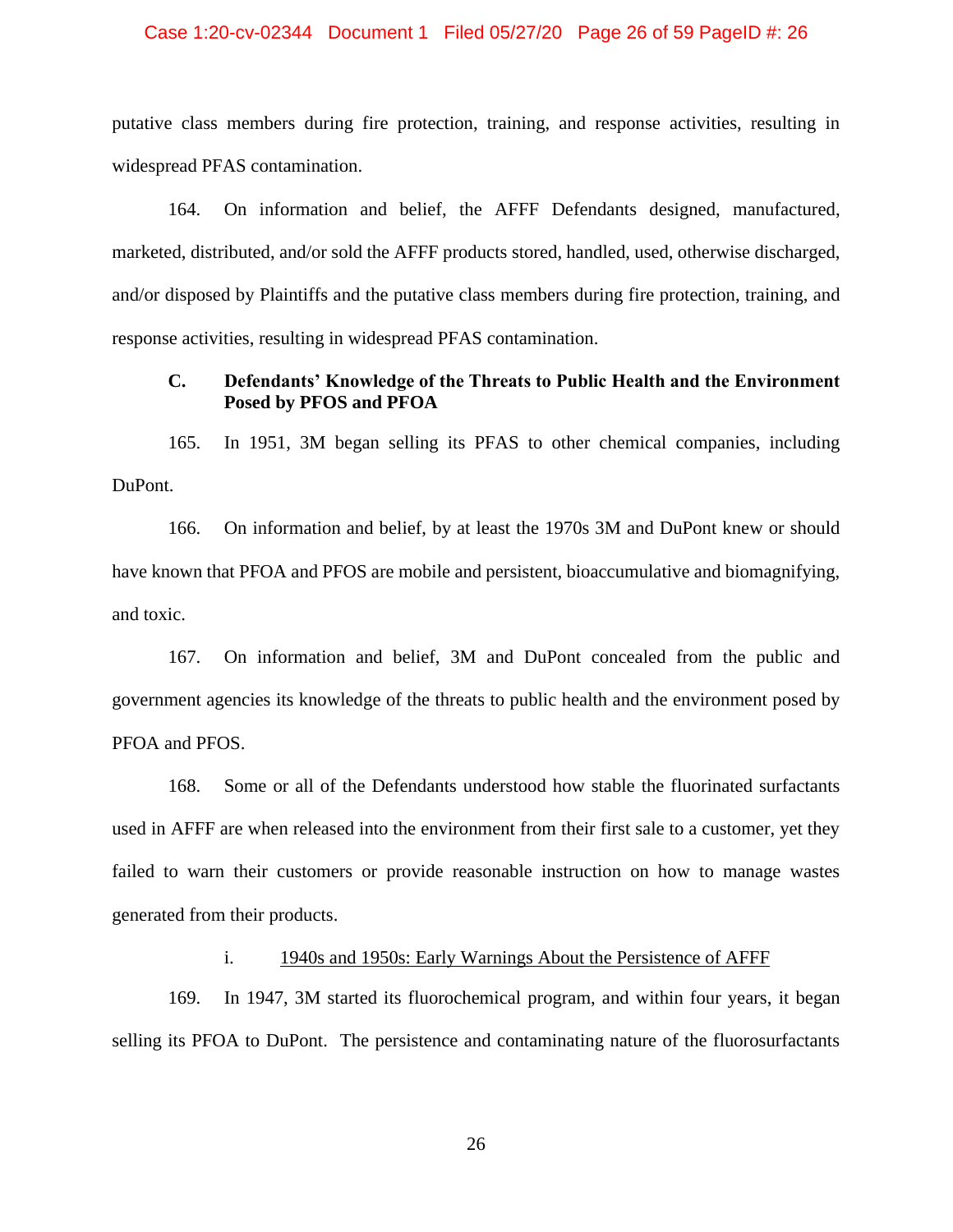#### Case 1:20-cv-02344 Document 1 Filed 05/27/20 Page 27 of 59 PageID #: 27

contained in AFFF products were understood prior to their commercial application at 3M's Cottage Grove facility in Minnesota.

170. The inventor of 3M's ECF process was J.H. Simons. Simons' 1948 patent for the ECF process reported that PFCs are "non-corrosive, and of little chemical reactivity," and "do not react with any of the metals at ordinary temperatures and react only with the more chemically reactive metals such as sodium, at elevated temperatures."

171. Simons further reported that fluorosurfactants produced by the ECF process do not react with other compounds or reagents due to the blanket of fluorine atoms surrounding the carbon skeleton of the molecule. 3M understood that the stability of the carbon-to-fluorine bonds prevented its fluorosurfactants from undergoing further chemical reactions or degrading under natural processes in the environment.

172. The thermal stability of 3M's fluorosurfactants was also understood prior to commercial production. Simons' patent application further discloses that the fluorosurfactants produced by the ECF process were thermally stable at temperatures up to  $750^{\circ}$  C (1382 $^{\circ}$  F). Additional research by 3M expanded the understanding of the thermal stability of perfluorocarbon compounds.

173. Nowhere in any Material Safety Data Sheet for any of Defendants' AFFF/Component Products is information on the thermal stability of those products disclosed. Failure to disclose knowledge of the stability of the PFCs and fluorosurfactants used in AFFF products to customers is a failure to warn just how indestructible the AFFF's ingredients are when released to unprotected water sources and even treatment plants.

# ii. 1960s: AFFF's Environmental Hazards Come Into Focus

174. By at least the end of the 1960s, additional research and testing performed by 3M and DuPont indicated that fluorosurfactants, including at least PFOA, because of their unique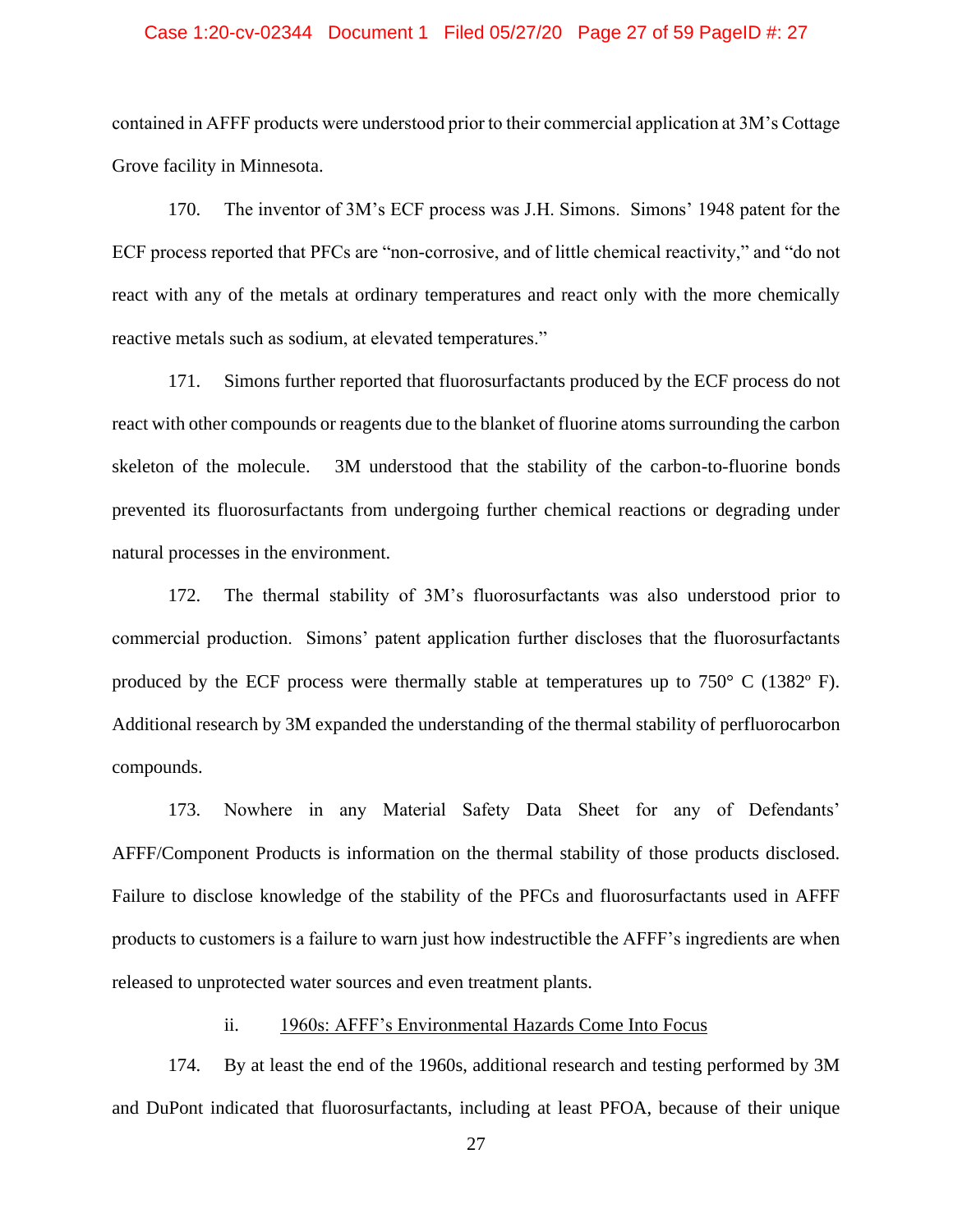#### Case 1:20-cv-02344 Document 1 Filed 05/27/20 Page 28 of 59 PageID #: 28

chemical structure, were resistant to environmental degradation and would persist in the environment essentially unaltered if allowed to enter the environment.

175. One 3M employee wrote in 1964: "This chemical stability also extends itself to all types of biological processes; there are no known biological organisms that are able to attack the carbon-fluorine bond in a fluorocarbon." Thus, 3M knew by the mid-1960s that its surfactants were immune to chemical and biological degradation in soils and groundwater.

176. 3M also knew by 1964 that when dissolved, fluorocarbon carboxylic acids and fluorocarbon sulfonic acids dissociated to form highly stable perfluorocarboxylate and perfluorosulfonate ions. Later studies by 3M on the adsorption and mobility of FC-95 and FC-143 (the ammonium salt of PFOA) in soils indicated very high solubility and very high mobility in soils for both compounds.

# iii. 1970s: Internal Studies Provide Evidence of Environmental and Health Risks

177. By 1950, 3M knew that the fluorosurfactants used in its AFFF product(s) would not degrade when released to the environment but would remain intact and persist. Two decades later—and after the establishment of a robust market of AFFFs using fluorosurfactants—3M finally got around to looking at the environmental risks that fluorosurfactants posed.

178. An internal memo from 3M in 1971 states that "the thesis that there is 'no natural sink' for fluorocarbons obviously demands some attention." Hence, 3M understood at the very least that the fluorosurfactant used in its AFFF products would, in essence, never degrade once it was released into the environment.

179. By the mid-1970s, 3M and Ansul (and possibly other Defendants) had an intimate understanding of the persistent nature of PFCs. A 1976 study, for example, observed no biodegradation of FC-95, the potassium salt of PFOS; a result 3M characterized as "unsurprising"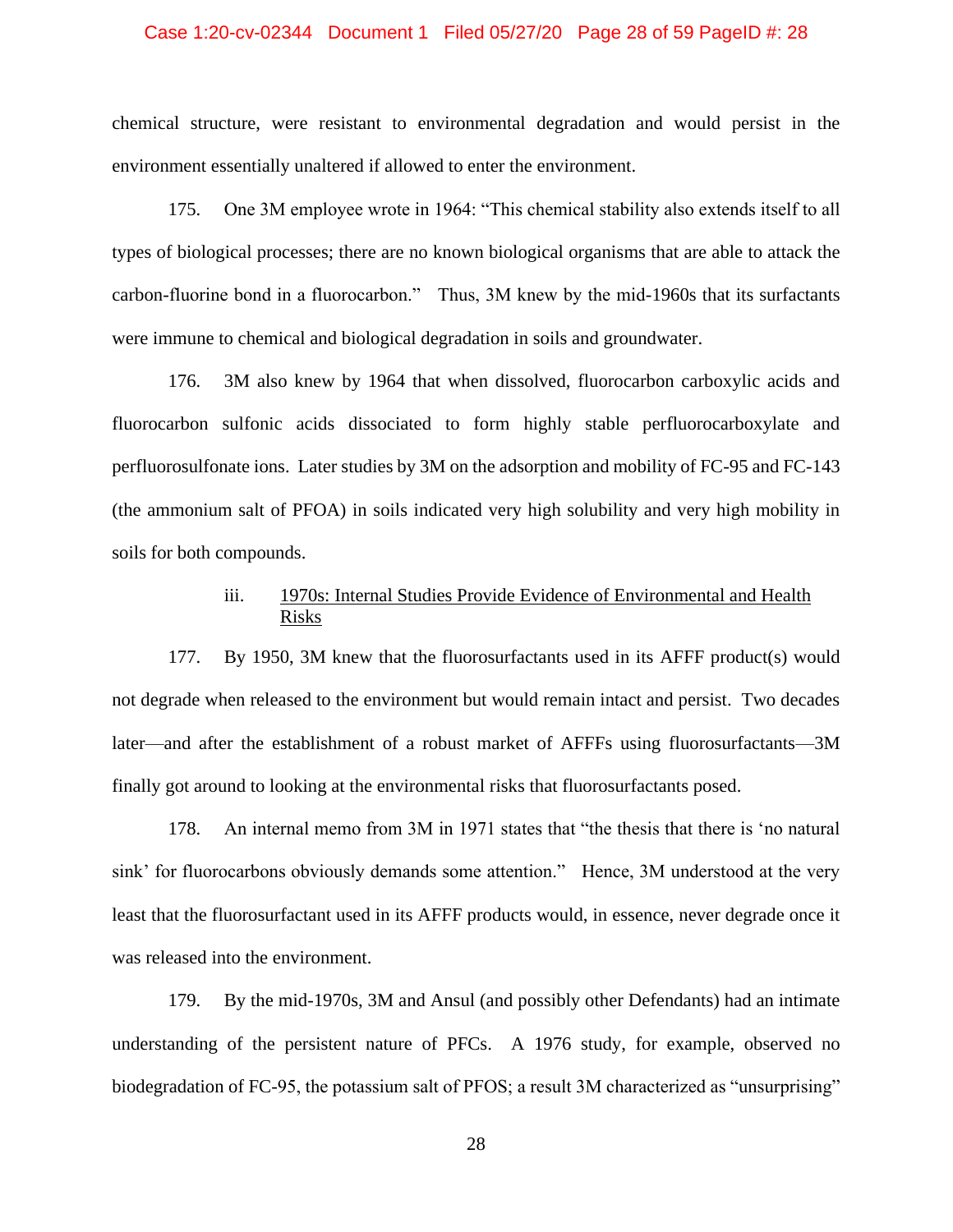#### Case 1:20-cv-02344 Document 1 Filed 05/27/20 Page 29 of 59 PageID #: 29

in light of the fact that "[b]iodegradation of FC 95 is improbable because it is completely fluorinated."

180. In 1977, Ansul authored a report titled "Environmentally Improved AFFF," which acknowledged that releasing AFFF into the environment could pose potential negative impacts to groundwater quality. Ansul wrote: "The purpose of this work is to explore the development of experimental AFFF formulations that would exhibit reduced impact on the environment while retaining certain fire suppression characteristic . . . improvements [to AFFF formulations] are desired in the environmental area, i.e., development of compositions that have a reduced impact on the environment without loss of fire suppression effectiveness." Thus, Ansul knew by the mid-1970s that the environmental impact of AFFF needed to be reduced, yet there is no evidence that Ansul (or any other Defendant) ever pursued initiatives to do so.

181. A 1978 3M biodegradation study likewise reported that an "extensive study strongly suggest[ed]" one of its PFCs is "likely to persist in the environment for extended period unaltered by metabolic attack." A year later, a 3M study reported that one of its fluorosurfactants "was found to be completely resistant to biological test conditions," and that it appeared waterways were the fluorosurfactant's "environmental sink."

182. In 1979, 3M also completed a comprehensive biodegradation and toxicity study covering investigations between 1975 and 1978. More than a decade after 3M began selling AFFF containing fluorosurfactants it wrote: "there has been a general lack of knowledge relative to the environmental impact of these chemicals." The report ominously asked, "If these materials are not biodegradable, what is their fate in the environment?"

183. During the 1970s, 3M also learned that the fluorosurfactants used in AFFF accumulated in the human body and were "even more toxic" than previously believed.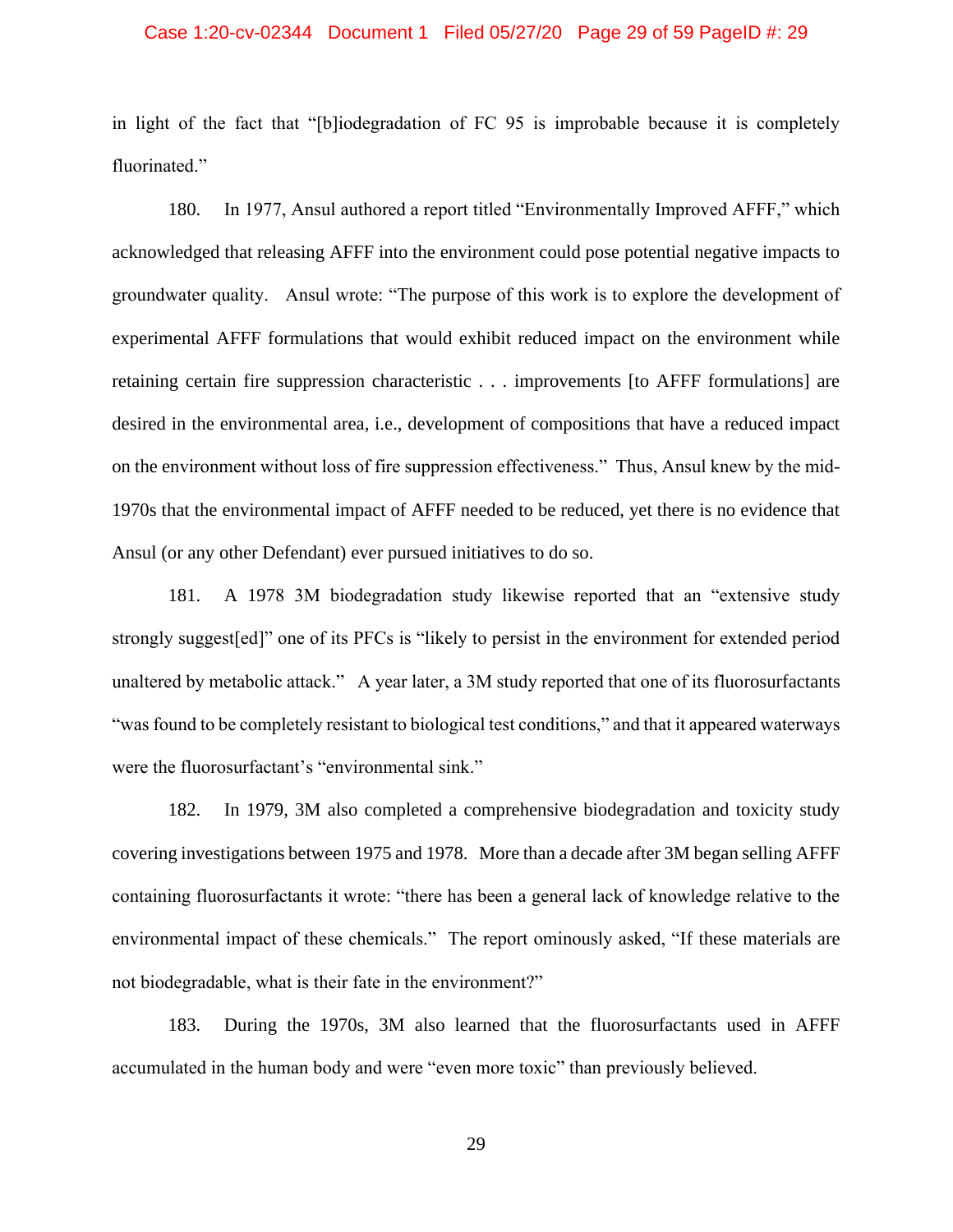#### Case 1:20-cv-02344 Document 1 Filed 05/27/20 Page 30 of 59 PageID #: 30

184. In 1975, 3M learns that PFAS was present in the blood of the general population. Since PFOA and PFOS are not naturally occurring, this finding should have alerted 3M to the possibility that their products were a source of this PFOS. The finding also should have alerted 3M to the possibility that PFOS might be mobile, persistent, bioaccumulative, and biomagnifying, as those characteristics could explain how PFOS from 3M's products ended up in human blood.

185. In 1976, 3M found PFAS in the blood of its workers at levels "up to 1000 times 'normal' amounts of organically bound fluorine in their blood." This finding should have alerted 3M to the same issues raised by the prior year's findings.

186. Studies by 3M in 1978 showed that PFOA reduced the survival rate of fathead minnow fish eggs, that PFOS was toxic to monkeys, and that PFOS and PFOA were toxic to rats. In the study involving monkeys and PFOS, all of the monkeys died within days of ingesting food contaminated with PFOS.

187. In 1979, 3M and DuPont discussed 3M's discovery of PFOA in the blood of its workers and came to the same conclusion that there was "no reason" to notify the EPA of the finding.

## iv. 1980s and 1990s: Evidence of AFFF's Health Risks Continues to Mount

188. By at least the end of the 1980s, additional research and testing performed by Defendants, including at least 3M and DuPont, indicated that elevated incidence of certain cancers and other adverse health effects, including elevated liver enzymes and birth defects, had been observed among workers exposed to such materials, including at least PFOA, but such data was not published, provided to governmental entities as required by law, or otherwise publicly disclosed at the time.

189. In 1981, DuPont tested for and found PFOA in the blood of female plant workers Parkersburg, West Virginia. DuPont observed and documented pregnancy outcomes in exposed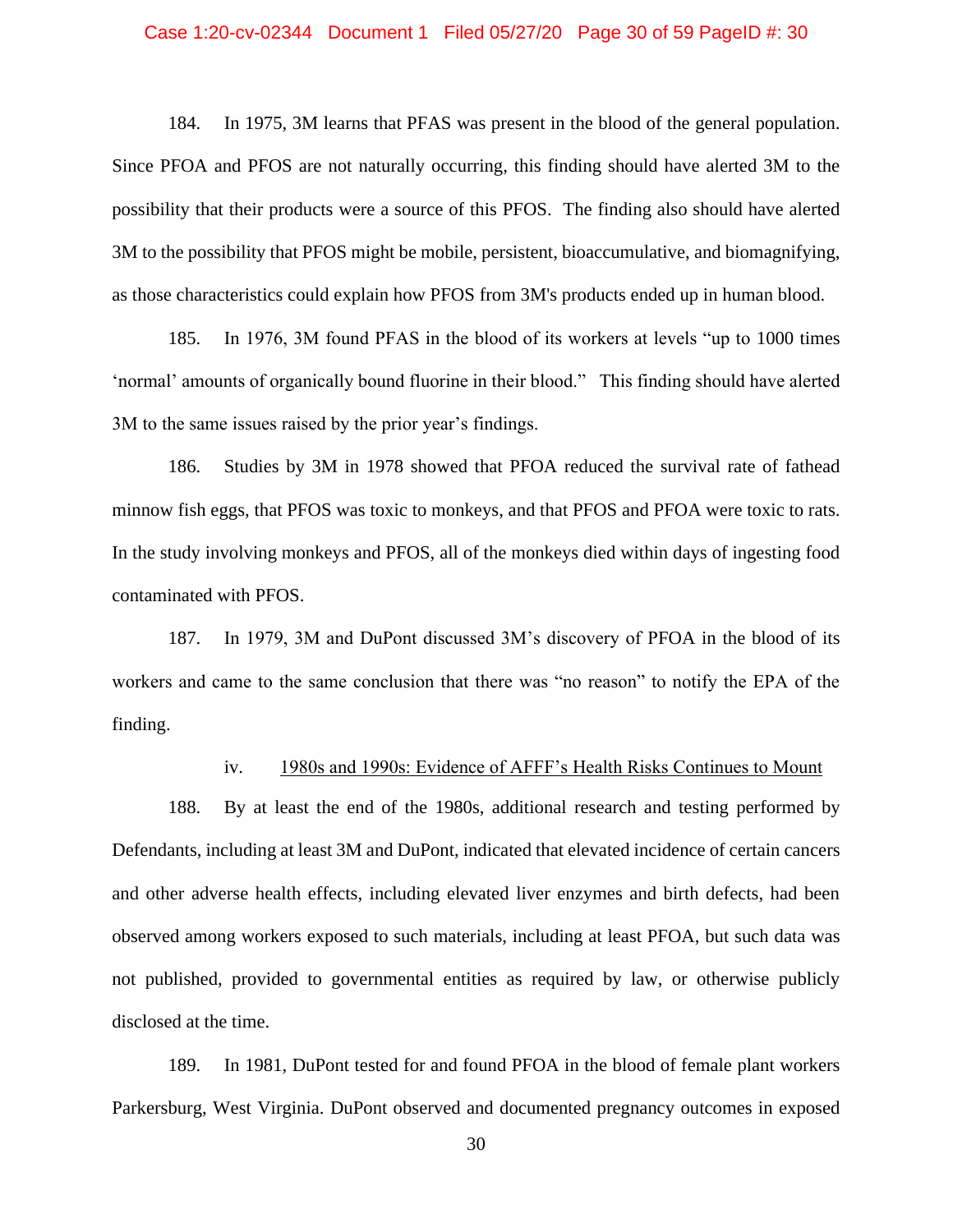## Case 1:20-cv-02344 Document 1 Filed 05/27/20 Page 31 of 59 PageID #: 31

workers, finding two of seven children born to female plant workers between 1979 and 1981 had birth defects—one an "unconfirmed" eye and tear duct defect, and one a nostril and eye defect.

190. In 1983, 3M researchers concluded that concerns about PFAS "give rise to concern for environmental safety," including "legitimate questions about the persistence, accumulation potential, and ecotoxicity of fluorochemicals in the environment." That same year, 3M completed a study finding that PFOS caused the growth of cancerous tumors in rats. This finding was later shared with DuPont and led them to consider whether "they may be obliged under their policy to call FC-143 a carcinogen in animals."

191. In 1984, 3M documented a trend of increasing levels of PFOS in the bodies of 3M workers, leading one of the company's medical officers to warn in an internal memo: "we must view this present trend with serious concern. It is certainly possible that . . . exposure opportunities are providing a potential uptake of fluorochemicals that exceeds excretion capabilities of the body."

192. A 1997 material safety data sheet ("MSDS") for a non-AFFF product made by 3M listed its only ingredients as water, PFOA, and other perfluoroalkyl substances and warned that the product includes "a chemical which can cause cancer." The MSDS cited "1983 and 1993 studies conducted jointly by 3M and DuPont" as support for this statement. On information and belief, the MSDS for 3M's AFFF products did not provide similar warnings or information.

v. Defendants Hid What They Knew from the Government and the Public

193. Federal law requires chemical manufacturers and distributors to immediately notify the EPA if they have information that "reasonably supports the conclusion that such substance or mixture presents a substantial risk of injury to health or the environment." Toxic Substances Control Act ("TSCA") § 8(e), 15 U.S.C. § 2607(e)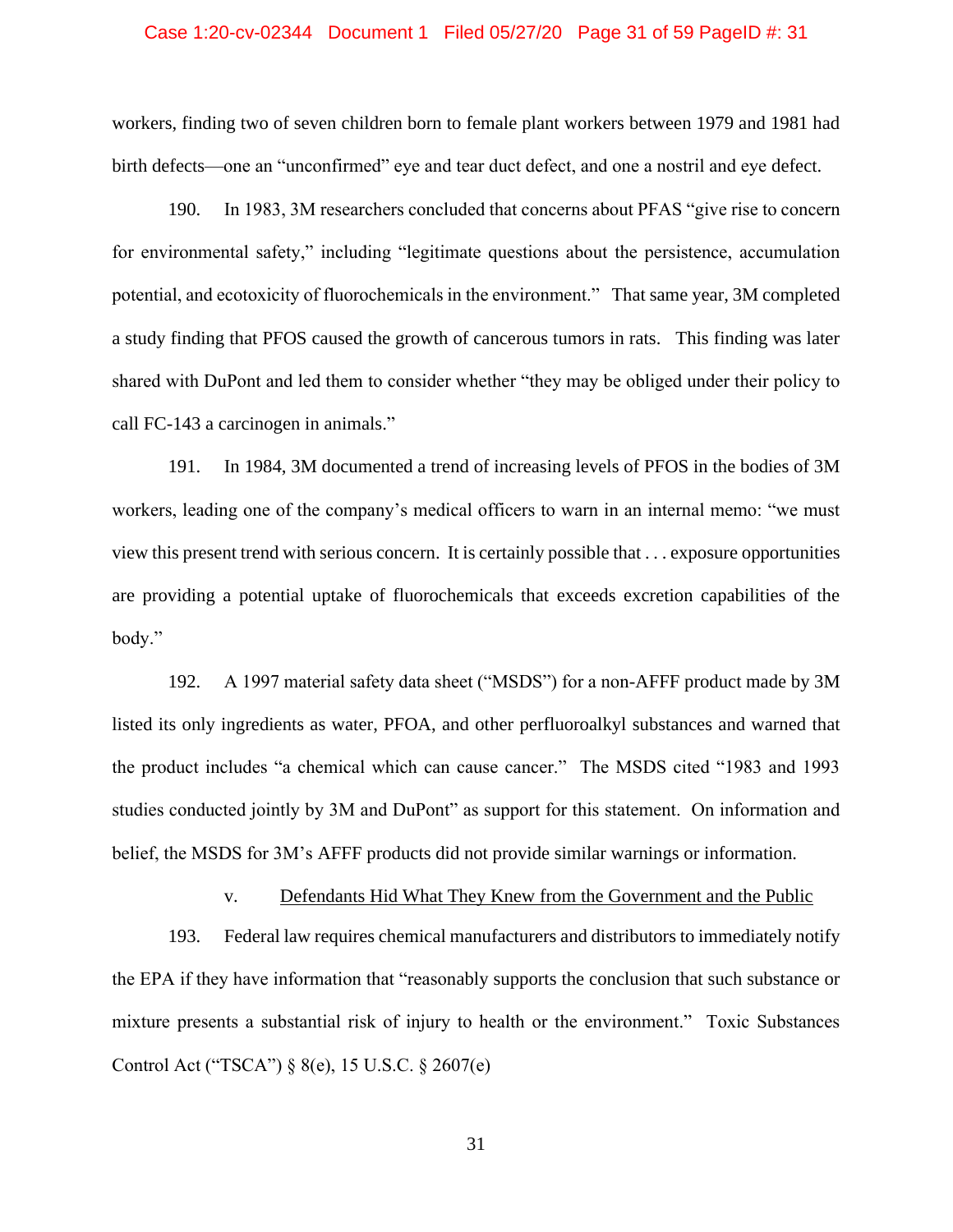#### Case 1:20-cv-02344 Document 1 Filed 05/27/20 Page 32 of 59 PageID #: 32

194. In April 2006, 3M agreed to pay EPA a penalty of more than \$1.5 million after being cited for 244 violations of the TSCA, which included violations for failing to disclose studies regarding PFOS, PFOA, and other PFCs dating back decades.

195. Likewise, in December 2005, the EPA announced it was imposing the "Largest Environmental Administrative Penalty in Agency History" against DuPont based on evidence that it violated the TSCA by concealing the environmental and health effects of PFOA.

196. On information and belief, Defendants knew or should have known that AFFF containing PFOA or PFOS would very likely injure and/or threaten public health and the environment, even when used as intended or directed.

197. Defendants failed to warn of these risks to the environment and public health, including the impact of their AFFF/Component Products on the quality of unprotected water sources.

198. Defendants were all sophisticated and knowledgeable in the art and science of designing, formulating, and manufacturing AFFF/Component Products. They understood far more about the properties of their AFFF/Component Products—including the potential hazards they posed to human health and the environment—than any of their customers. Still, Defendants declined to use their sophistication and knowledge to design safer products.

## **D. The Impact of PFOS and PFOA on the Environment and Human Health Is Finally Revealed**

199. As discussed above, neither 3M, DuPont, nor, on information and belief, any other Defendant complied with their obligations to notify EPA about the "substantial risk of injury to health or the environment" posed by their AFFF/Component Products. See TSCA § 8(e).

200. Despite decades of research, 3M first shared its concerns with EPA in the late 1990s. In a May 1998 report submitted to EPA, "3M chose to report simply that PFOS had been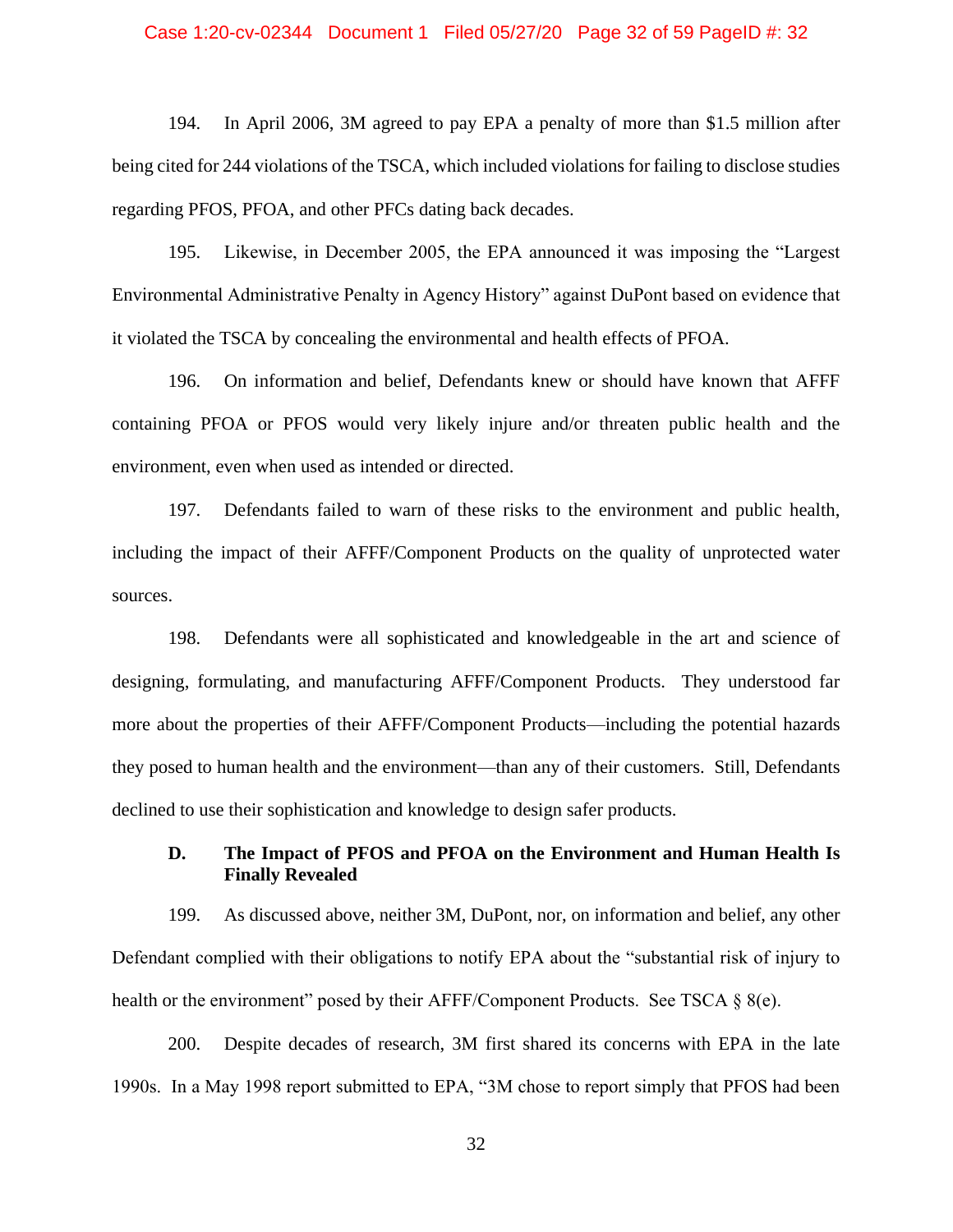#### Case 1:20-cv-02344 Document 1 Filed 05/27/20 Page 33 of 59 PageID #: 33

found in the blood of animals, which is true but omits the most significant information," according to a former 3M employee.

201. On information and belief, 3M began in 2000 to phase out its production of products that contained PFOS and PFOA in response to pressure from the EPA.

202. Once the truth about PFOS and PFOA was revealed, researchers began to study the environmental and health effects associated with them, including a "C8 Science Panel" formed out of a class action settlement arising from contamination from DuPont's Washington Works located in Wood County, West Virginia.

203. The C8 panel consisted of three epidemiologists specifically tasked with determining whether there was a probable link between PFOA exposure and human diseases. In 2012, the panel found probable links between PFOA and kidney cancer, testicular cancer, ulcerative colitis, thyroid disease, pregnancy-induced hypertension (including preeclampsia), and hypercholesterolemia.

204. Human health effects associated with PFOS exposure include immune system effects, changes in liver enzymes and thyroid hormones, low birth weight, high uric acid, and high cholesterol. In laboratory testing on animals, PFOA and PFOS have caused the growth of tumors, changed hormone levels, and affected the function of the liver, thyroid, pancreas, and immune system.

205. The injuries caused by PFAS can arise months or years after exposure.

206. Even after the C8 Science Panel publicly announced that human exposure to 50 parts per trillion, or more, of PFOA in drinking water for one year or longer had "probable links" with certain human diseases, including kidney cancer, testicular cancer, ulcerative colitis, thyroid disease, preeclampsia, and medically-diagnosed high cholesterol, Defendants repeatedly assured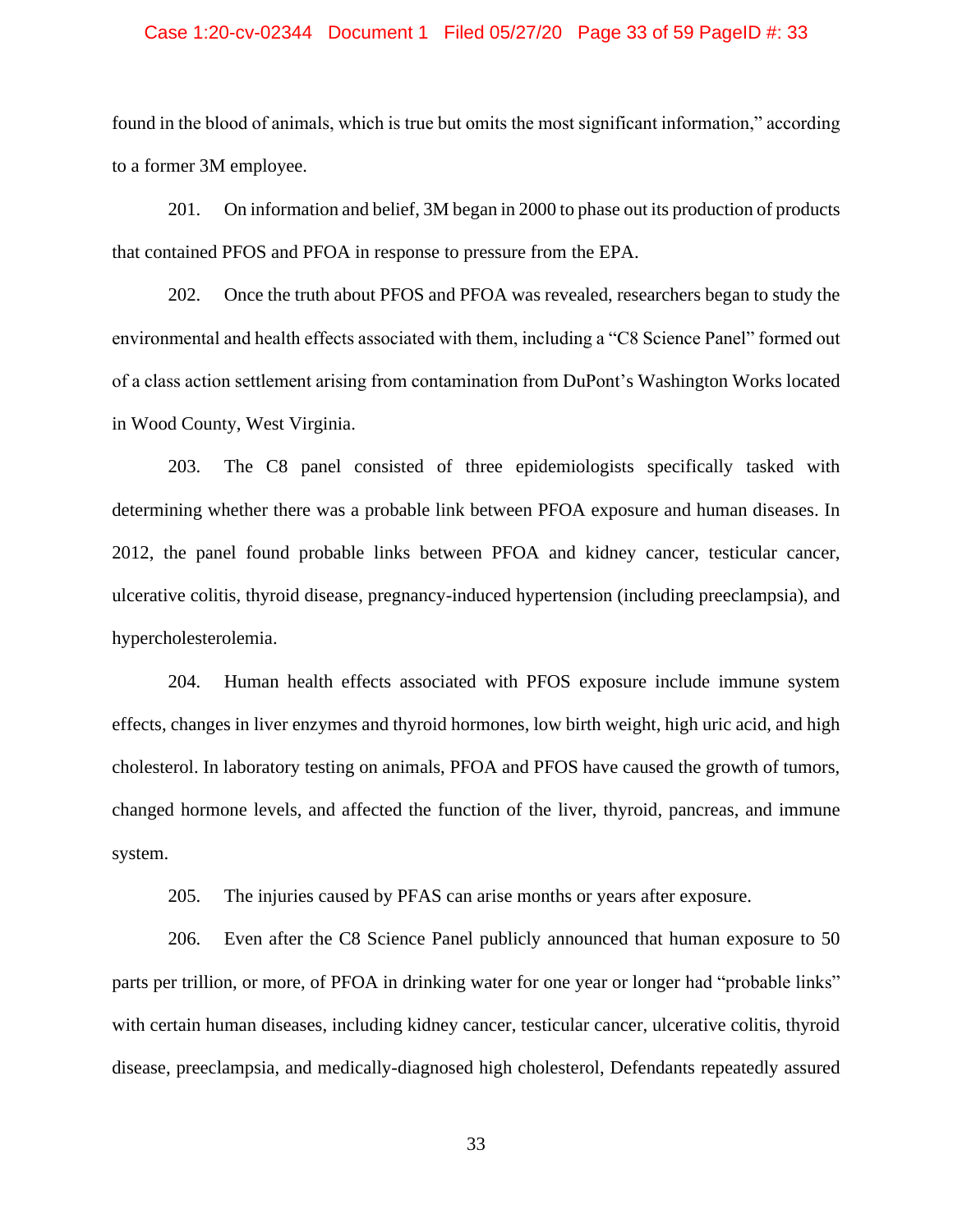#### Case 1:20-cv-02344 Document 1 Filed 05/27/20 Page 34 of 59 PageID #: 34

and represented to governmental entities, their customers, and the public (and continue to do so) that the presence of PFOA in human blood at the levels found within the United States presents no risk of harm and is of no legal, toxicological, or medical significance of any kind.

207. Furthermore, Defendants have represented to and assured such governmental entities, their customers, and the public (and continue to do so) that the work of the independent C8 Science Panel was inadequate to satisfy the standards of Defendants to prove such adverse effects upon and/or any risk to humans with respect to PFOA in human blood.

208. At all relevant times, Defendants, through their acts and/or omissions, controlled, minimized, trivialized, manipulated, and/or otherwise influenced the information that was published in peer-review journals, released by any governmental entity, and/or otherwise made available to the public relating to PFAS in human blood and any alleged adverse impacts and/or risks associated therewith, effectively preventing the public from discovering the existence and extent of any injuries/harm as alleged herein.

209. On May 2, 2012, the EPA published its Third Unregulated Contaminant Monitoring Rule ("UCMR3"), requiring public water systems nationwide to monitor for thirty contaminants of concern between 2013 and 2015, including PFOS and PFOA.

210. In the May 2015 "Madrid Statement on Poly- and Perfluoroalkyl Substances (PFAS's)," scientists and other professionals from a variety of disciplines, concerned about the production and release into the environment of PFOA, called for greater regulation, restrictions, limits on the manufacture and handling of any PFOA containing product, and to develop safe nonfluorinated alternatives to these products to avoid long-term harm to human health and the environment.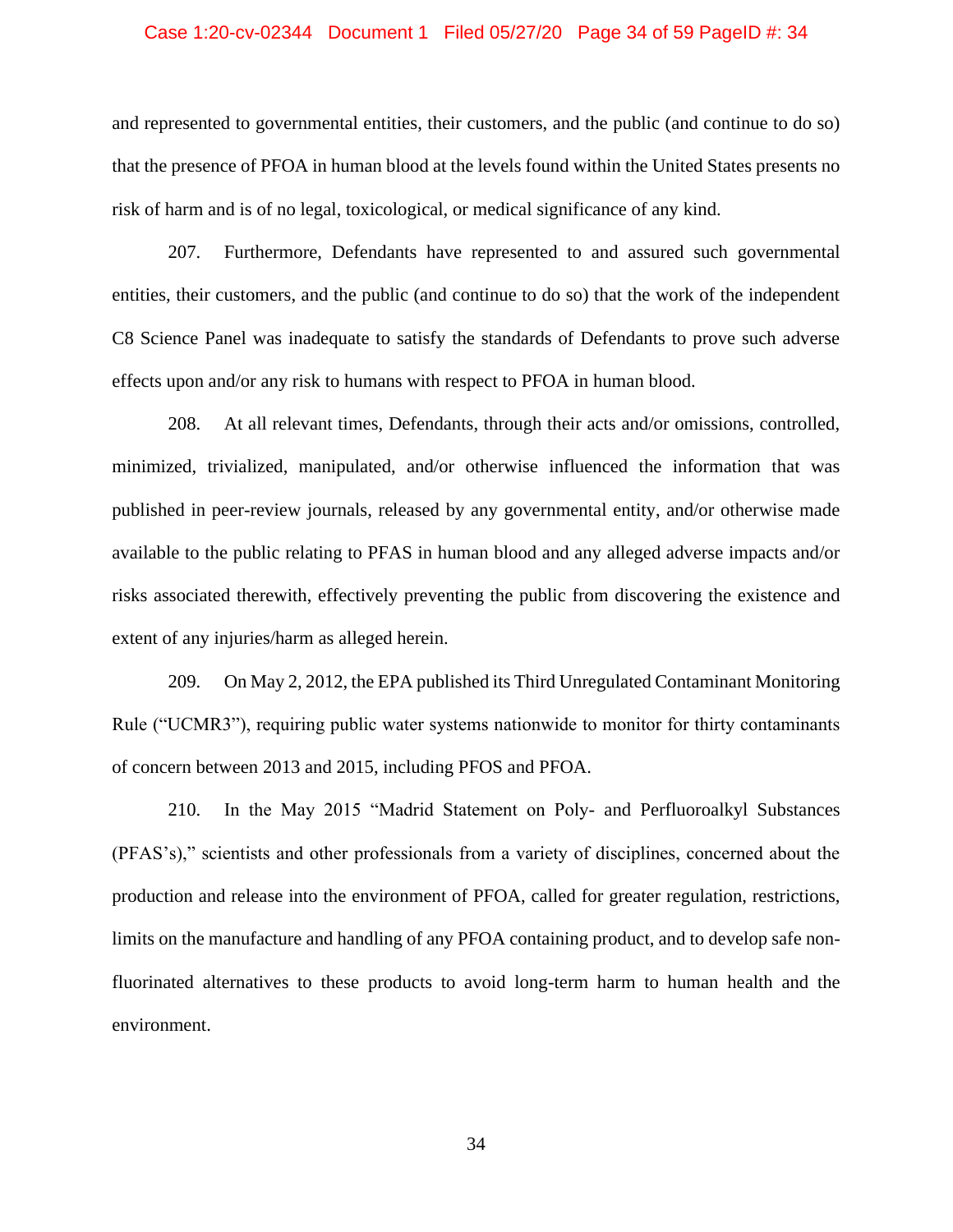#### Case 1:20-cv-02344 Document 1 Filed 05/27/20 Page 35 of 59 PageID #: 35

211. On May 25, 2016, the EPA released a lifetime health advisory ("HAs") and health effects support documents for PFOS and PFOA. See Fed. Register, Vol. 81, No. 101, May 25, 2016. The EPA developed the HAs to assist governmental officials in protecting public health when PFOS and PFOA are present in drinking water. The EPA HAs identified the concentration of PFOS and PFOA in drinking water at or below which adverse health effects are not anticipated to occur over a lifetime of exposure at 0.07 ppb or 70 ppt. The HAs were based on peer-reviewed studies of the effects of PFOS and PFOA on laboratory animals (rats and mice) and were also informed by epidemiological studies of human populations exposed to PFOS. These studies indicate that exposure to PFOS and PFOA over these levels may result in adverse health effects, including:

- a. Developmental effects to fetuses during pregnancy or to breastfed infants (*e.g.*, low birth weight, accelerated puberty, skeletal variations);
- b. Cancer (testicular and kidney);
- c. Liver effects (tissue damage);
- d. Immune effects (*e.g.*, antibody production, immunity, and ulcerative colitis); and

e. Thyroid disease and other effects (*e.g.*, cholesterol changes).

212. In addition, PFOS and PFOA are hazardous materials because they pose a "present or potential threat to human health."

213. In 2016, the National Toxicology Program of the United States Department of Health and Human Services ("NTP") and the International Agency for Research on Cancer ("IARC") both released extensive analyses of the expanding body of research regarding the adverse effects of PFCs. The NTP concluded that both PFOA and PFOS are "presumed to be an immune hazard to humans" based on a "consistent pattern of findings" of adverse immune effects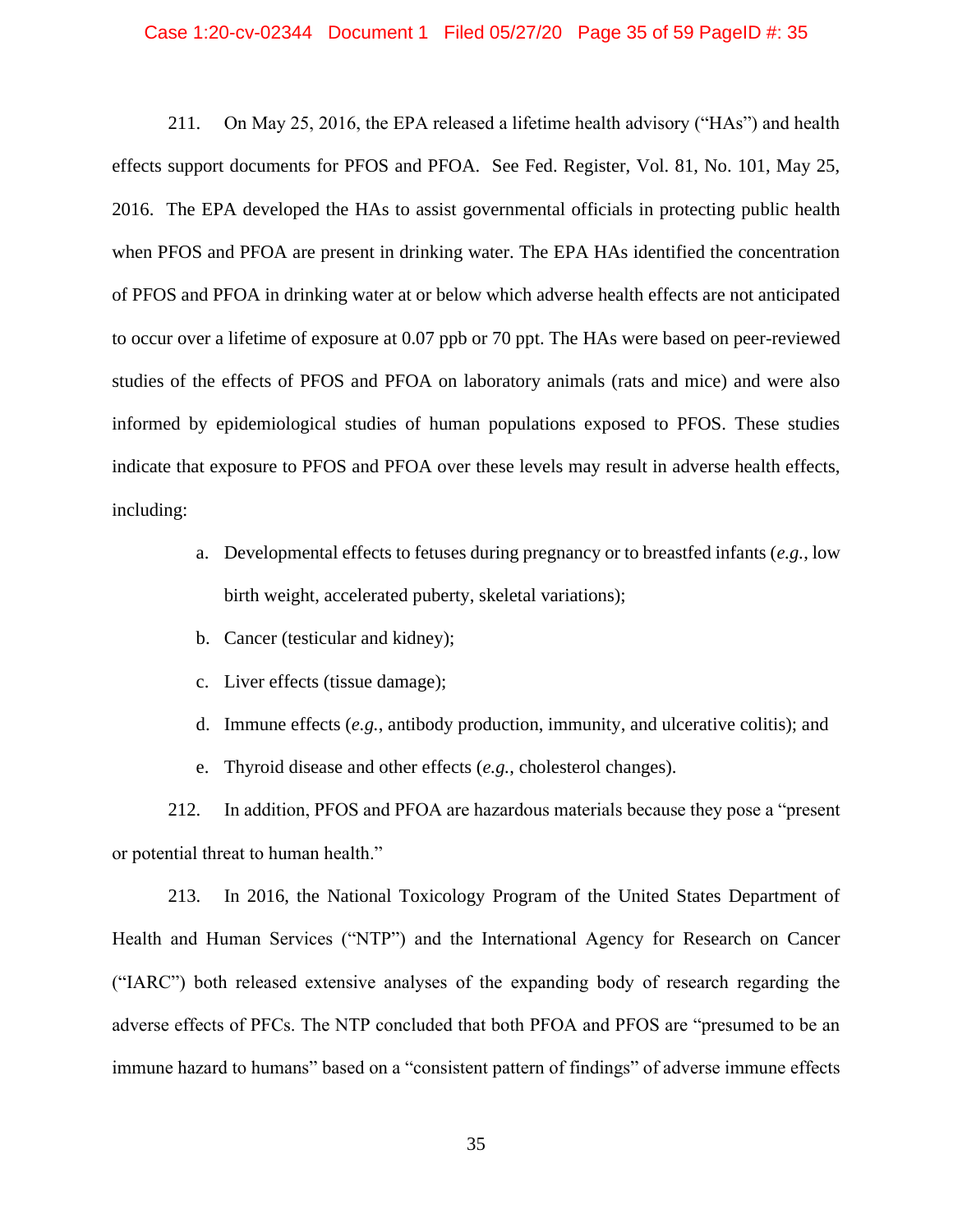#### Case 1:20-cv-02344 Document 1 Filed 05/27/20 Page 36 of 59 PageID #: 36

in human (epidemiology) studies and "high confidence" that PFOA and PFOS exposure was associated with suppression of immune responses in animal (toxicology) studies.

214. IARC similarly concluded that there is "evidence" of "the carcinogenicity of . . . PFOA" in humans and in experimental animals, meaning that "[a] positive association has been observed between exposure to the agent and cancer for which a causal interpretation is . . . credible."

215. California has listed PFOA and PFOS to its Proposition 65 list as a chemical known to cause reproductive toxicity under the Safe Drinking Water and Toxic Enforcement Act of 1986.

216. The United States Senate and House of Representatives passed the National Defense Authorization Act in November 2017, which included \$42 Million to remediate PFC contamination from military bases, as well as devoting \$7 Million toward the Investing in Testing Act, which authorizes the Center for Disease Control and Prevention ("CDC") to conduct a study into the long-term health effects of PFOA and PFOS exposure. The legislation also required that the Department of Defense submit a report on the status of developing a new military specification for AFFF that did not contain PFOS or PFOA.

217. In June 2018, the Agency for Toxic Substances and Disease Registry ("ATSDR") and EPA released a draft toxicological profile for PFOS and PFOA and recommended the drinking water advisory levels be lowered to 11 ppt for PFOA and 7 ppt for PFOS.

218. On December 27, 2019, MassDEP adopted a current and potential drinking water source area PFAS standard at 20 parts per trillion (ppt) for the sum of 5 PFAS compounds (PFDA, PFHpA, PFHxS, PFOA, and PFOS) as well as PFNA (perfluorononanoic acid).

219. On February 20, 2020, the EPA announced a proposed decision to regulate PFOA and PFOS under the Safe Drinking Water Act, which the agency characterized as a "key milestone"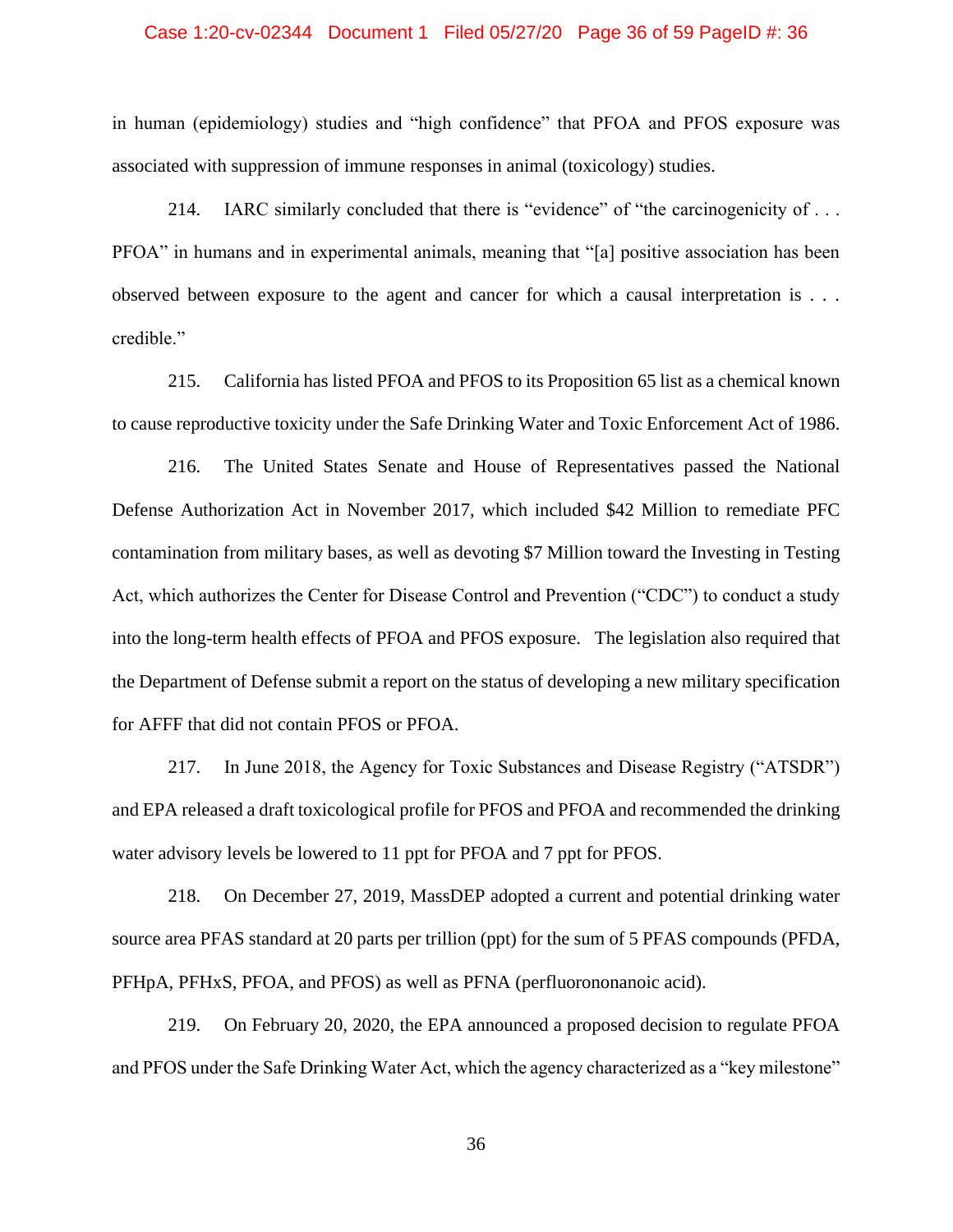#### Case 1:20-cv-02344 Document 1 Filed 05/27/20 Page 37 of 59 PageID #: 37

in its efforts to "help communities address per- and polyfluoroalkyl substances (PFAS) nationwide." Following a public comment period on its proposed decision, the EPA will decide whether to move forward with the process of establishing a national primary drinking water regulation for PFOA and PFOS.

# **E. AFFF Containing PFOS and PFOA Is Fungible and Commingled in the Groundwater**

220. Once it has been released into the environment, AFFF containing PFOS, PFOA, and/or their chemical precursors lacks characteristics that would enable identification of the company that manufactured that particular batch of AFFF or chemical feedstock.

221. A subsurface plume, even if it comes from a single location, such as a retention pond or fire training area, originates from mixed batches of AFFF and chemical feedstock coming from different manufacturers.

222. Because precise identification of the specific manufacturer of any given AFFF/Component Product that was a source of PFAS exposure for Plaintiffs and the putative class members is nearly impossible, given certain exceptions, Plaintiffs must pursue all Defendants, jointly and severally.

223. Defendants are also jointly and severally liable because they conspired to conceal the true toxic nature of PFOS and PFOA, to profit from the use of AFFF/Component Products containing PFOS and PFOA, at Plaintiffs' and the putative class members' expense, and to attempt to avoid liability.

# **F. Plaintiffs' and Putative Class Members' Use of AFFF and Exposure to PFASAFFF Usage and Resulting PFOS and PFOA Contamination in New York State**

224. For decades, Defendants' AFFF/Component Products were expected to and did in fact reach fire departments and fire training centers across the State of New York through the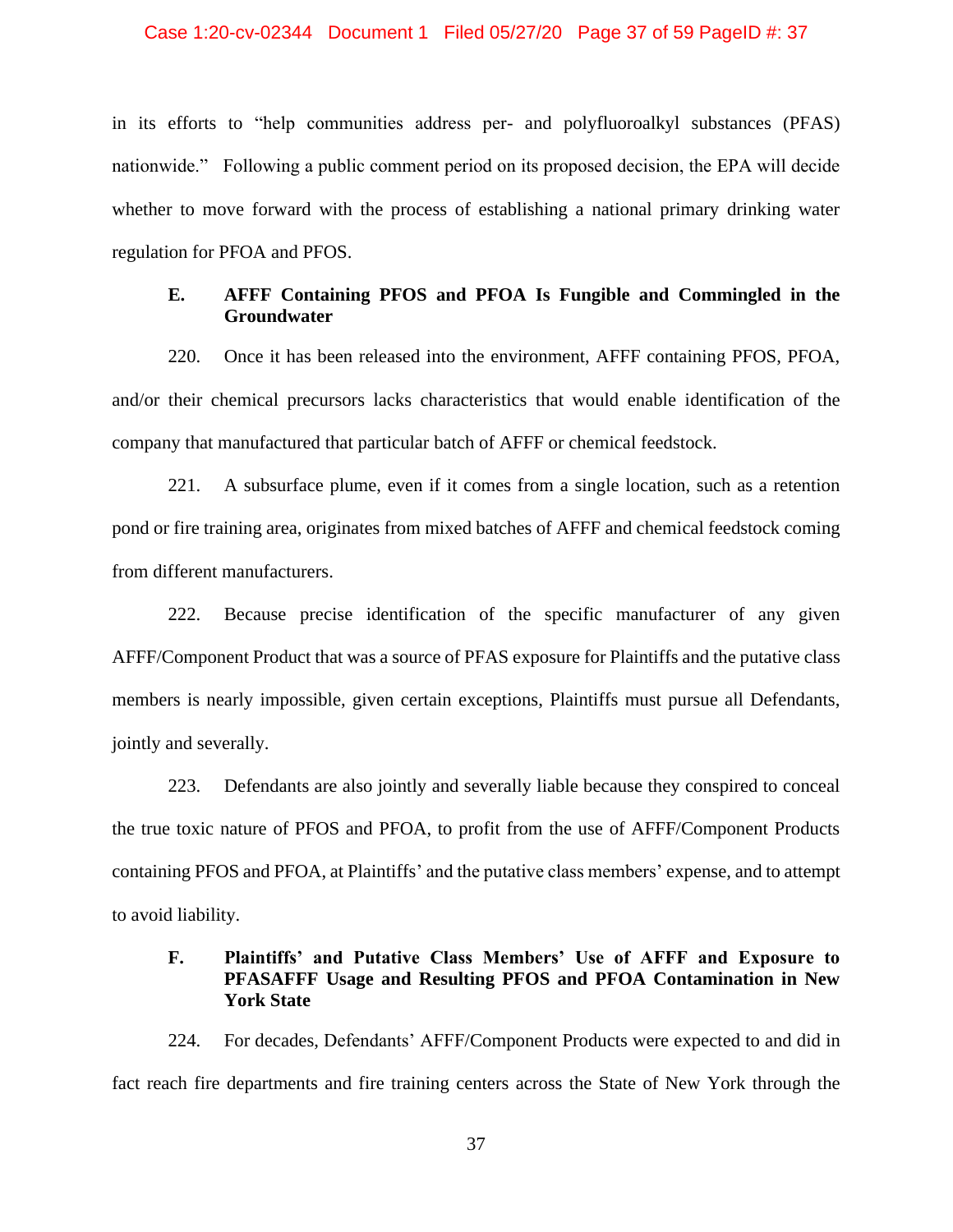#### Case 1:20-cv-02344 Document 1 Filed 05/27/20 Page 38 of 59 PageID #: 38

stream of commerce and without substantial change to the condition in which Defendants distributed and/or sold those products.

225. As a result, Defendants' AFFF/Component Products were used in their intended manner by Plaintiffs and other firefighters throughout the State of New York during fire protection, training, and response activities.

226. Due to these activities, AFFF was released into the surrounding air, soil, and groundwater at locations including but not limited to fire departments and fire training centers, causing PFAS contamination of water supplies in the surrounding areas.

227. On information and belief, these activities also led to hundreds—and potentially thousands—of firefighters like Plaintiffs being exposed to elevated levels of PFAS as a direct and proximate result of their use, consumption, inhalation, ingestion, and/or dermal absorption of Defendants' AFFF/Component Products. Indeed, the Firemen's Association of the State of New York currently has 45,000 members, the New York State Association of Fire Chiefs has over 10,000 members, the New York State Professional Fire Fighters Association has 18,000 members, and the Uniformed Firefighters Association has 25,000 members.

228. Plaintiffs' and the putative class members' unknowing exposure to elevated levels of PFAS has resulted in injury that is a direct and proximate result of Defendants' tortious conduct described above.

229. Plaintiffs, individually and on behalf of other similarly situated current and former firefighters in the State of New York, seek recovery from Defendants for the injuries, damages, and losses they have suffered as a direct and proximate result of their exposure to PFAS arising from their use, consumption, inhalation, ingestion, and/or dermal absorption of Defendants'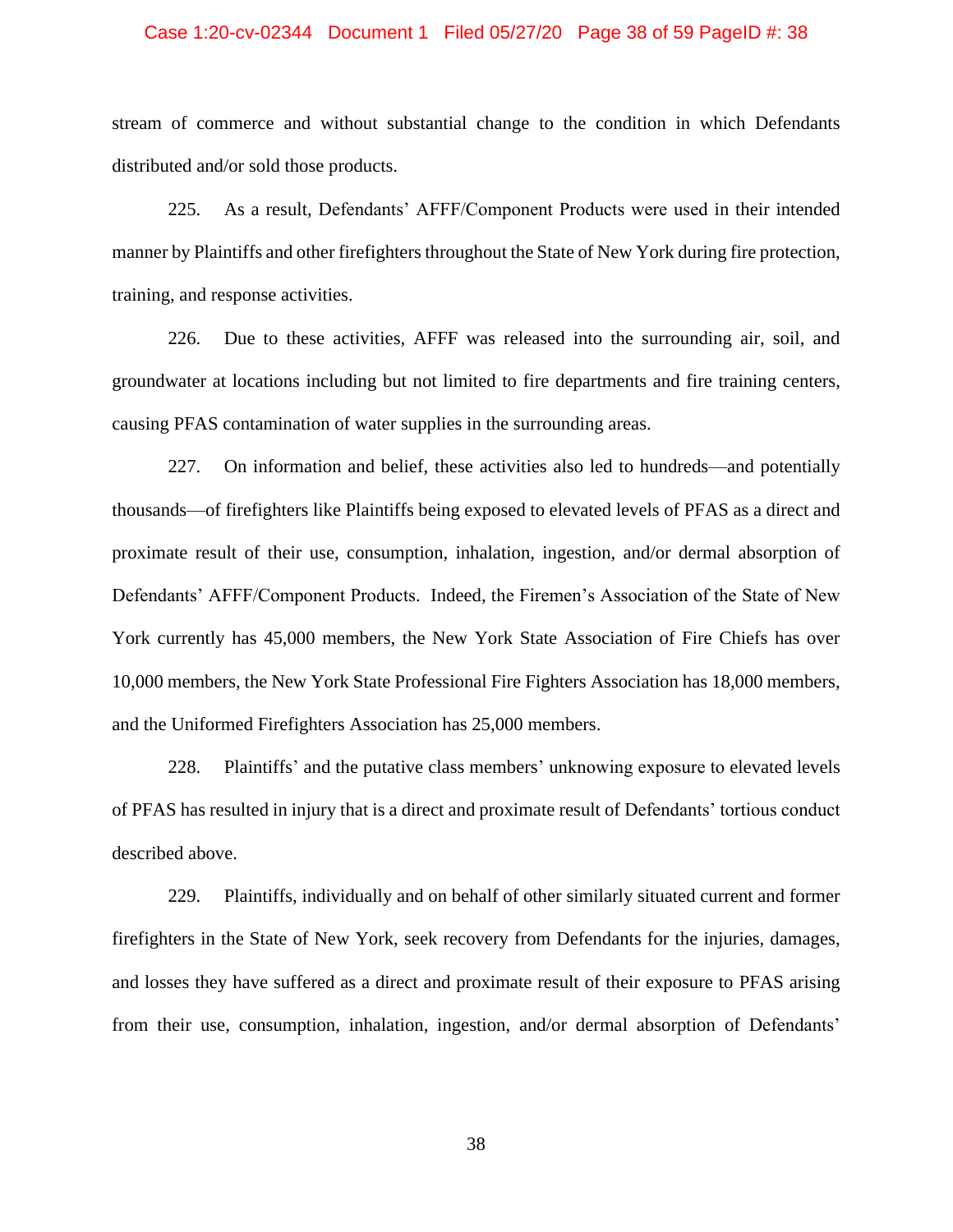#### Case 1:20-cv-02344 Document 1 Filed 05/27/20 Page 39 of 59 PageID #: 39

AFFF/Component Products, in an amount to be determined at trial, exclusive of interest, costs, and attorney's fees.

230. Considering that (1) the long-term health effects of exposure to PFAS have not been exhaustively studied, (2) the studies that have been done provide compelling evidence that serious health effects result from exposure to certain PFAS, including but not limited to PFOA and PFOS, and (3) the latency of such effects has not yet been fully determined, periodic diagnostic medical exams for populations exposed to elevated levels of PFAS are reasonably necessary.

231. Because Plaintiffs are at substantially increased risk of serious health conditions due to their exposure to PFAS described herein, periodic medical examinations by qualified licensed medical professionals are both reasonable and necessary to permit early detection of latent health conditions in Plaintiffs and the putative class members.

## **CLASS ACTION ALLEGATIONS**

232. Plaintiffs incorporate the preceding paragraphs as though the same were forth at length herein.

233. Plaintiffs, individually and on behalf of other similarly situated, current and former firefighters in the State of New York, bring this action seeking to recover damages for injuries to their person and for medical monitoring caused by exposure to increased levels of PFAS as a direct and proximate result of their use, consumption, ingestion, inhalation, and/or dermal absorption of Defendants' AFFF Component Products and/or from exposure to PFAS in the course of working with AFFF products that were manufactured, designed, sold, supplied and/or distributed by each of the above-named Defendants.

234. Plaintiffs seek to certify and maintain this action under Federal Rule of Civil Procedure 23(a), (b)(1) and/or (b)(2), and (b)(3) on behalf of two classes (collectively, the "Class")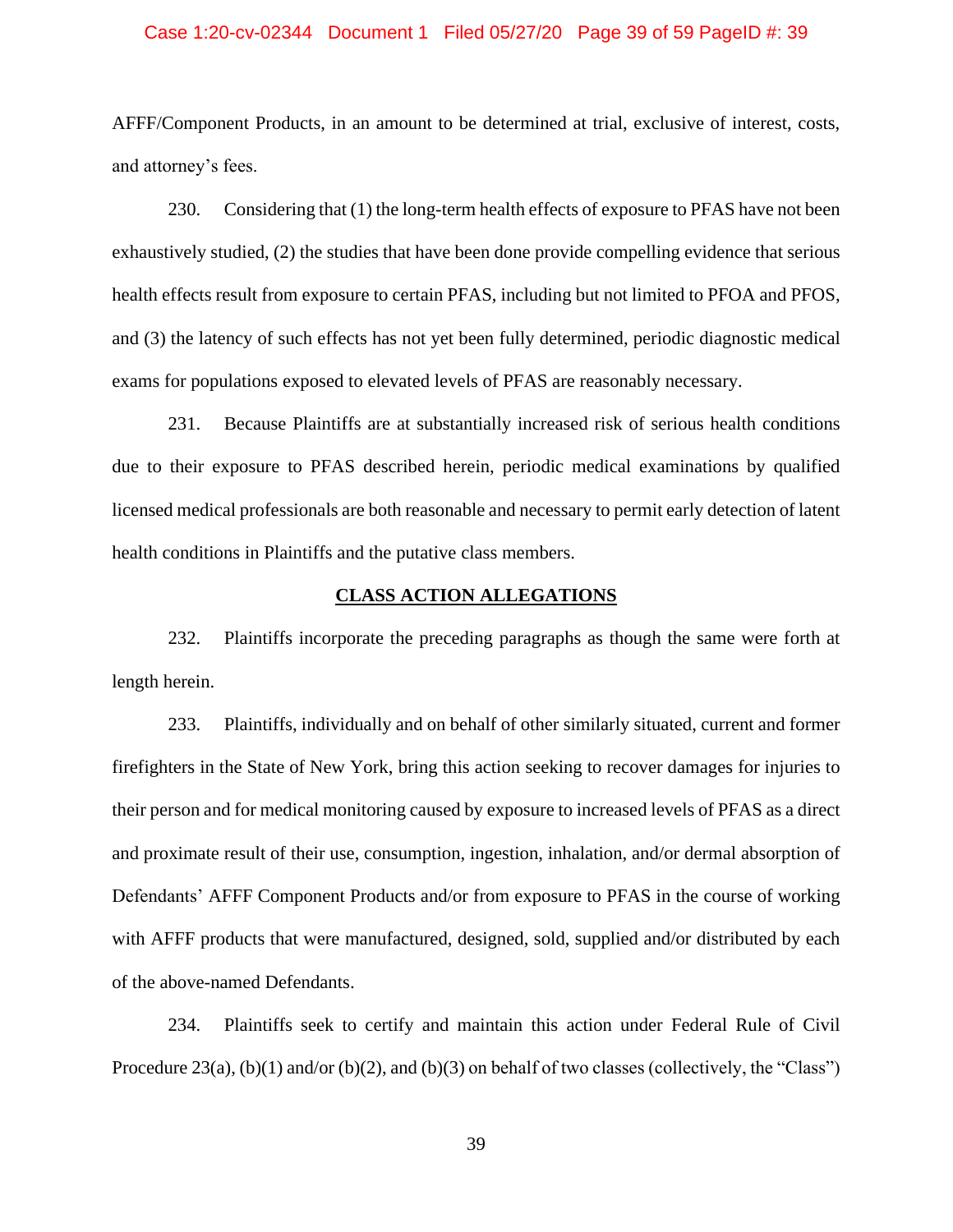## Case 1:20-cv-02344 Document 1 Filed 05/27/20 Page 40 of 59 PageID #: 40

of similarly-situated current and former firefighters (the "Class Members"), subject to amendment

and additional discovery, as follows:

- a. **PFOS and/or PFOA Injury Class** (the "Injury Class"): All individuals currently or formerly employed as firefighters and/or as firefighting instructors or trainees in the State of New York that sustained bioaccumulation of PFOS and/or PFOA in their bodies and who have suffered personal injury as a result of their frequent contact, proximity to, use, and/or handling of Defendants' AFFF/Component Products.
- b. **Medical Monitoring Class** (the "Monitoring Class"): All individuals currently or formerly employed as firefighters and/or as firefighting instructors or trainees in the State of New York who have sustained bioaccumulation of PFOS and/or PFOA in their bodies.

235. The Class has more than 100 members, as required under the Class Action Fairness

Act, 28 U.S.C. § 1332(d).

236. Plaintiffs are members of both proposed Classes they seek to represent. This action satisfies the numerosity, commonality, typicality, adequacy, predominance, and superiority requirements of Rule 23 of the Federal Rules of Civil Procedure, *supra*.

237. Plaintiffs O'Keefe and McGarry are members of and seek to represent both the Injury Class and the Monitoring Class. Plaintiff Gentile is a member of and seeks to represent the Monitoring Class.

- 238. Excluded from the Class are:
	- a. Defendants, including any entity or division in which Defendants have a controlling interest, along with their legal representative, employees, officers, directors, assigns, heirs, successors, and wholly or partly owned subsidiaries or affiliates;
	- b. the Judge to whom this case is assigned, the Judge's staff, and the Judge's immediate family;
	- c. any class counsel or their immediate family members; and
	- d. all governmental entities.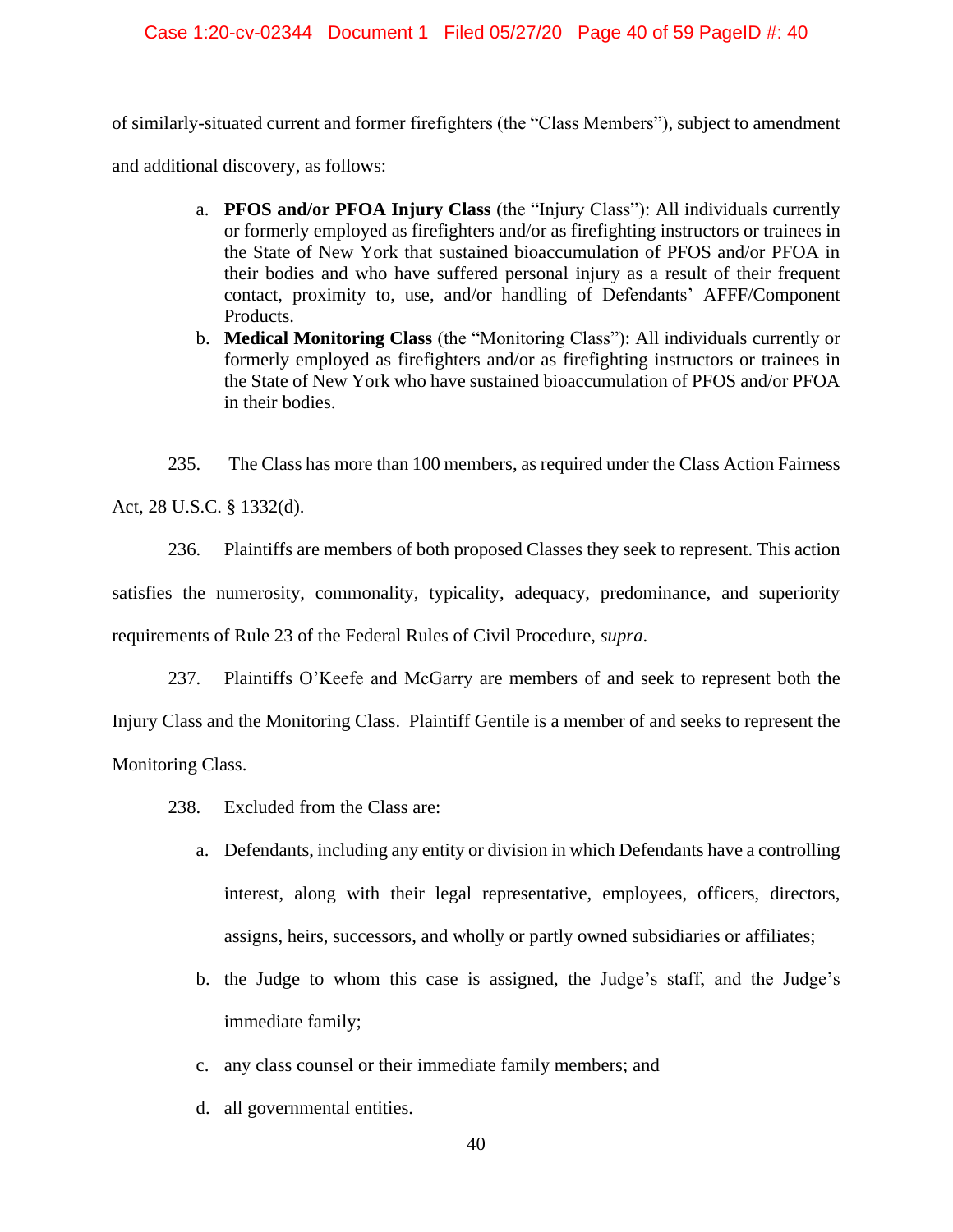## Case 1:20-cv-02344 Document 1 Filed 05/27/20 Page 41 of 59 PageID #: 41

239. Plaintiffs reserve the right to amend the Class definition if discovery and further investigation reveal that any Class should be expanded, divided into additional subclasses, or modified in any other way.

## **A. Numerosity and Ascertainability**

240. This action meets the numerosity requirement of Fed. R. Civ. P.  $23(a)(1)$ , given that the number of impacted individuals, upon information and belief, is certainly in the hundreds and is potentially in the thousands, making individual joinder of class members' respective claims impracticable. While the exact number of class members is not yet known, a precise number can be ascertained from U.S. Federal Census records, the State of New York, the public records of the municipal entities, and through other appropriate discovery.

241. The resolution of the claims of the class members in a single action will provide substantial benefits to all parties and the Court. It is expected that the Class Members will number in the hundreds and could potentially be in the thousands.

242. Finally, Class members can be notified of the pendency of this action by Courtapproved notice methods.

## **B. Typicality**

243. Pursuant to Federal Rule of Civil Procedure  $23(a)(3)$ , Plaintiffs' claims are typical of the claims of Class Members and arise from the same course of conduct by Defendants.

244. Plaintiffs' persons, like all Class Members, have been damaged by Defendants' misconduct in that they have incurred damages and losses related to exposure to PFAS while working as firefighters in New York, causing personal injury damages.

245. Furthermore, the facts and circumstances surrounding Defendants' actions and misconduct are common to all Class Members and represent a common thread of misconduct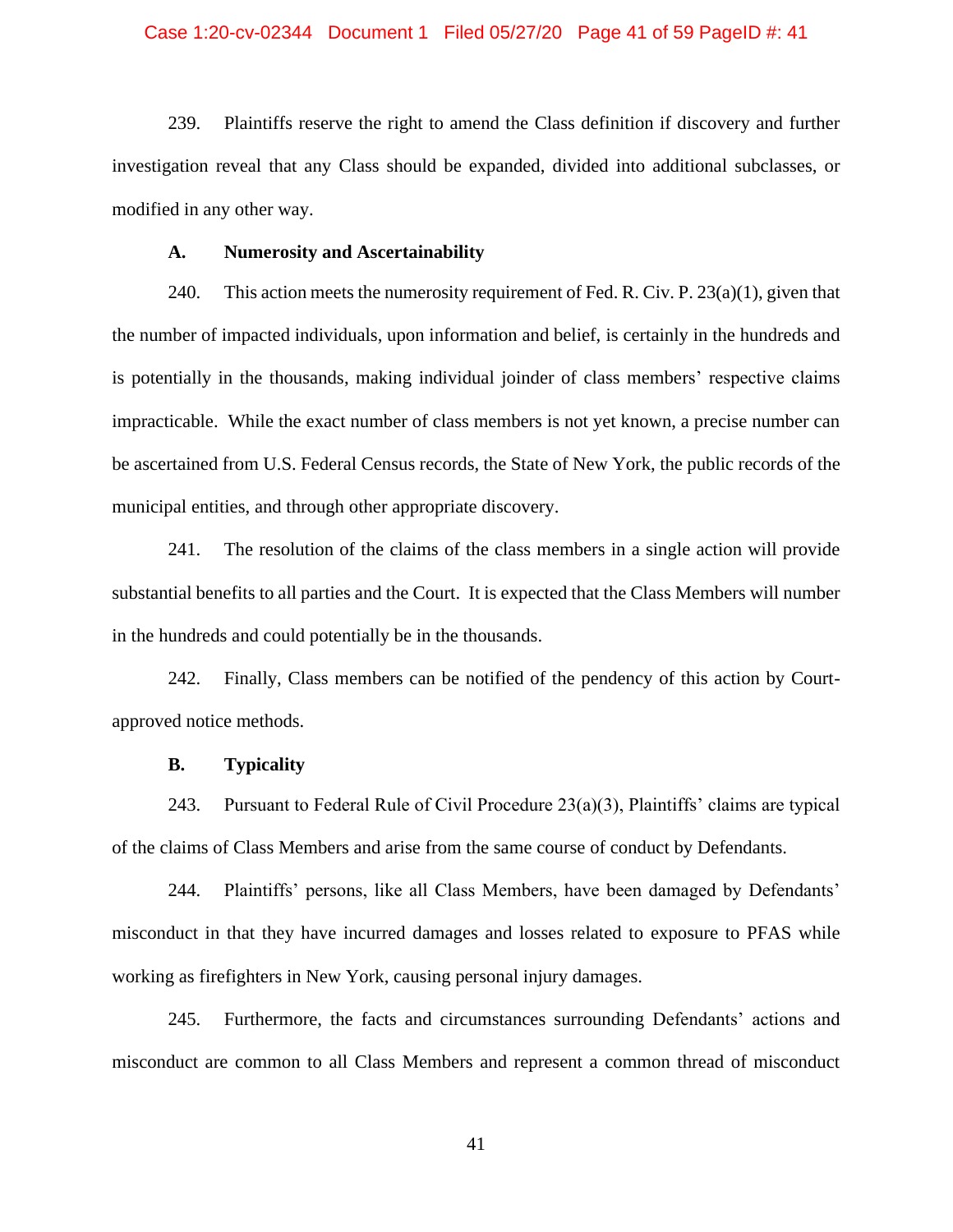## Case 1:20-cv-02344 Document 1 Filed 05/27/20 Page 42 of 59 PageID #: 42

resulting in common injury to all Class Members. The relief Plaintiffs seek is typical of the relief sought for absent Class Members.

246. While the degree of exposure may differ across Class Members, factual inconsistences between the class members are not enough to defeat typicality. Since the named Plaintiffs assert claims reflective of those of Class Members, the factor of typicality is satisfied.

# **C. Adequacy of Representation**

247. Plaintiffs will serve as fair and adequate class representatives because their interests, as well as the interests of their counsel, do not conflict with the interests of other members of the class they seek to represent.

248. Plaintiffs have retained counsel competent and well experienced in class action and environmental tort litigation.

249. Plaintiffs and their counsel are committed to vigorously prosecuting this action on behalf of the Class and have the financial resources to do so. Neither the Plaintiffs nor their counsel have interests adverse to the Class.

## **D. Predominance of Common Issues**

250. There are numerous questions of law and fact common to Plaintiffs and Class Members that predominate over any question affecting only individual Class Members, making it appropriate to bring this action under Rule 23(b)(3).

251. The basis for all of Class Members' claims is Defendants' course of conduct and knowledge of the potential hazards of AFFF containing PFOS, PFOA, and/or their precursors. All Class Members suffered a common injury: exposure to increased levels of PFAS while working as firefighters in the State of New York. Further, the method of contamination that led to this common injury is uniform: use, consumption, ingestion, inhalation, and/or dermal absorption of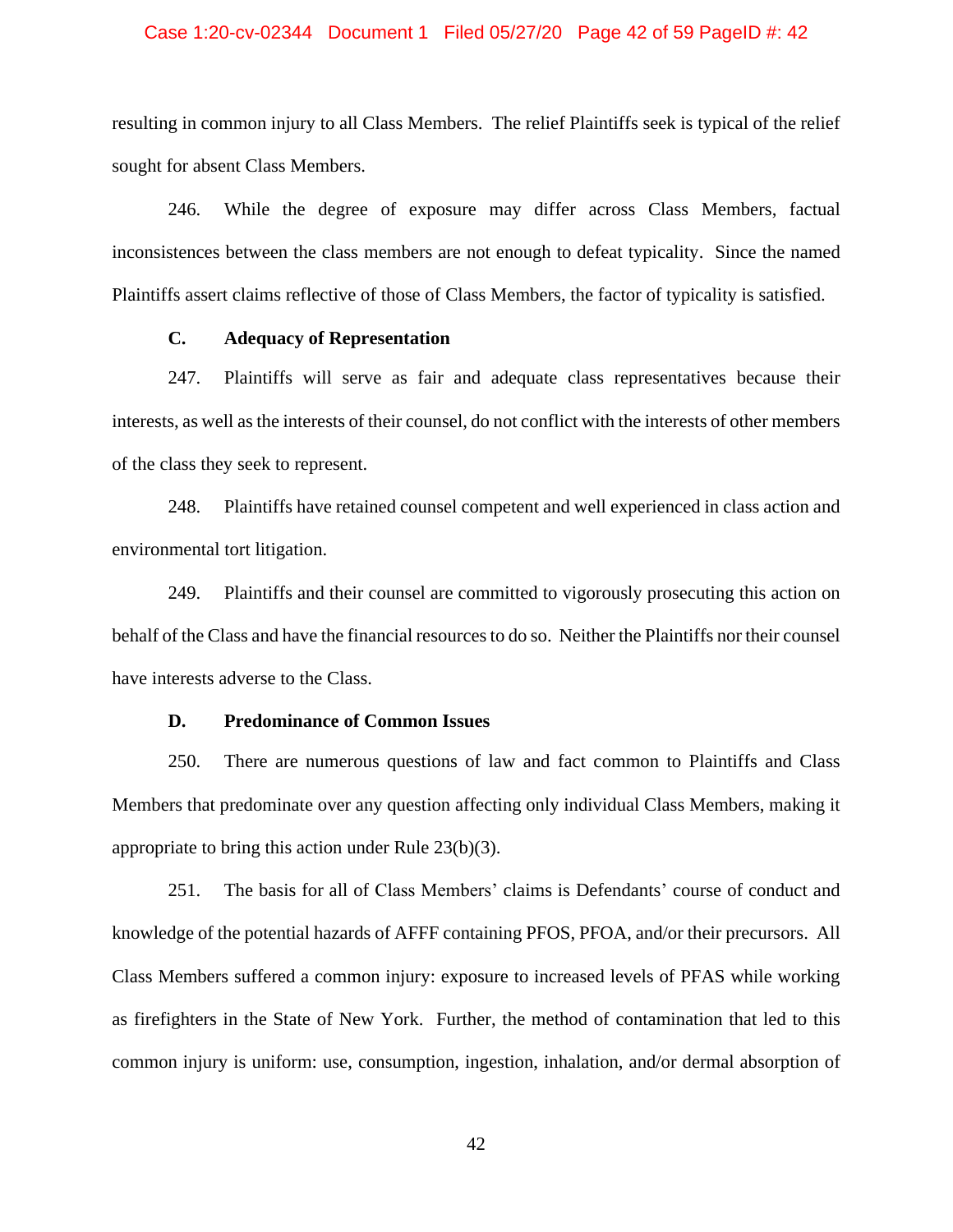### Case 1:20-cv-02344 Document 1 Filed 05/27/20 Page 43 of 59 PageID #: 43

Defendants' AFFF Component Products. Thus, each of the Class Members' injuries was caused by a common course of conduct undertaken by Defendants.

252. Plaintiffs' claims arise from the same course of conduct giving rise to the claims of the Class Members, meaning the entire matter of Defendants' liability in this case can be adjudicated on a class basis to avoid a waste of judicial resources and inconsistent judgements.

253. The answers to these common questions will advance resolution of the litigation as to all Class Members. Common legal and factual issues include:

- a. Whether Defendants engaged in the conduct alleged herein;
- b. Whether Defendants knew or should have known that exposure to PFOS, PFOA, and/or their chemical precursors could increase health risks;
- c. Whether Defendants knew or should have known that their manufacture of AFFF/Component Products containing PFOS, PFOA, and/or their chemical precursors was unreasonably dangerous;
- d. Whether Defendants knew or should have known that their AFFF/Component Products contained persistent, stable, and mobile chemicals that were likely cause contamination;
- e. Whether Defendants failed to sufficiently warn users of the potential for harm that resulted from use of their AFFF/Component Products;
- f. Whether Defendants became aware of health and environmental harm caused by their AFFF/Component Products containing PFOS, PFOA, and/or their chemical precursors, and failed to warn users, Plaintiffs, and the Class Members;
- g. The extent to which Defendants knew about PFAS contamination that occurred as a result of firefighters' use of their AFFF/Component Products in the State of New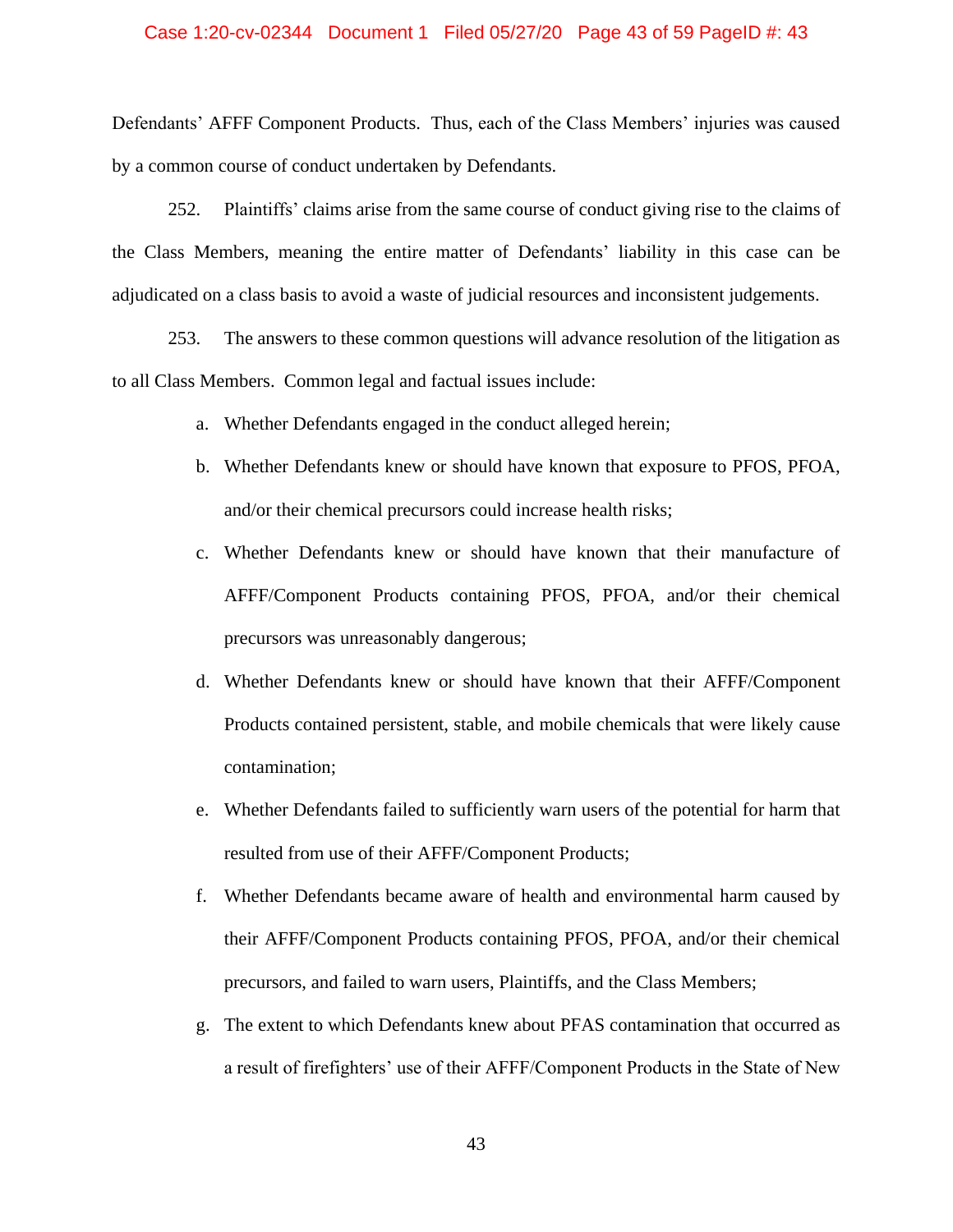York, including but not limited to contamination of the firefighters' protective gear and contamination that occurred in the areas surrounding fire departments in New York;

- h. The extent to which Defendants knew about PFAS contamination of the water supplied to firefighters at their place of work;
- i. Whether the Defendants owed Plaintiffs and the Class Members a duty to refrain from the actions that caused their exposure to increased levels of PFAS.
- j. Whether Defendants made unlawful and misleading representations or material omissions with respect to the health impacts of PFAS;
- k. Whether the risk of any health issue or bodily injury of Plaintiffs and the Monitoring Class Members is attributable to their exposure to PFAS as a result of their employment as firefighters in New York;
- l. Whether Plaintiffs Gentile and McGarry and the Injury Class Members have suffered personal injuries caused by their exposure to PFAS while employed as firefighters in the State of New York:
- m. Whether Plaintiffs and the Class Members are entitled to damages and other monetary relief and other equitable relief, including but not limited to punitive damages, and if so, in what amount.
- n. Whether Plaintiffs and the Class Members have sustained damages and the proper measure of damages;
- o. Whether Defendants are strictly liable to Plaintiffs and the Class Members for their actions; and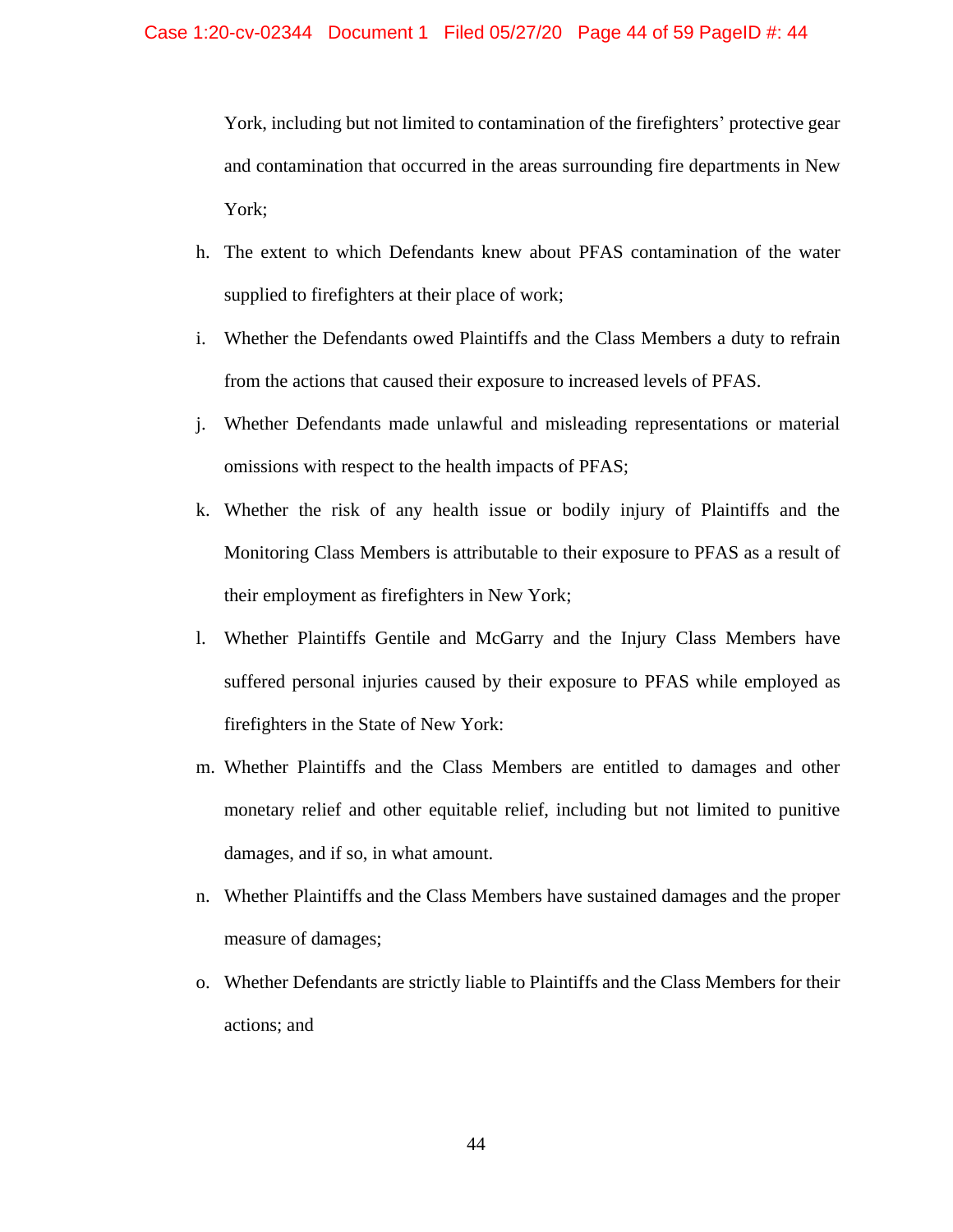p. Whether Defendants were unjustly enriched by their actions at the expense of Plaintiffs and the Class Members.

254. While damages may vary amongst Injury Class Members, individualized damages inquiries do not obviate the utility of the class mechanism for this action, given the predominant common issues of injury, causation, and liability.

# **E. Superiority**

255. The class action mechanism is superior to any other available means of the fair and efficient adjudication of this case. Further, no unusual difficulties are likely to be encountered in the management of this class action. Given the great number of firefighters in the State of New York who used and/or were impacted by Defendants' AFFF/Component Products, it is impracticable for Plaintiffs and the Class Members to individually litigate their respective claims, as doing so would risk inconsistent judgments and the potential for increased delays and expense for the parties and the court system. Therefore, the class action mechanism presents considerably less management challenges and provides the efficiency of a single adjudication overseen by a single court.

# **MARKET SHARE LIABILITY, ALTERNATIVE LIABILITY, CONCERT OF ACTION, AND ENTERPRISE LIABILITY**

256. Defendants in this action are manufacturers that control a substantial share of the market for AFFF/Component Products containing PFOS, PFOA, and/or their chemical precursors in the United States and are jointly responsible for Plaintiffs' and the Class Members' exposure to increased levels of PFAS and the injuries they have suffered as a result. Market share liability attaches to all Defendants and the liability of each should be assigned according to its percentage of the market for AFFF/Component Products at issue in this Complaint.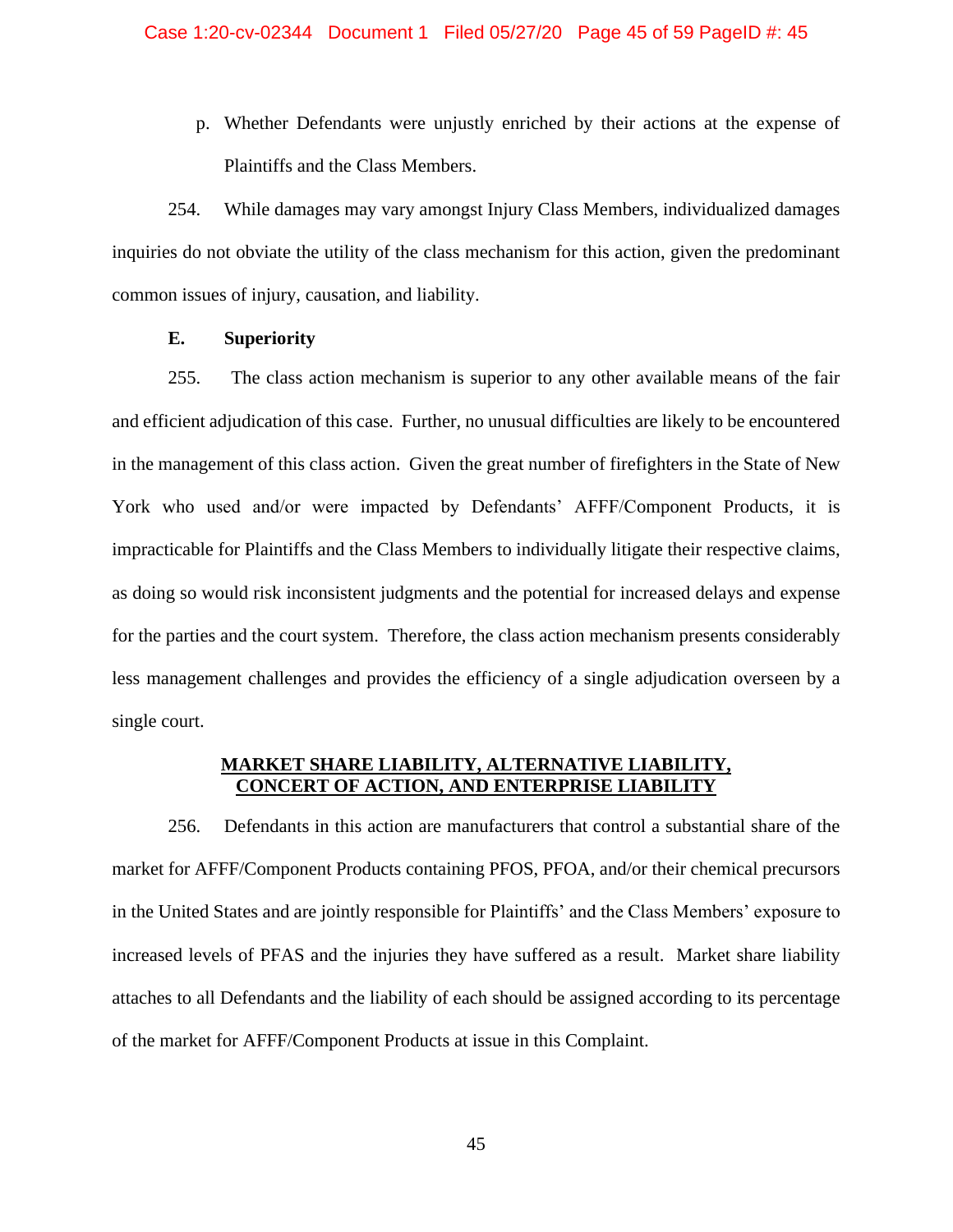#### Case 1:20-cv-02344 Document 1 Filed 05/27/20 Page 46 of 59 PageID #: 46

257. Because PFAS is fungible, it is impossible to identify the exact Defendant who manufactured any given AFFF/Component Product containing PFOS, PFOA, and/or their chemical precursors that caused Plaintiffs' and the Class Members' injuries, and, each of these Defendants participated in a state-wide and national market for AFFF containing PFOA and/or PFOS during the relevant time.

258. Concert of action liability attaches to all Defendants, each of which participated in a common plan to commit the torts alleged herein and each of which acted tortuously in pursuance of the common plan to knowingly manufacture and sell inherently dangerous AFFF/Component Products containing PFOS, PFOA and/or their chemical precursors.

259. Enterprise liability attaches to all the named Defendants for casting defective products into the stream of commerce.

### **CONSPIRACY BETWEEN DEFENDANTS**

260. Defendants actually knew of the health hazards that PFAS posed to Plaintiffs and the Class Members.

261. Beginning in the 1970's and continuing through the date of this Complaint, Defendants formed joint task forces and committees and otherwise colluded for the avowed purpose of providing information about their AFFF/Component Products to the public and to government agencies, but with the true, unlawful purpose of:

- i. Creating a market for AFFF products that contained PFOS, PFOA, and/or their chemical precursors despite knowledge of the health hazards PFAS posed to firefighters who used those products in the State of New York;
- ii. Concealing the environmental properties and toxic nature of PFAS, and its impact on the health of Plaintiffs and the Class Members; and
- iii. Maximizing profits in a way Defendants knew would require them to expose Plaintiffs and the Class Members to PFAS that could be hazardous to their health.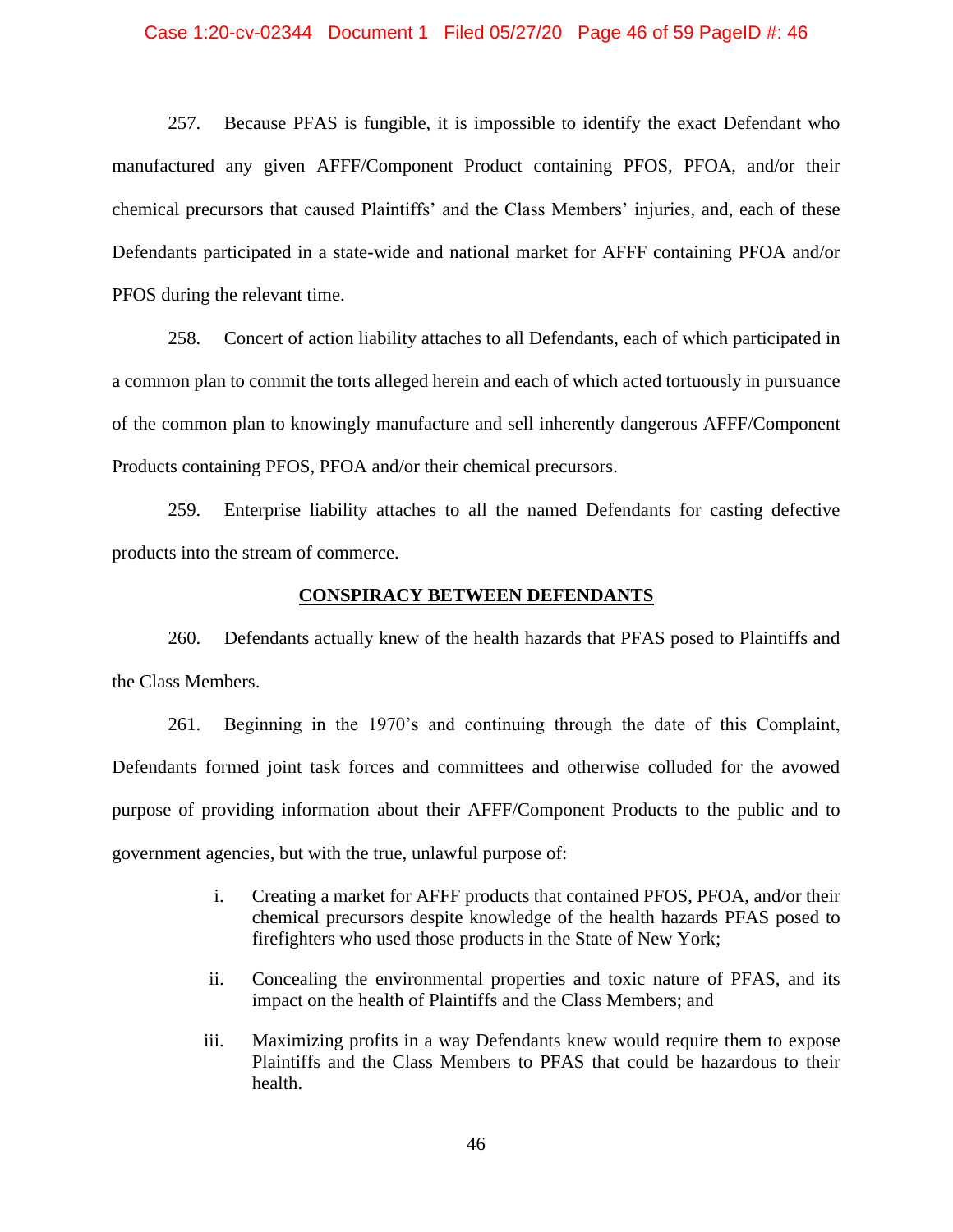# Case 1:20-cv-02344 Document 1 Filed 05/27/20 Page 47 of 59 PageID #: 47

262. Defendants carried out this conspiracy by committing one or more of the following

overt acts or omissions:

- i. Intentionally representing to the public that their AFFF/Component Products containing PFOS, PFOA, and/or their chemical precursors were safe and did not pose a significant risk to the environmental or human health;
- ii. Concealing the dangers of PFAS from the government and the public (including but not limited to toxicological information on the dangers of PFAS to living organisms, information about the adverse fate and transport characteristics of PFAS, and the propensity of PFAS to contaminate groundwater) by, among other means, repeatedly requesting that information about the dangers of PFAS be suppressed and by downplaying any adverse findings that did become public;
- iii. Concealing the dangers of AFFF/Component Products containing PFOS, PFOA, and/or their chemical precursors from end users and other interested parties;
- iv. Using their considerable resources to fight regulation of PFAS and products containing PFAS; and
- v. Collectively deciding to use PFOS, PFOA, and/or their chemical precursors rather than alternative compounds that were safer because AFFF/Component Products containing PFOS, PFOA, and/or chemical precursors was more profitable.
- 263. As a direct and proximate result of this conspiracy undertaken by Defendants,

Plaintiffs and the Class Members were exposed to increased levels of PFAS that:

- i. Posed and continue to pose a health threat to Plaintiffs and the Class Members because it has bioaccumulated in their bodies; and
- ii. Will require testing and monitoring of Plaintiffs' health for known adverse health effects.

# **FIRST CAUSE OF ACTION: NEGLIGENCE**

264. Plaintiffs hereby repeat, reallege, and reiterate each allegation in the preceding paragraphs as if fully restated herein.

265. As manufacturers, marketers, and sellers of AFFF/Component Products, Defendants owed a duty to Plaintiffs, the Class Members, and all persons whom its products might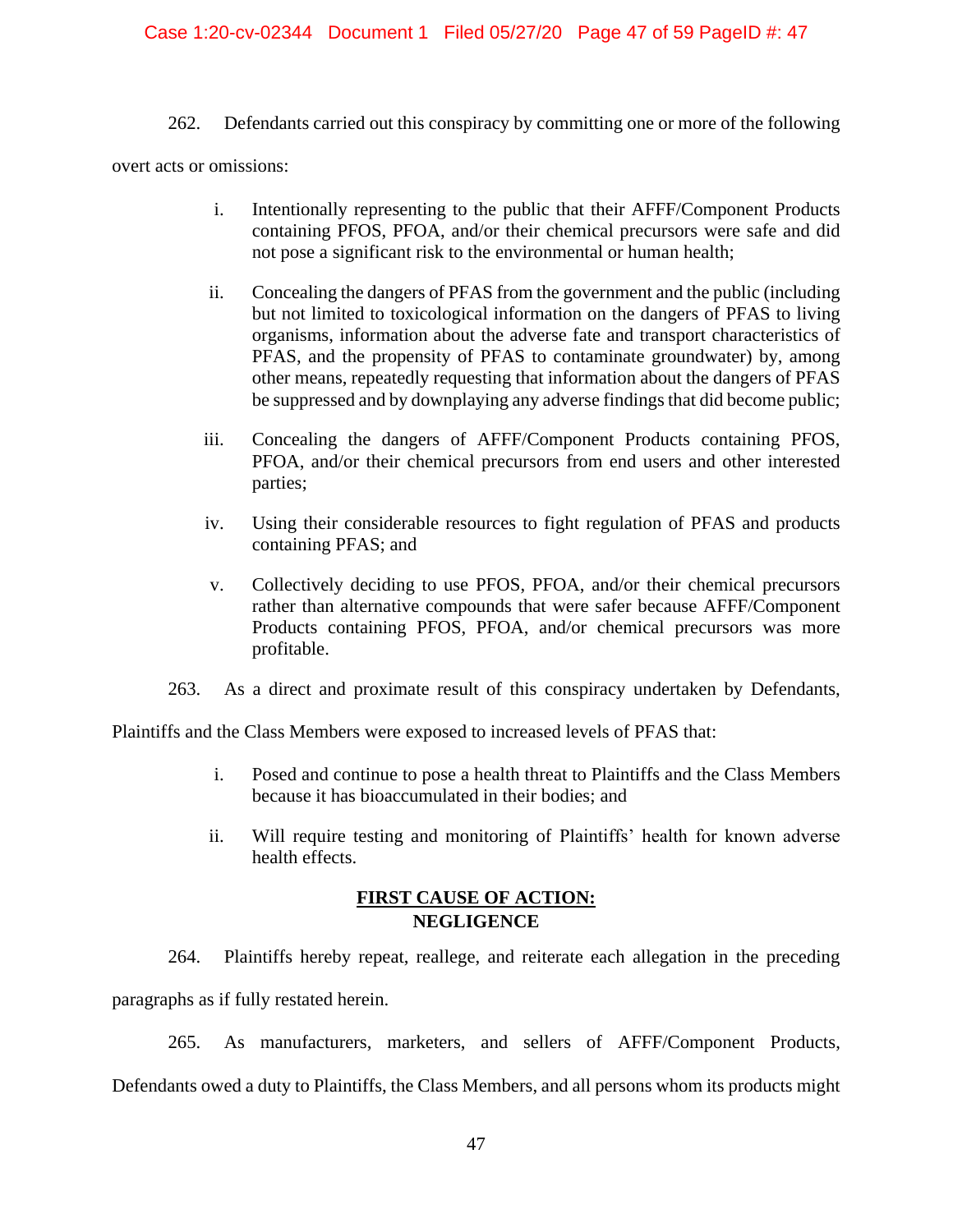#### Case 1:20-cv-02344 Document 1 Filed 05/27/20 Page 48 of 59 PageID #: 48

foreseeably harm and to exercise due care in the formulation, manufacture, sale, labeling, warning, and the use of PFAS-containing AFFF.

266. Defendants owed a duty to Plaintiff to act reasonably and not place inherently dangerous AFFF/Component Products into the marketplace when its release of PFAS into air, soil, and water was imminent and certain.

267. Defendants' knew their AFFF/Component Products were unreasonably dangerous for their reasonably anticipated use because exposure to increased levels of PFAS poses a significant threat to human health.

268. Defendants knew or should have known that PFAS were leaching from AFFF used for fire protection, training, and response activities.

269. Defendants knew or should have known that the manner in which they were manufacturing, marketing, and selling their AFFF/Component Products would result in Plaintiffs and the Class Members being exposed to increased levels of PFAS.

270. Despite the fact that Defendants knew that PFAS are toxic, can contaminate water resources and are carcinogenic, Defendants negligently:

- a. designed, manufactured, formulated, handled, labeled, instructed, controlled, marketed, promoted, and/or sold AFFF/Component Products containing PFOS, PFOA, and/or their chemical precursors;
- b. issued deficient instructions on how their AFFF/Component Products should be used and disposed of, thereby permitting Plaintiffs and the Class Members to be exposed to increased levels of PFAS;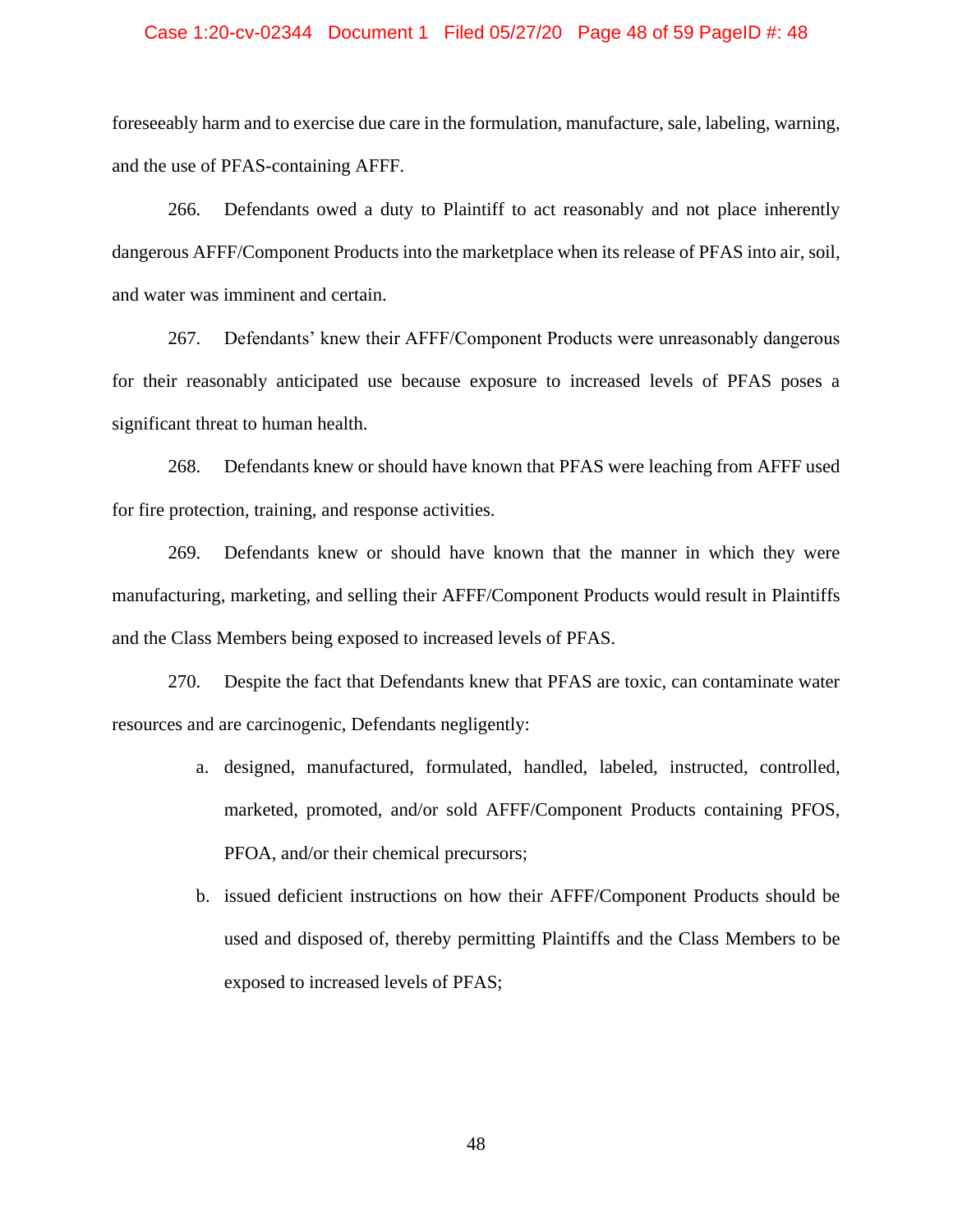- c. failed to recall and/or warn Plaintiffs and the Class Members of the dangers of their AFFF/Component Products as a result of standard use and disposal of their products; and
- d. failed to take reasonable, adequate, and sufficient steps or actions to eliminate, correct, or remedy any contamination after it occurred.

271. The magnitude of the burden on the Defendants to guard against this foreseeable harm to Plaintiffs and the Class Members was minimal, as the practical consequences of placing this burden on the Defendants amounted to a burden to provide adequate instructions, proper labeling, and sufficient warnings about their AFFF/Component Products.

272. As manufacturers, Defendants were in the best position to provide adequate instructions, proper labeling, and sufficient warnings about their AFFF/Component Products, and to take steps to eliminate, correct, or remedy any exposure or contamination they caused.

273. As a direct and proximate result of Defendants' negligence, Plaintiffs and the Class Members have suffered, and continue to suffer, injuries entitling them to damages and monitoring costs in an amount to be determined at trial.

274. Defendants knew that it was substantially certain that their acts and omissions described above would threaten the health of uses of their AFFF/Component Products like Plaintiffs and the Class Members. Defendants committed each of the above-described acts and omissions knowingly, willfully, and/or with fraud, oppression, or malice, and with conscious and/or reckless disregard for the health and safety of Plaintiffs and the Class Members.

# **SECOND CAUSE OF ACTION: PRODUCTS LIABILITY – FAILURE TO WARN**

275. Plaintiffs hereby repeat, reallege, and reiterate each and every allegation in the preceding paragraphs as if fully set forth herein.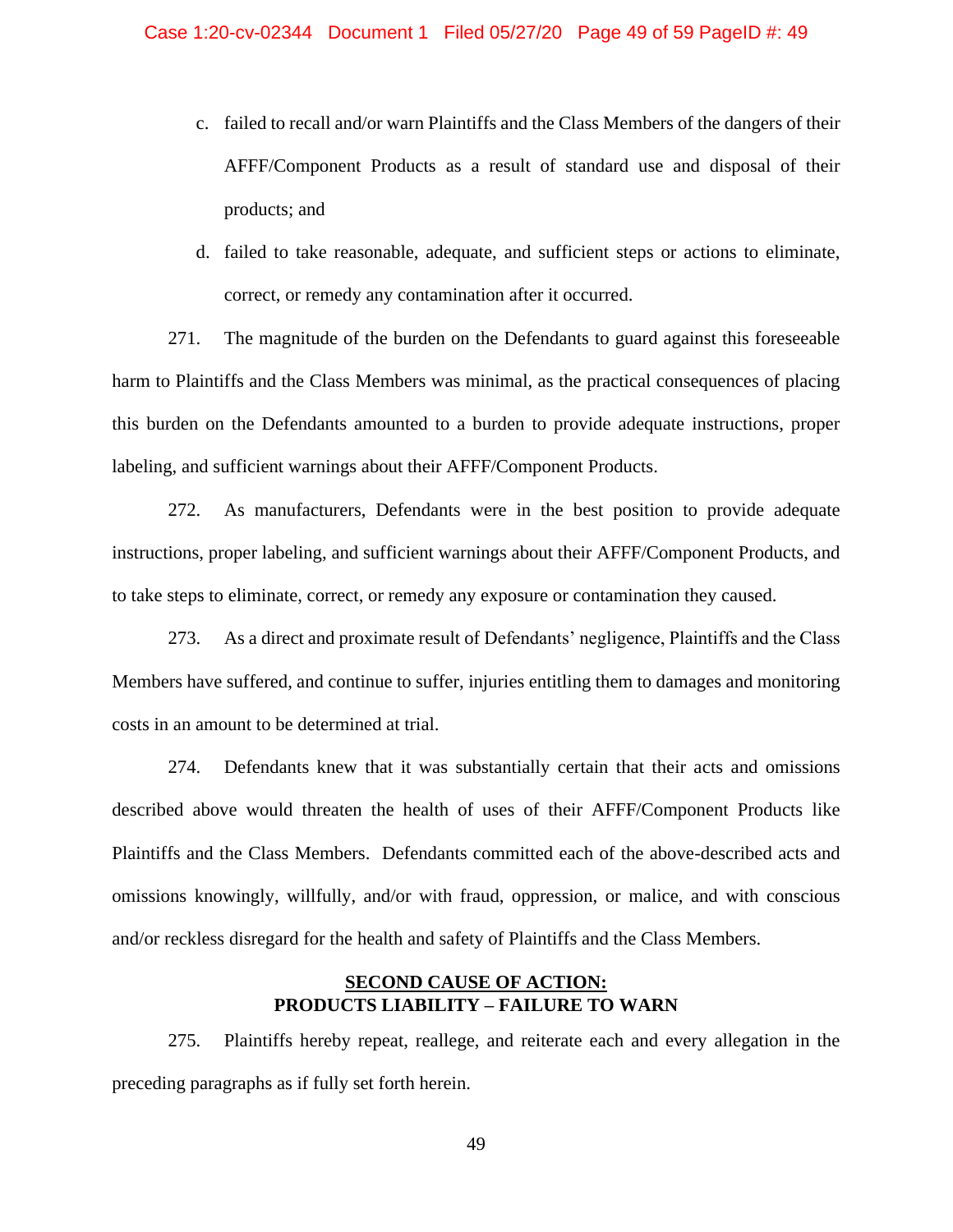## Case 1:20-cv-02344 Document 1 Filed 05/27/20 Page 50 of 59 PageID #: 50

276. At all times material, the Defendants manufactured, designed, formulated, marketed, tested, promoted, supplied, sold, and/or distributed their AFFF/Component Products in the regular course of business.

277. As a manufacturer of AFFF/Component Products containing PFOS, PFOA, and/or their chemical precursors, Defendants had a duty to provide adequate warnings of the risks of these products to all persons whom its product might foreseeably harm, including Plaintiffs and the Class Members.

278. Defendants' AFFF/Component Products were unreasonably dangerous for their reasonably anticipated use because exposure to increased levels of PFAS poses a significant threat to human health.

279. Defendants knew of the health risks associated with their AFFF/Component Products and failed to provide a warning that would lead an ordinary reasonable user or handler of a product to contemplate the danger to human health associated with those products.

280. Despite Defendants' knowledge of the human health hazards associated with the use and/or disposal of their AFFF/Component Products, Defendants failed to issue any warnings, instructions, recalls, or advice regarding those products to Plaintiffs, the Class Members, governmental agencies, or the public.

281. Plaintiffs and the Class Members would have heeded legally adequate warnings and would not have used Defendants' AFFF/Component Products or would have taken steps to ensure such products were used and disposed of differently to prevent potential exposure and/or contamination.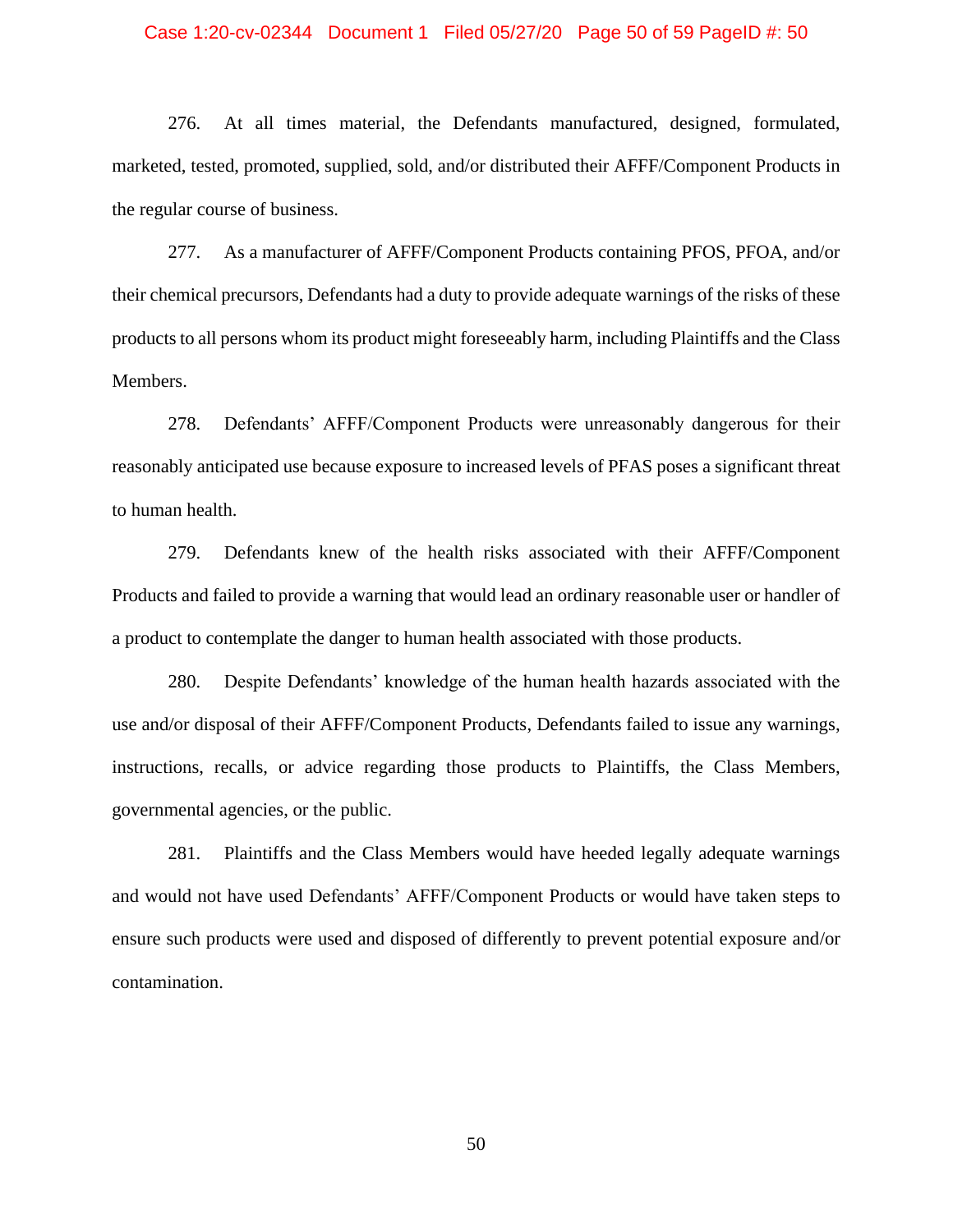#### Case 1:20-cv-02344 Document 1 Filed 05/27/20 Page 51 of 59 PageID #: 51

282. As a direct and proximate result of Defendants' failure to warn, Plaintiffs and the Class Members have suffered, and continue to suffer, injuries entitling them to damages and monitoring costs in an amount to be determined at trial.

283. Defendants knew that it was substantially certain that their acts and omissions described above would threaten the health of uses of their AFFF/Component Products like Plaintiffs and the Class Members. Defendants committed each of the above-described acts and omissions knowingly, willfully, and/or with fraud, oppression, or malice, and with conscious and/or reckless disregard for the health and safety of Plaintiffs and the Class Members.

# **THIRD CAUSE OF ACTION: PRODUCTS LIABILITY – DEFECTIVE DESIGN**

284. Plaintiffs hereby repeat, reallege, and reiterate each and every allegation in the preceding paragraphs as if fully set forth herein.

285. At all times material, the Defendants manufactured, designed, formulated, marketed, tested, promoted, supplied, sold, and/or distributed their AFFF/Component Products in the regular course of business.

286. As manufacturers, Defendants owed a duty to all persons whom its products might foreseeably harm, including Plaintiffs and the Class Members, not to market any product that unreasonably dangerous in design for its reasonably anticipated use.

287. Defendants' knew their AFFF/Component Products were unreasonably dangerous for their reasonably anticipated use because exposure to increased levels of PFAS poses a significant threat to human health.

288. Defendants knew of these risks and failed to use reasonable care in the design of their AFFF/Component Products.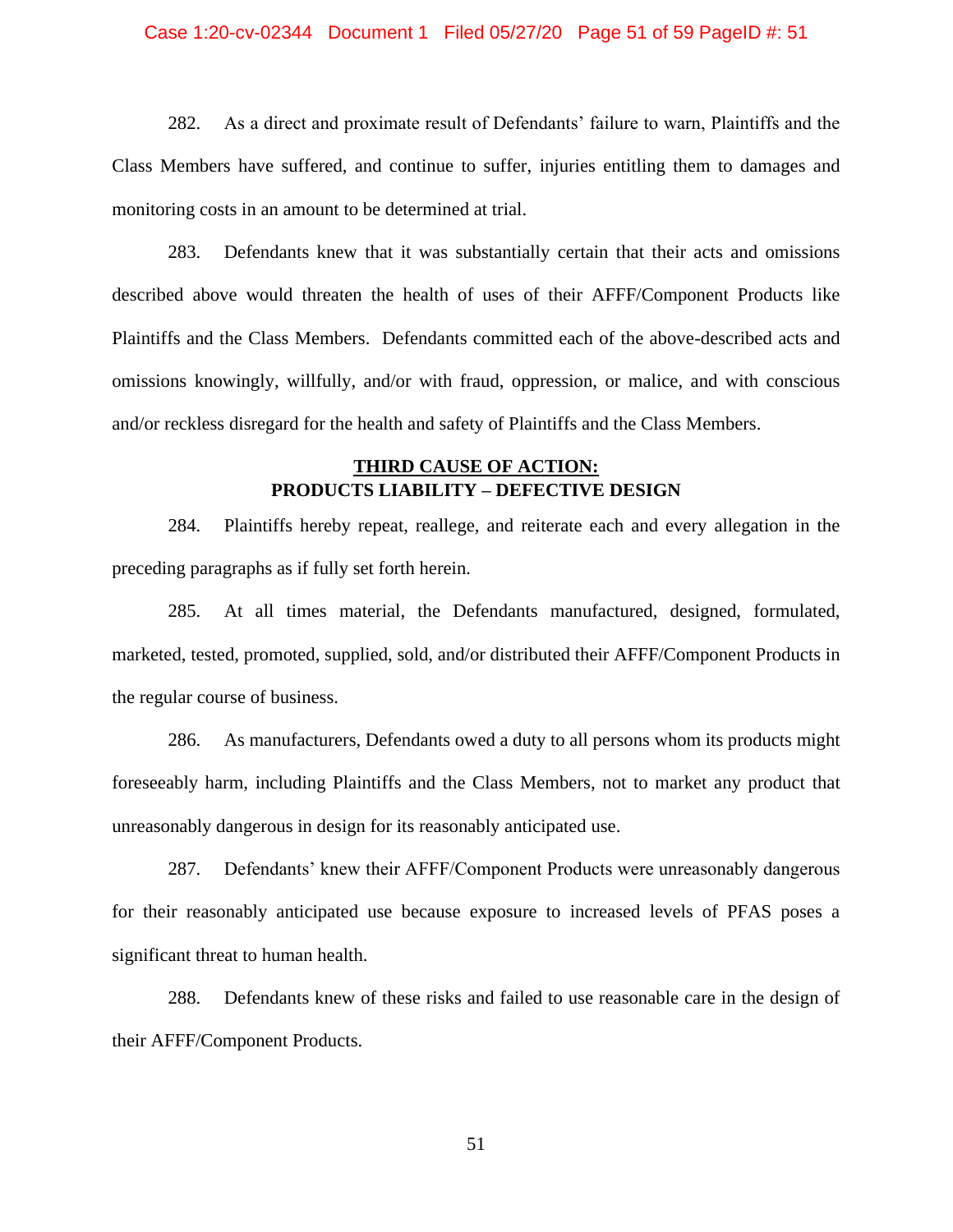#### Case 1:20-cv-02344 Document 1 Filed 05/27/20 Page 52 of 59 PageID #: 52

289. AFFF containing PFOS, PFOA, and/or their chemical precursors poses a greater danger to human health than would be expected by ordinary persons such as Plaintiffs and the Class Members.

290. At all times, Defendants were capable of making AFFF/Component Products that did not contain PFOS, PFOA, and/or their chemical precursors. Thus, reasonable alternative designs existed which were capable of preventing Plaintiffs' and the Class Members' injuries.

291. The risks posed by AFFF containing PFOS, PFOA, and/or their chemical precursors far outweigh the products' utility as a flame-control product.

292. The likelihood that Defendants' AFFF/Component Products would expose Plaintiffs and the Class Members to substantial health risks, as well as the gravity of those risks, far outweighed any burden on Defendants to adopt an alternative design and any corresponding adverse effect, if any, of such alternative design on the utility of the product.

293. As a direct and proximate result of Defendants' unreasonably dangerous design, manufacture, and sale of AFFF/Component Products containing PFOS, PFOA, and/or their chemical precursors, Plaintiffs and the Class Members have suffered, and continue to suffer, injuries entitling them to damages and monitoring costs in an amount to be determined at trial.

294. Defendants knew that it was substantially certain that their acts and omissions described above would threaten the health of uses of their AFFF/Component Products like Plaintiffs and the Class Members. Defendants committed each of the above-described acts and omissions knowingly, willfully, and/or with fraud, oppression, or malice, and with conscious and/or reckless disregard for the health and safety of Plaintiffs and the Class Members.

## **FOURTH CAUSE OF ACTION: MEDICAL MONITORING**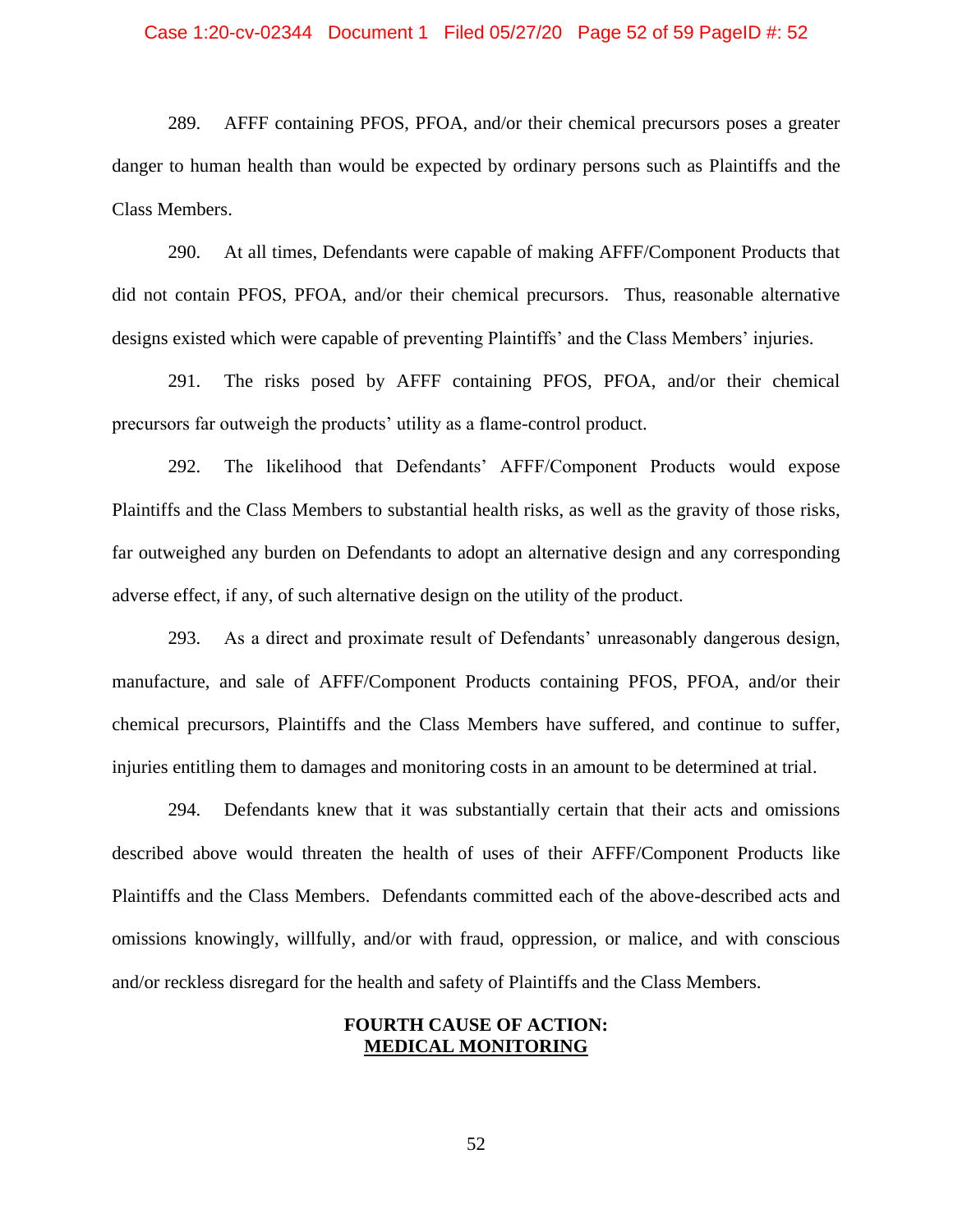#### Case 1:20-cv-02344 Document 1 Filed 05/27/20 Page 53 of 59 PageID #: 53

295. Plaintiffs hereby repeat, reallege, and reiterate each and every allegation in the preceding paragraphs as if fully restated herein.

296. Medical monitoring is available to Plaintiff O'Keefe and the Monitoring Class Members, all of whom have yet to sustain a present injury as a stand-alone cause of action, because the increased risk of developing the diseases and conditions discussed herein constitute an injuryin-fact. Medical monitoring is also an element of the damages sought by Plaintiff Gentile, Plaintiff McGarry, and all other Class Members who have sustained a present injury but remain at an increased risk for other serious health conditions associated with PFAS exposure.

297. Plaintiffs and the Monitoring Class Members seek consequential damages sufficient to fund a medical monitoring program that is reasonably tailored to the exposure risks of the contaminants released by Defendants' AFFF/Component Products, including but not limited to PFOS, PFOA, and/or their chemical precursors.

298. Defendants knew or should have known that exposure to PFAS was hazardous to human health.

299. Defendants knew or should have known that the manner in which they were manufacturing, marketing, and selling their AFFF/Component Products containing PFOS, PFOA, and/or their chemical precursors would result in Plaintiffs and the Monitoring Class Members being exposed to increased levels of PFAS.

300. Defendants continued negligent acts and omissions in manufacturing, marketing, and selling their AFFF/Component Products were the proximate cause of excessive exposure to PFAS on behalf of Plaintiffs and the Monitoring Class Members.

301. The resulting exposure significantly increased the risk of Plaintiffs and the Monitoring Class Members contracting serious health conditions, including but not limited to kidney cancer,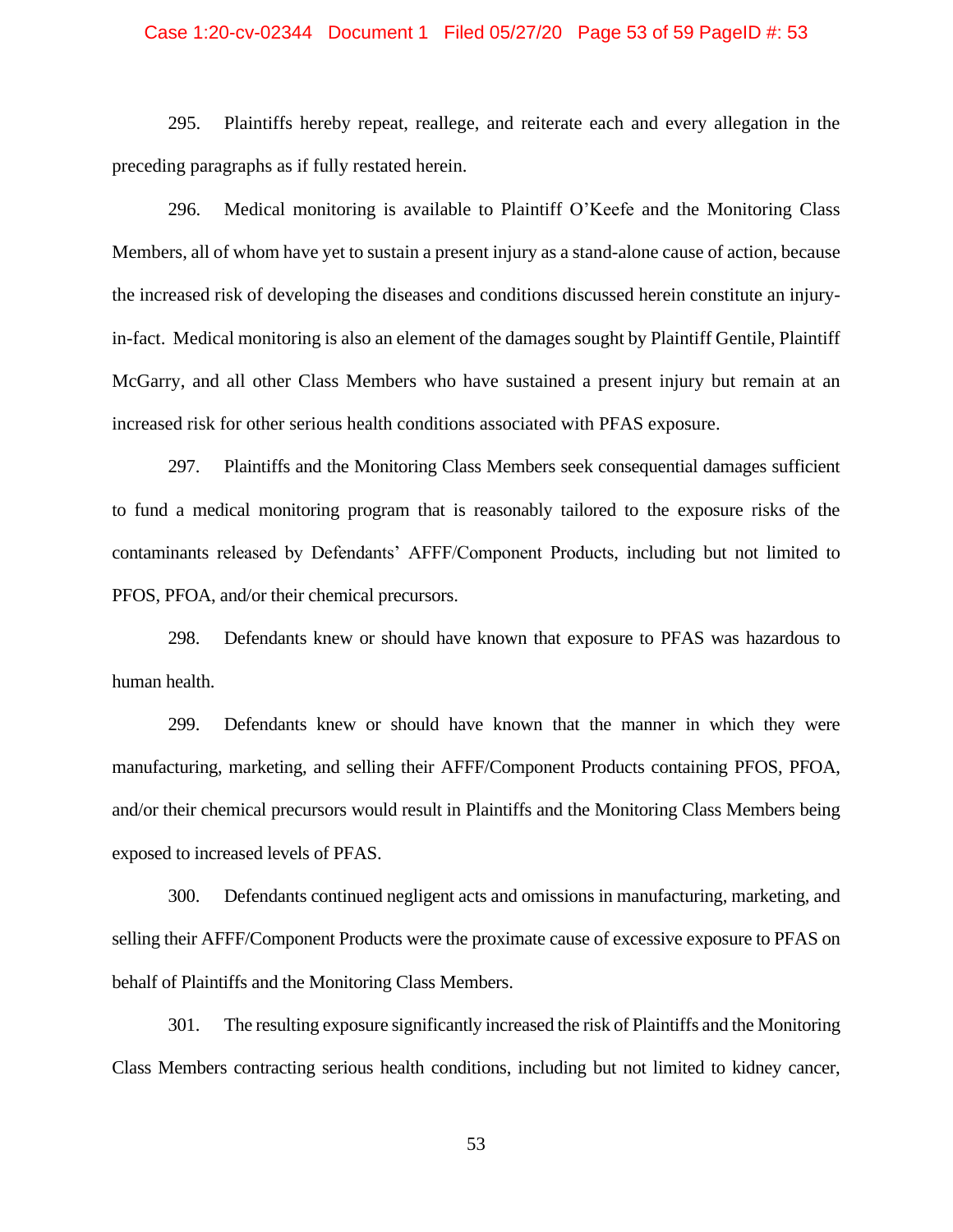#### Case 1:20-cv-02344 Document 1 Filed 05/27/20 Page 54 of 59 PageID #: 54

testicular cancer, ulcerative colitis, thyroid disease, pregnancy induced hypertension (including preeclampsia), hypercholesterolemia, and autoimmune diseases such as sarcoidosis.

302. Plaintiffs have also experienced fear and anxiety as a result of their increased risk of contracting the aforementioned conditions, including but not limited to kidney cancer, testicular cancer, ulcerative colitis, thyroid disease, pregnancy induced hypertension (including preeclampsia), hypercholesterolemia, and autoimmune diseases such as sarcoidosis.

303. The significantly increased health risks associated with exposure to PFOS, PFOA, and/or their chemical precursors make periodic diagnostic medical examinations reasonable and necessary.

304. Plaintiffs and the Monitoring Class Members will incur future expenses for medical monitoring and, as a result, seek payment of their related medical expenses as an element of the damages they are entitled to from Defendants.

305. In order to compensate Plaintiffs and the Monitoring Class Members for damages suffered due to Defendants' acts, they require, among other things, that Defendants collectively pay the past and future costs of obtaining necessary medical care, toxicological examinations and diagnoses, and any other medical monitoring necessary to ascertain and treat any current or future injuries suffered as a result of their exposure to PFAS, with Plaintiffs and the Monitoring Class Members retaining the freedom to choose their medical providers. Many of these costs would not be covered by health care insurers, and if covered, may unfairly result in increased premiums.

306. The increased susceptibility to certain injuries and irreparable threat to future health and well-being Plaintiffs and the Monitoring Class Members face as a result of their exposure to increased levels of PFAS can only be mitigated and/or addressed by the creation of a medical monitoring program (the "Medical Monitoring Program") that includes but is not limited to: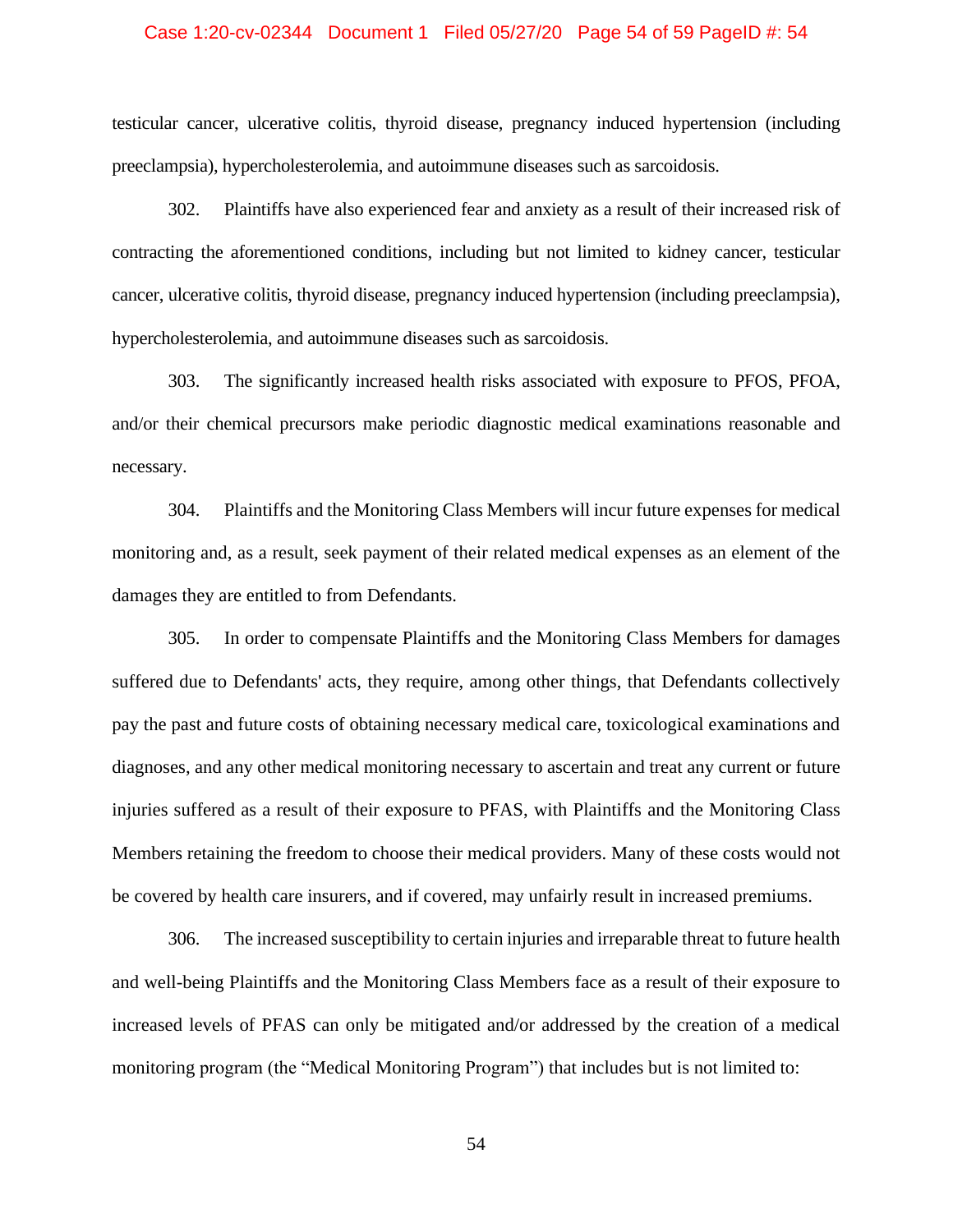- a. Establishing a program that provides education and outreach on the existence and availability of the services established under the Medical Monitoring Program, including but not limited to the establishment of a public website with information about the Medical Monitoring Program, meetings with potentially eligible members, development and dissemination of outreach materials informing current and former firefighters in the State of New York about the program, and the establishment of phone information services;
- b. Funding additional studies of the long-term effects of exposure to PFOS, PFOA, and/or their chemical precursors;
- c. Funding medical surveillance for current and former firefighters in the State of New York who were exposed to PFAS as a result of their use, handling, and/or disposal of Defendants' AFFF/Component Products;
- d. Funding research into possible treatments for the detrimental effects of PFAS exposure suffered by Plaintiffs' and the Monitoring Class Members' as a result of the acts and omissions alleged here;
- e. Gathering and forwarding to the treating physician of Plaintiffs and each Monitoring Class Member information related to the diagnosis and treatment of injuries resulting from their exposure to PFAS; and
- f. Assisting in the early diagnosis and treatment of injuries resulting from exposure to PFAS through ongoing testing and monitoring of Plaintiffs and each Monitoring Class Member.
- 316. Prescribed monitoring procedures exist that make the early detection of these diseases possible.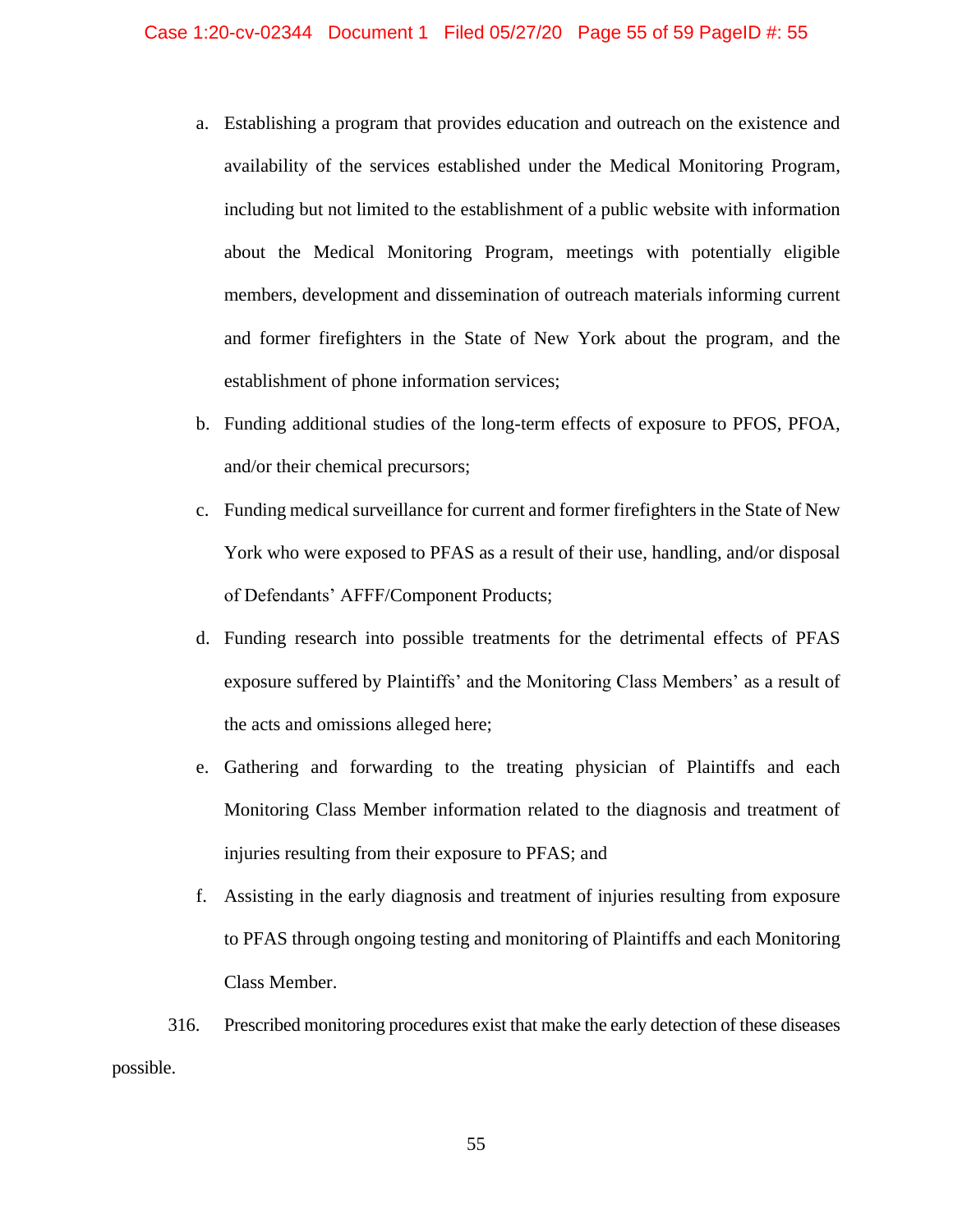## Case 1:20-cv-02344 Document 1 Filed 05/27/20 Page 56 of 59 PageID #: 56

317. These monitoring procedures or regimes are different from normally recommended procedures that would be used in the absence of the exposure.

318. The prescribed medical surveillance is reasonably necessary according to contemporary scientific principals for persons such as Plaintiffs and the Monitoring Class Members who have been exposed and continue to be exposed to excessive levels of PFAS.

319. Plaintiffs and the Monitoring Class Members will suffer irreparable harm if the Medical Monitoring Program is not implemented because they are in danger of suffering serious health conditions as a result of their prolonged exposure to the contaminants described herein.

320. Detection of these diseases and early treatment is medically reasonable and necessary to prevent additional injury and/or injury progression.

321. It is also medically reasonable and necessary to collect data and coordinate study efforts for persons exposed to such substances in order to effectively treat Plaintiffs and the Monitoring Class Members.

322. Establishment of the Medical Monitoring Program is an essential part of the consequential damages for Plaintiffs' and the Monitoring Class Members' exposure to PFAS because without said program, they will be subjected to additional injury and/or injury progression.

323. Plaintiffs request that the Court appoint a plan administrator, require the Defendants to fund the medical monitoring plan, and reserve jurisdiction to enforce the terms and conditions of the Medical Monitoring Program.

324. Accordingly, Plaintiffs and the Medical Monitoring Class Members are entitled to a medical monitoring program that provides for medical testing, surveillance, monitoring, and study of Plaintiffs and the Medical Monitoring Class Members for conditions associated with exposure to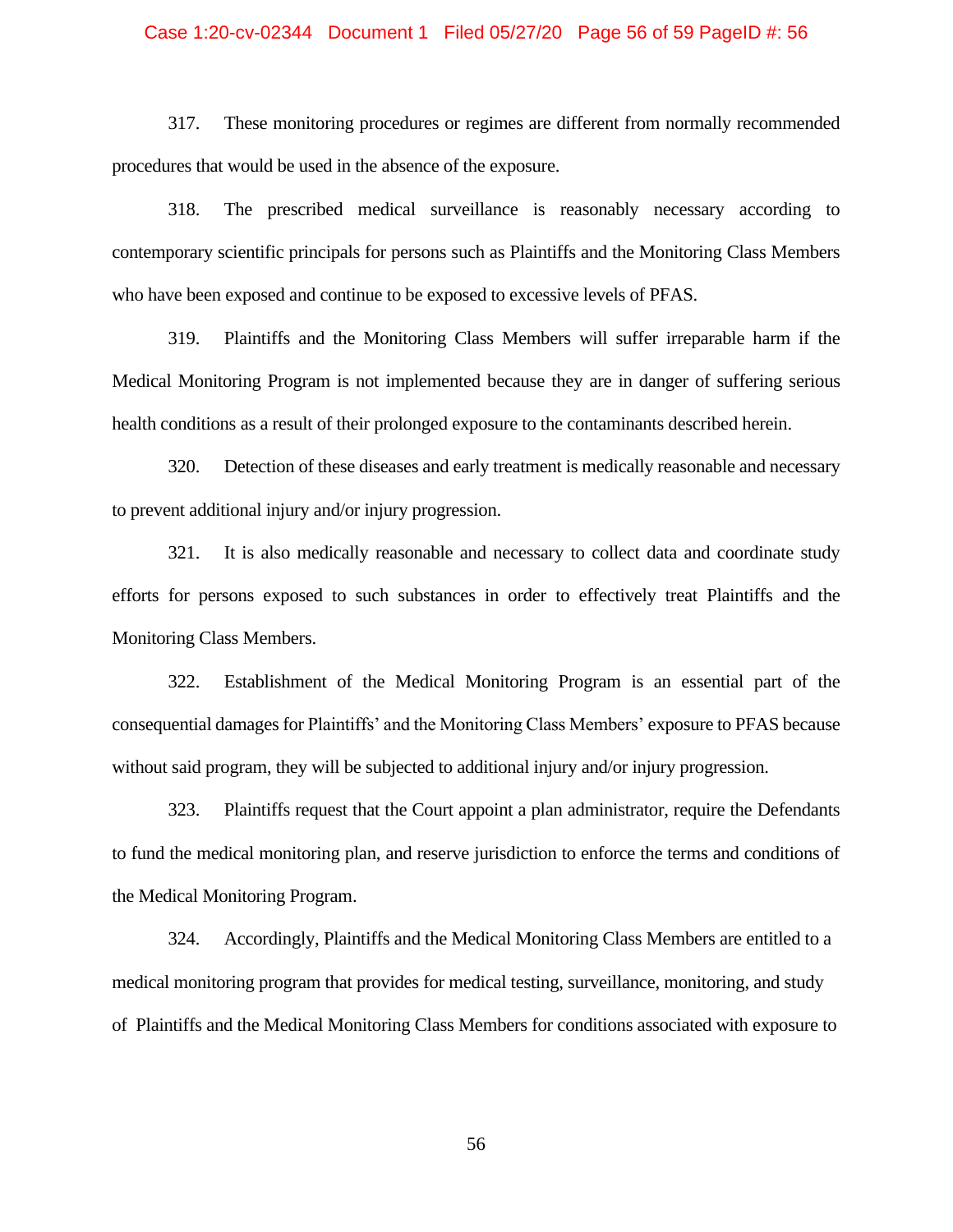## Case 1:20-cv-02344 Document 1 Filed 05/27/20 Page 57 of 59 PageID #: 57

the contaminants described herein, as well as payment of their attorney's fees and expenses, and any other relief this court deems just and proper.

### **CLAIM FOR PUNITIVE DAMAGES**

325. Plaintiff hereby repeats, realleges, and reiterates each allegation in the preceding paragraphs as if fully restated herein.

326. At all times relevant, Defendants manufactured, marketed, and sold

AFFF/Component Products used by Plaintiffs and the Class Members in the course of their employment as firefighters in the State of New York.

327. Defendants knew that it was substantially certain that their acts and omissions described above would threaten the health of uses of their AFFF/Component Products like Plaintiffs and the Class Members.

328. Defendants' negligent, reckless, willful, and/or wanton actions and/or intentional failures to act caused Plaintiffs and the Class Members to be exposed to an unknown quantity of PFAS.

329. The willful, wanton, malicious, and/or reckless conduct of Defendants, includes, but is not limited to:

- a. issuing no warnings and failing to divulge material information concerning exposure to or release of PFAS, including but not limited to PFOA and PFOS;
- b. knowing there was a high probability that use of their products would result in exposure to increased levels of PFAS;
- c. failing to take all reasonable measures to ensure their AFFF/Component Products containing PFOS, PFOA, and/or their chemical precursors would be safely and effectively used and/or disposed of; and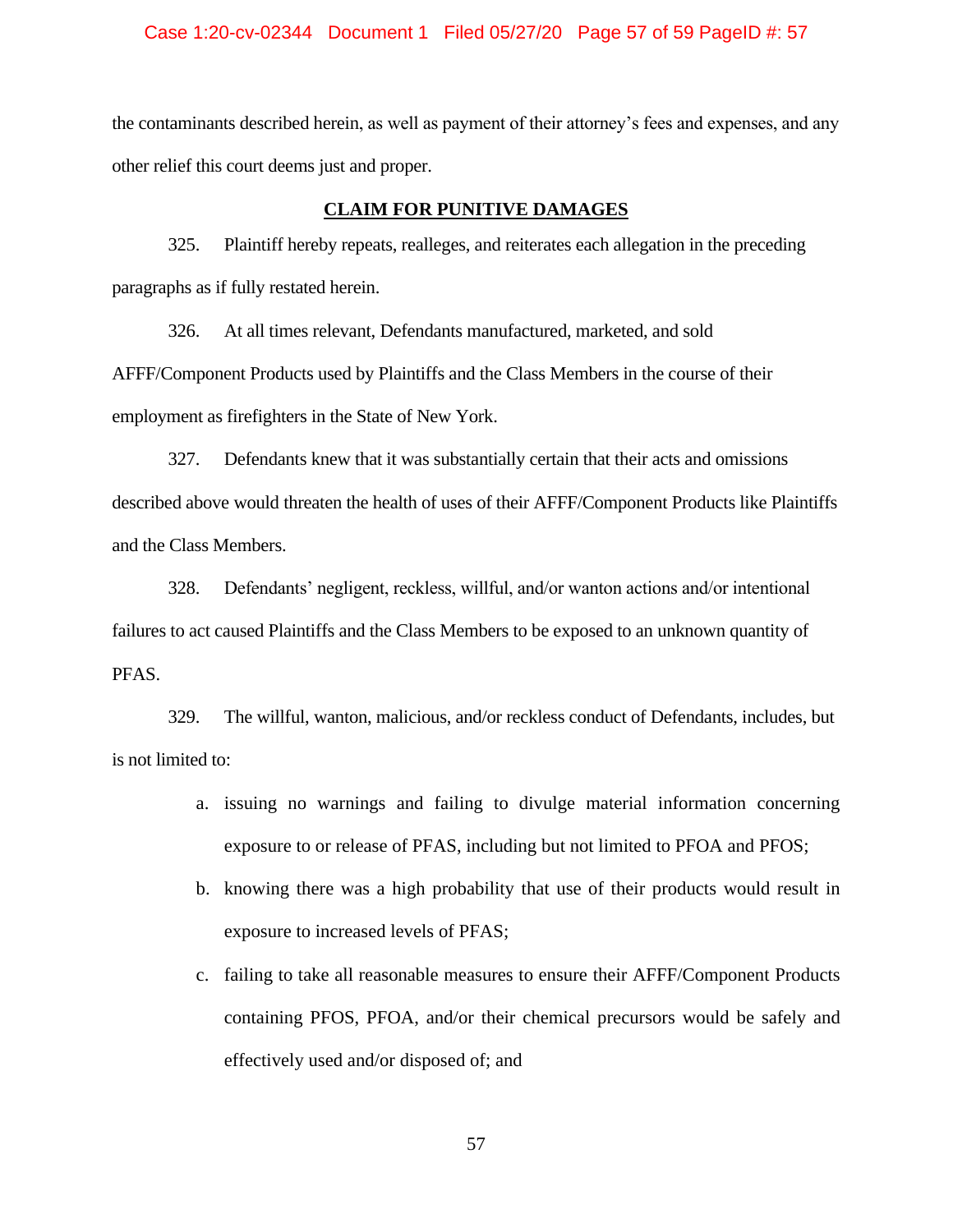#### Case 1:20-cv-02344 Document 1 Filed 05/27/20 Page 58 of 59 PageID #: 58

d. failing to prevent the foreseeable impact of PFAS exposure on the health of Plaintiffs and the Class Members.

330. As a result of Defendants' conduct, Plaintiffs and the Class Members have either developed or are at an increased risk of developing serious health conditions that include but are not limited to kidney cancer, testicular cancer ulcerative colitis, thyroid disease, liver dysfunction, pregnancy induced hypertension (including preeclampsia), hypercholesterolemia, and autoimmune diseases such as sarcoidosis.

331. Defendants have acted with implied malice and demonstrated an outrageous conscious disregard for the health and safety of Plaintiffs and the Class Members, warranting the imposition of punitive damages.

## **PRAYER FOR RELIEF**

WHEREFORE, the Plaintiffs and the Class demand judgment against Defendants, and each of them, jointly and severally, and request the following relief from the Court.

- a. Certification of the proposed Sub-Classes;
- b. A declaration that Defendants acted with negligence, gross negligence, and/or willful, wanton, and careless disregard for the health, safety of Plaintiffs and members of the Class;
- c. An award to Plaintiffs and the Class of general, compensatory, exemplary, consequential, nominal, and punitive damages;
- d. An order for an award of attorney fees and costs, as provided by law;
- e. Pre-judgment and post-judgment interest as provided by law;
- f. Equitable or injunctive relief, including, but not limited to, an order requiring defendants: